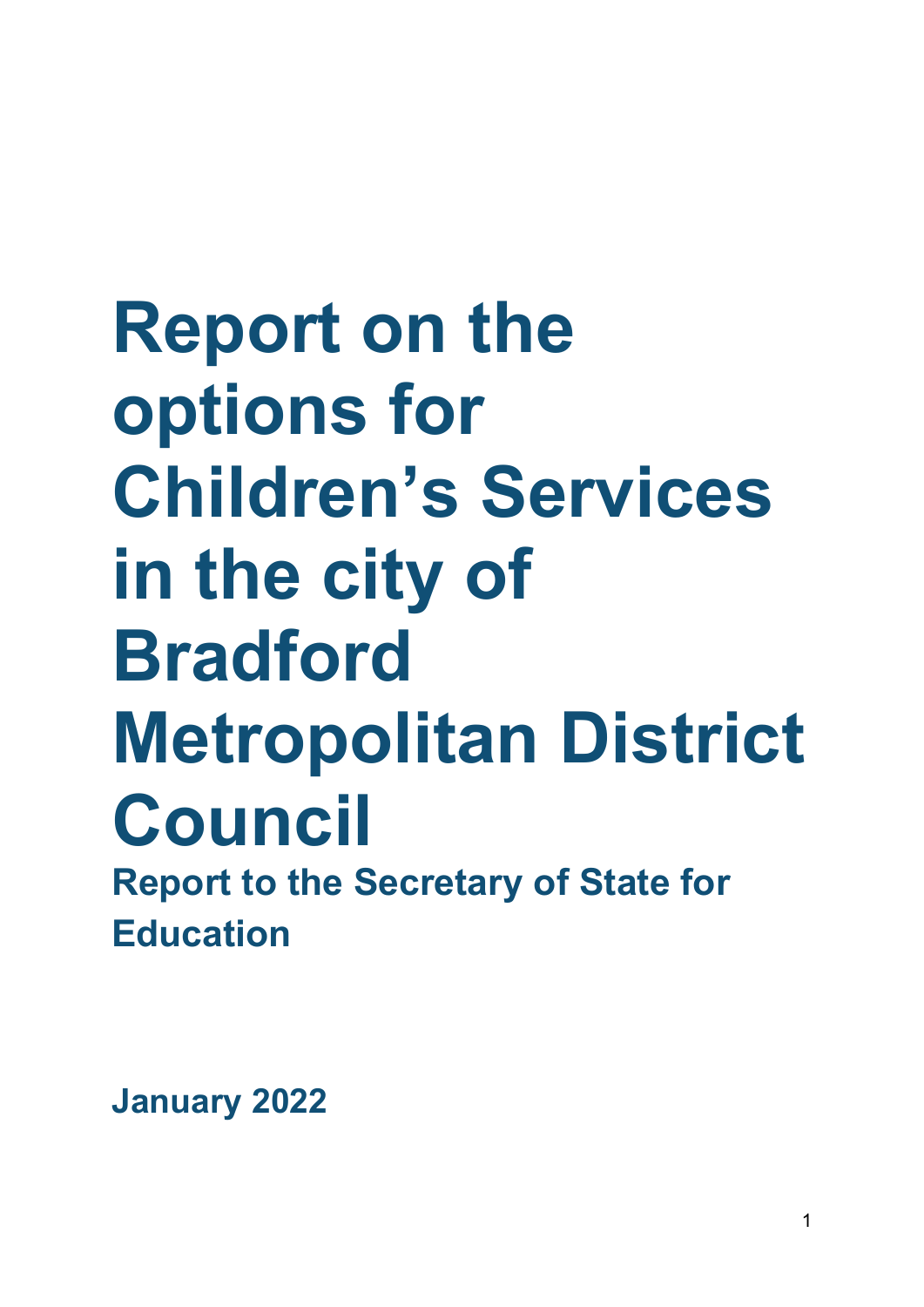# **Contents**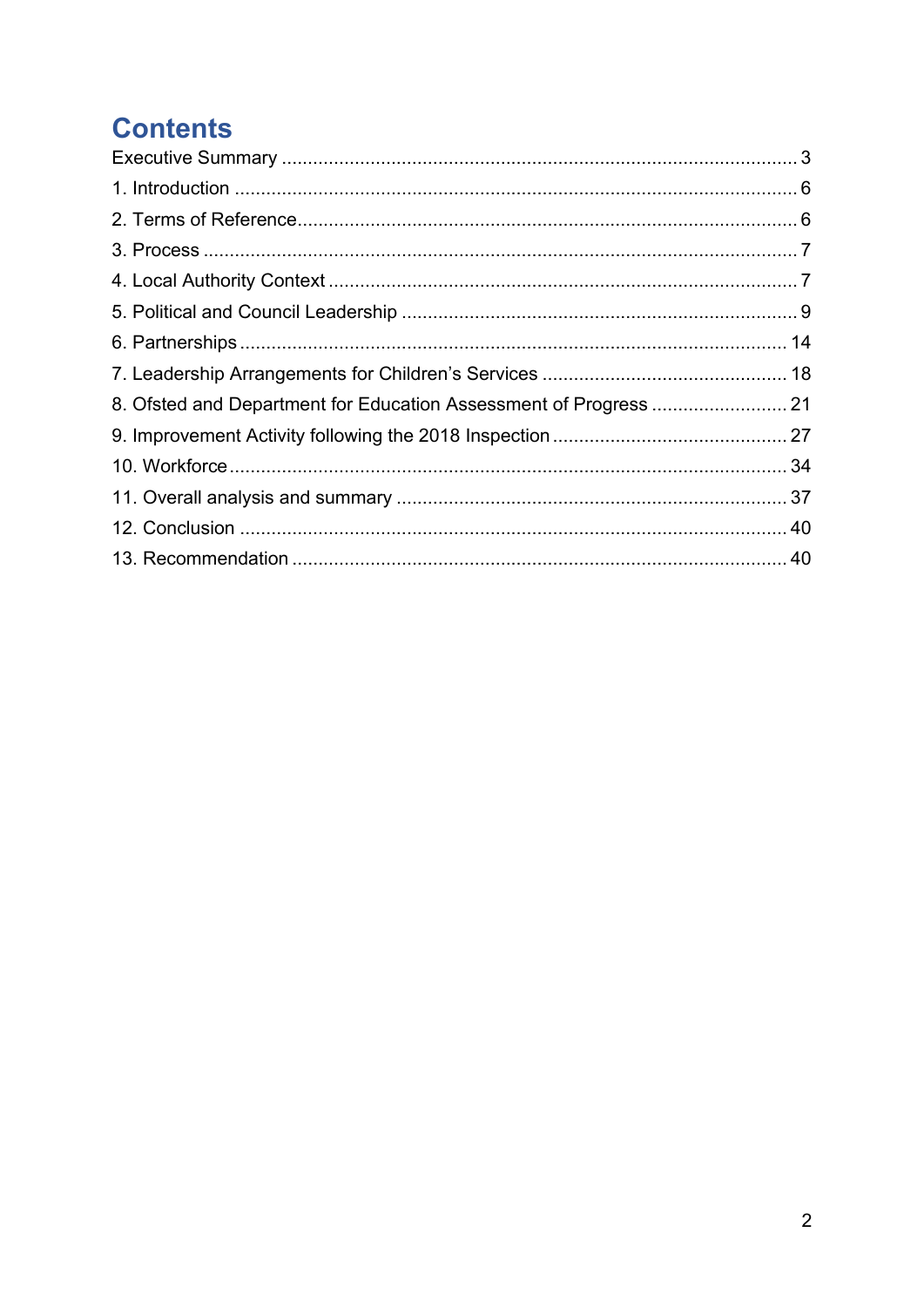# <span id="page-2-0"></span>**Executive Summary**

In October 2018 Ofsted found that local authority services for children in Bradford were inadequate. The Department for Education issued the authority with an Improvement Notice and an Improvement Advisor was appointed to support the authority to take forward improvement. An Improvement Board was established, and a substantial improvement plan was put in place. However, although progress was noted, both Ofsted and the Improvement Advisor expressed ongoing concerns about the pace of improvement.

In September 2021, I was appointed by the Secretary of State for Education as Children's Services Commissioner, following serious concerns highlighted by Ofsted in relation to residential care and care planning in the Council, as well as a series of Ofsted monitoring visits all reporting on the slow pace of change in improving the quality of core social work practice.

I was asked to bring together evidence to assess the Council's capacity and capability to improve itself in a reasonable time frame and recommend whether or not this evidence is sufficiently strong to suggest that long term sustainable improvement to children's social care functions can be achieved, should operational service control remain within the Council. I was also asked to advise on alternative delivery and governance arrangements for children's social care functions.

# **Findings**

Council leaders recognise the challenges for Bradford's children and young people and have rightly prioritised children's services. They have acted promptly to ensure that the service had access to resources, including significant financial support, to reverse previous cuts and support improvement. Elected members from all parties have been appropriately concerned about outcomes for children and young people. There is cross party support for children's services.

However, there is no clear agreed partnership vision that is owned by all partners and which is driven by leaders at a strategic level and delivered by practitioners working together on the ground. This has been a major gap and has impacted on the ability of partners to work together to deliver better outcomes for children in Bradford. The social and economic context of Bradford means that many children and young people in the city will require support if they are to achieve good outcomes. This cannot be done by any single agency. It requires agencies to work together at both an individual and strategic level to ensure that children and young people have access to a range of high-quality support and services. It is evident that this level of partnership has not been in place for a number of years.

The need for improved partnership working is recognised by the senior leaders of all agencies and partners are committed to working together to improve relationships, services and outcomes for children and families in Bradford.

There are two key factors that have impacted on improvement: workforce stability and relationships between children's services and the corporate centre. In common with many authorities that are judged inadequate, Bradford has experienced difficulties in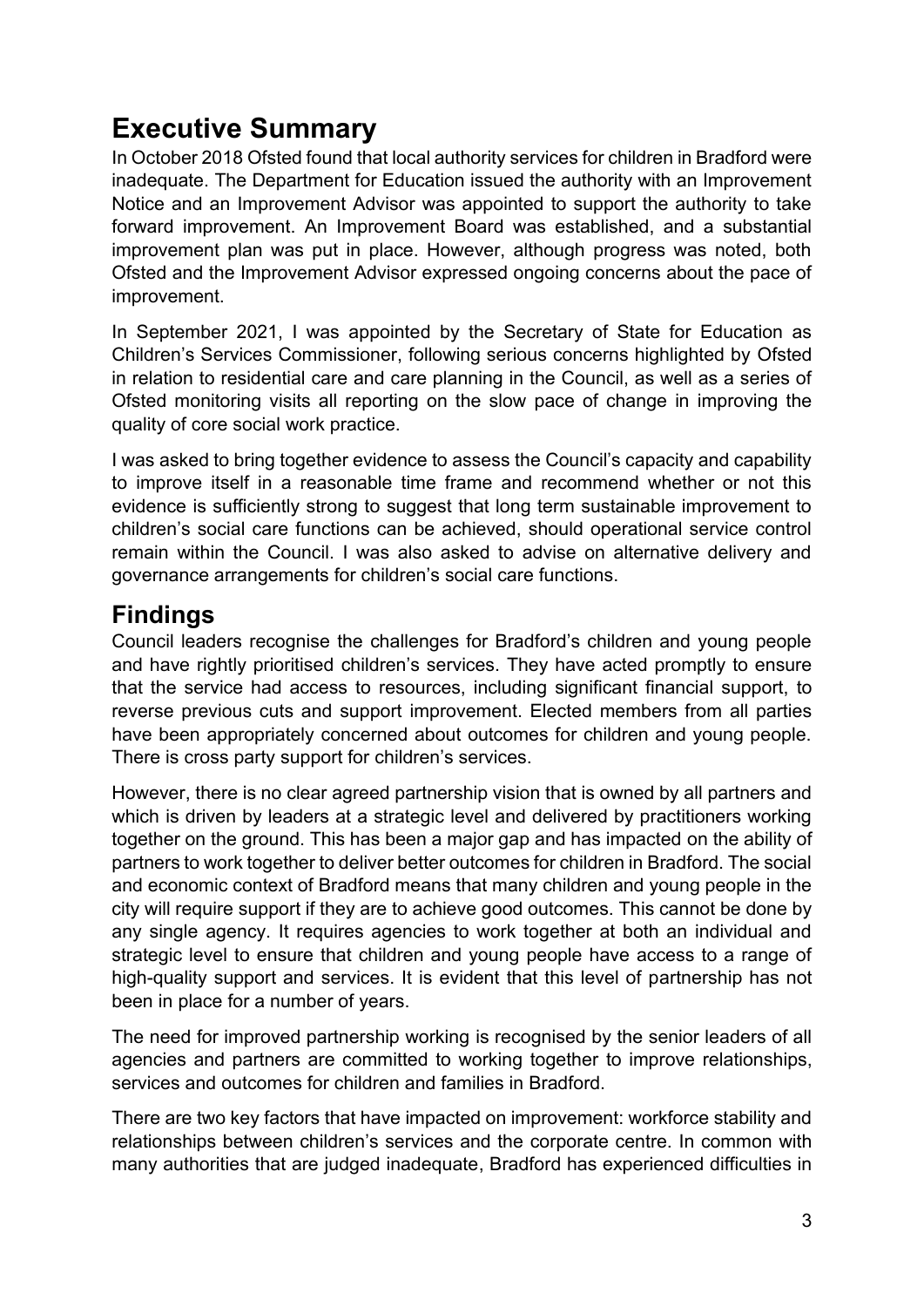recruiting permanent social workers. Whilst the local authority has, with the support of an external consultant, undertaken considerable work to strengthen its recruitment and retention strategy this has taken too long to put in place. At the time that my review was conducted Bradford had 124 social work vacancies. These were being covered by 173 agency social workers.

The relationship between children's services and the corporate centre is more complex. The Leader and Chief Executive took prompt action to secure the resources required by children's services to support improvement after inspection and have continued to provide additional investment where needed. However, the corporate centre did not fully understand the pressures on managers in children's services and had insufficient knowledge of the detail of practice and processes to know how best to provide the support required.

Attempts were made to address this, for example by embedding IT and HR staff within children's services. This was not as effective as it could have been as these staff were following the same corporate processes but simply from within children's services. The attendance of the Strategic Director for Corporate Resources at Children's Services Leadership meetings has improved relationships at a strategic level. Senior leaders should have addressed this sooner and involved front line managers in identifying solutions.

A new leadership team was recruited for children's services following the 2018 inspection. The new Director took up his post in July 2019 and the Assistant Director in November of that year. They commenced a major re-organisation of children's services into a locality structure to improve relationships with partners, children and families. The new leadership structure in children's services was not filled until March 2020.

The 2020 senior leadership team in children's services were all experienced and committed. However, for most, it was their first time in a substantive role at a higher level of seniority and they had come into a more senior role under very challenging circumstances. Consequently, the approach to improvement in children's services was not underpinned by a significant depth of experience, and at times this resulted in a focus on excellence which got in the way of achieving 'good enough'. There was a lack of pragmatic decision making that was focused on getting the basics right as a foundation for further improvement.

From 2019, children's services took a programme management approach to improvement. An experienced programme manager and team of project coordinators were employed and an eighty-two-page improvement plan developed. However, the size and complexity of the plan resulted a focus on process and the plan itself rather than practice and impact with managers in the service reporting that they felt monitored rather than supported.

The Leader, Lead Member for Children and Families and the Chief Executive reported that the issues raised by Ofsted in relation to children's homes and the placement of the young person in July 2021 came as a shock to them. They were aware that there had been a challenging inspection in one of the authority's children's homes as a result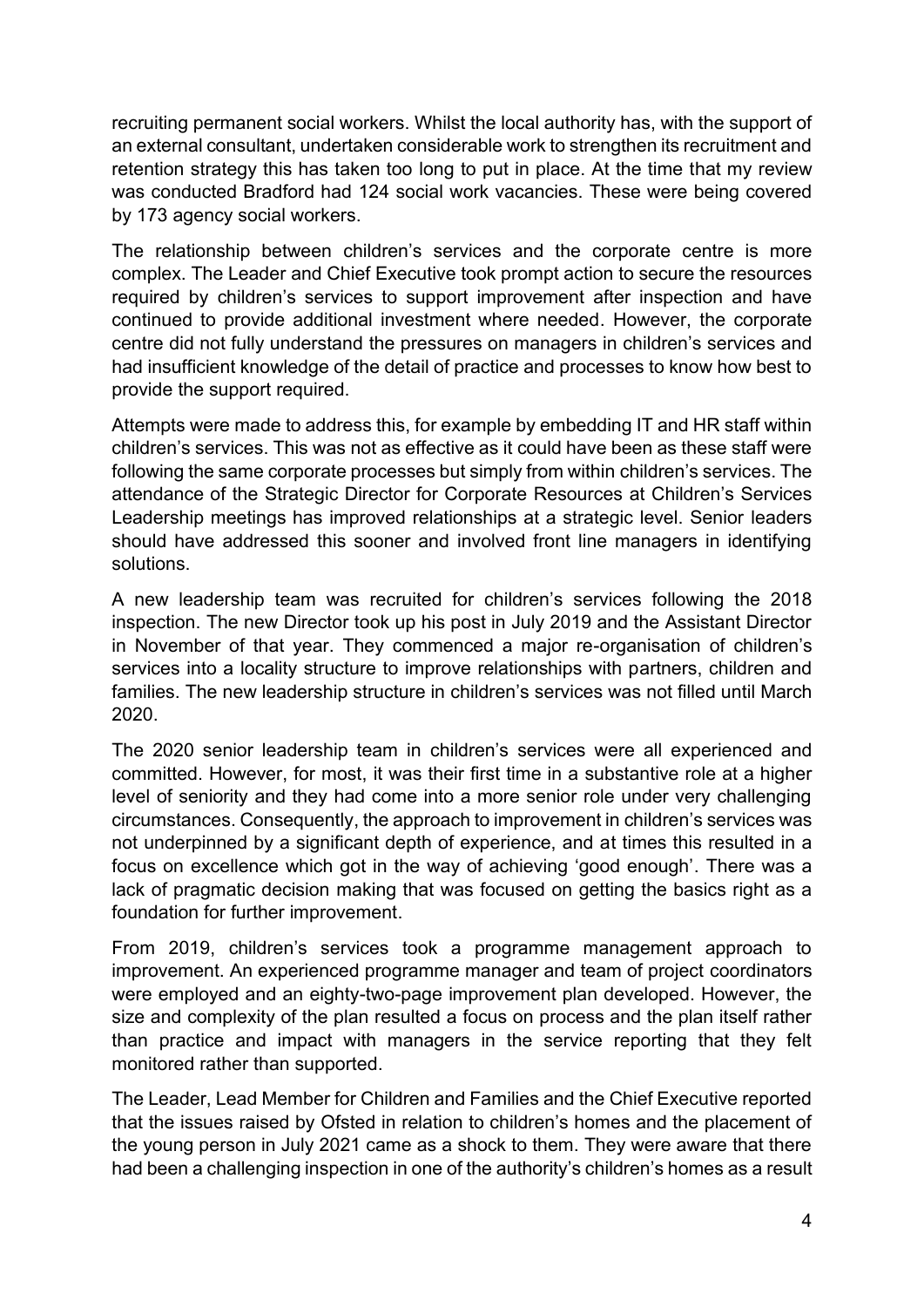of the mix of children in the home, which highlighted the issue of sufficiency. However, all report that they were unaware of the scale of the recent issues and were not briefed about the placement of the young person in unsuitable unregulated accommodation until after Ofsted had written to the Director with their concerns. This undermined the confidence of the council leadership in the Director of Children's Services.

The Director of Children's Services resigned in October 2021 and the Deputy Director for Children's Social Care left in November 2021. The role of Director is being covered by the Deputy Director for Education who is acting up into this role. Two experienced interim senior leaders have been appointed to the posts of Deputy Director for Children's Social Care and Assistant Director, Safeguarding, Commissioning and Provider Services. The leadership team have come together quickly and appear to be working well together. They have taken action to simplify the improvement plan and review structures and processes.

However, this means that three years after the inspection Bradford Children's Services does not have a permanent senior leadership team in place. Whilst some of these changes have not been in the control of the local authority it is unsettling for staff and impacts on the ability of children's services to build effective working relationships with partners. Further change is likely as a new permanent leadership team will have to be recruited.

The Leadership of the Council has demonstrated a commitment to children's services and have allocated significant resources to supporting the service to take forward the improvements necessary. Elected members from all parties are committed to working together to ensure that all children in Bradford are supported to achieve good outcomes. However, it is three years since the last inspection and progress has been too slow. Children's services continue to face significant challenges in relation to securing a permanent leadership team, stabilising the workforce, improving practice and strengthening partnership working. It is my assessment that it will take a period of eighteen months to two years to bring about the level of changes necessary. At this time, I do not think that the Council will be able to achieve this alone.

For this reason, I am suggesting that control of children's services be removed from the Council for a period and an alternative delivery model developed.

During the review I have considered with the Leader and the Chief Executive the options for doing this. The Council Leaders have been clear that their main concern is to ensure that children and young people in Bradford have the support that they need to achieve good outcomes.

Whilst I have made clear my preferred alternative delivery model is an Executive Commissioner (main report), I understand the legal and technical issues which constrain the use of this model at the current time. Due to these constraints the local authority has indicated to the Department for Education that a voluntary trust is their preferred option.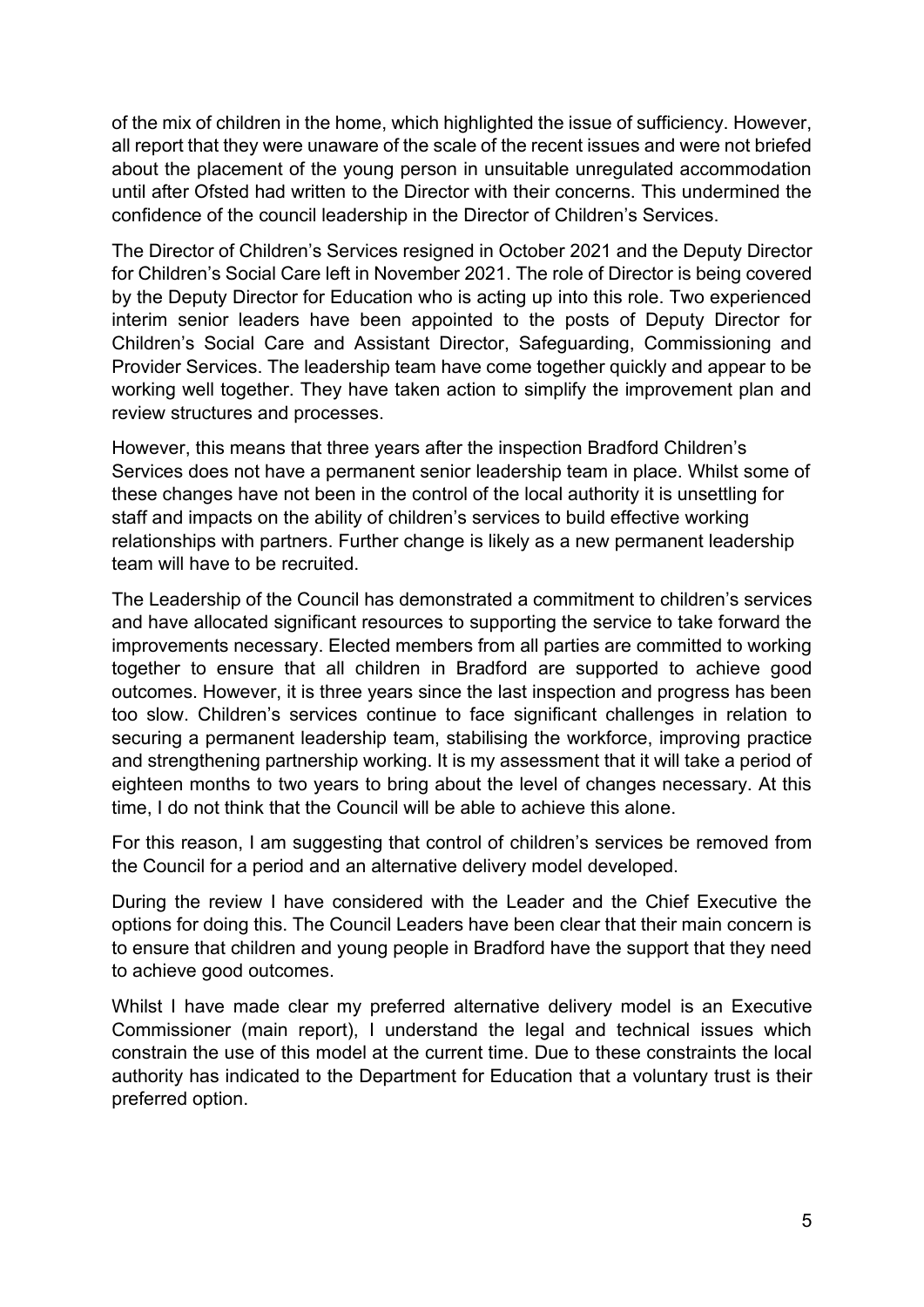# <span id="page-5-0"></span>**1. Introduction**

On 29 October 2018 Ofsted published the outcome of an inspection of children's services in Bradford undertaken between 17 and 28 September. It concluded that local authority services for children in Bradford were 'Inadequate'. The Department for Education issued the authority with an Improvement Notice on 4 December 2018 and an Improvement Advisor was appointed to support the authority to take forward improvement.

An Improvement Board was established, and a substantial improvement plan was put in place. However, although progress was noted, both Ofsted and the Improvement Advisor expressed ongoing concerns about the pace of improvement.

On 7 July 2021 Ofsted wrote to the Director of Children's Services in Bradford to express *'serious concern in relation to the safety, well-being and experiences of children in the care of Bradford Local Authority.*' The letter was copied to the Department for Education. In response to these issues the Under-Secretary of State for Children and Families issued a Statutory Direction to Bradford on 26 July 2021.

I was appointed by the Secretary of State for Education as Children's Services Commissioner on 14 September 2021.

# <span id="page-5-1"></span>**2. Terms of Reference**

The Direction sets out the following requirements of the Commissioner: In line with the serious concerns Ofsted has raised in relation to the safety, well-being and experiences of children in the care of Bradford Council, as well as the slow pace of improvement set out in the Monitoring Visit reports, the Department is considering whether children's social care services will need to be removed from Council control, for a period of time, in order to bring about sustainable improvement (and whether there are compelling reasons not to do so). The Children's Services Commissioner is therefore expected to take the following steps:

- 1. To issue any necessary instructions to the Council for the purpose of securing immediate improvement in the Council's delivery of children's social care functions; to identify ongoing improvement requirements; and to recommend any additional support required to deliver those improvements.
- 2. To bring together evidence to assess the Council's capacity and capability to improve itself in a reasonable time frame and recommend whether or not this evidence is sufficiently strong to suggest that long term sustainable improvement to children's social care functions can be achieved, should operational service control remain within the Council.
- 3. To advise on relevant alternative delivery and governance arrangements for children's social care functions, outside of the operational control of the Council, taking into account local circumstances and the views of the Council and key partners.
- 4. To report to the Parliamentary Under Secretary of State by 14 January 2022.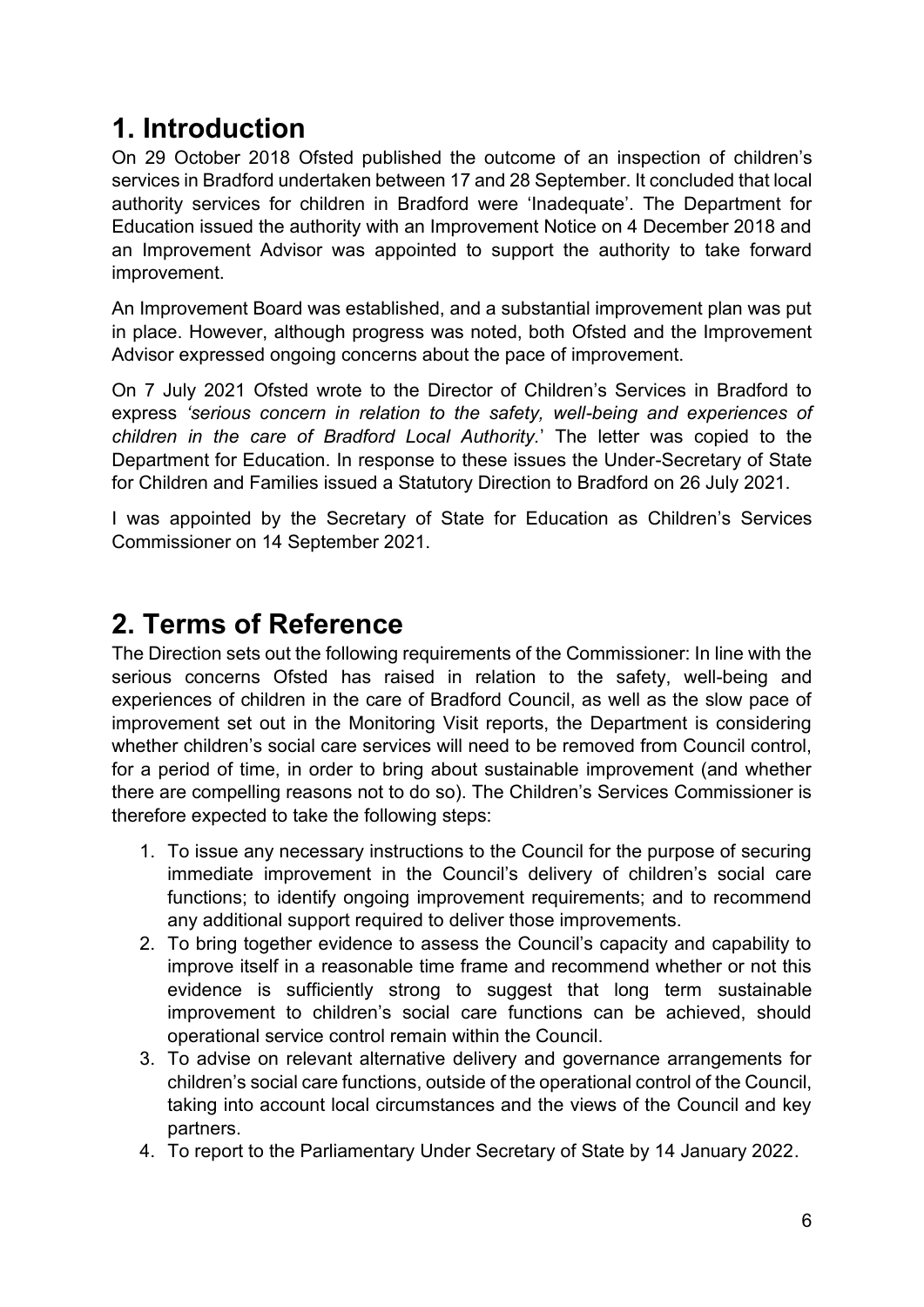# <span id="page-6-0"></span>**3. Process**

In completing this report, I have reviewed the concerns identified by Ofsted in their 2018 inspection, the actions taken by senior leaders in the authority and the impact of those actions. Where sufficient progress has not been made I have tried to understand the reasons for this and to identify what actions could be taken to address this.

I have considered the available background information, including the reports of the Improvement Advisor, minutes of the Improvement Board and the findings of Ofsted Monitoring Visits.

I have met with a range of partners and stakeholders including local health services, West Yorkshire Police, schools, Ofsted, the Designated Family Judge for West Yorkshire, the Independent Scrutineer of the Bradford Safeguarding Children Partnership and the Improvement Advisor. I am grateful to them for their assistance.

Within the authority I have met frequently with the political and officer leadership of the Council. I have worked with the Interim Director of Children's Services and her leadership team, to support them with planned and developing improvement activity to identify any additional areas for improvement and development, and to advise them on how best to address those.

In addition, I have met with a range staff from across children's services, virtually and in person, and visited front line services to discuss the issues from their perspectives and to support them with their role in improving practice. Due to the time available and the pandemic I have not met with children and young people.

I would like to thank all those I have met with for their time and for the open and positive way they engaged with me. This greatly helped me with this task.

# <span id="page-6-1"></span>**4. Local Authority Context**

Bradford Metropolitan District Council is the fifth largest metropolitan local authority district in England in terms of population. Over 530,000 people live in the authority. Nearly one third of the population is aged under twenty, making Bradford the youngest city in the UK. The results of the 2011 census found Bradford had become more ethnically diverse. The authority has the largest proportion of people of Pakistani ethnic origin (20%) in England and more than 150 languages are spoken within the District. The largest proportion of the population identified themselves as White British (64%), although this had decreased since the 2001 census.

The local economy is worth £11.6 billion and is the tenth largest city economy in England and the third largest in the Yorkshire and Humber region. However, despite this, Bradford has high rates of unemployment and poverty. The most recent unemployment figures for Bradford, published by the Office for National Statistics on 14th December 2021, showed that 7.9% of the working age population were unemployed. This is higher than the rate for the Leeds City Region (5%), Yorkshire and the Humber (4.9%) and the United Kingdom (4.6%).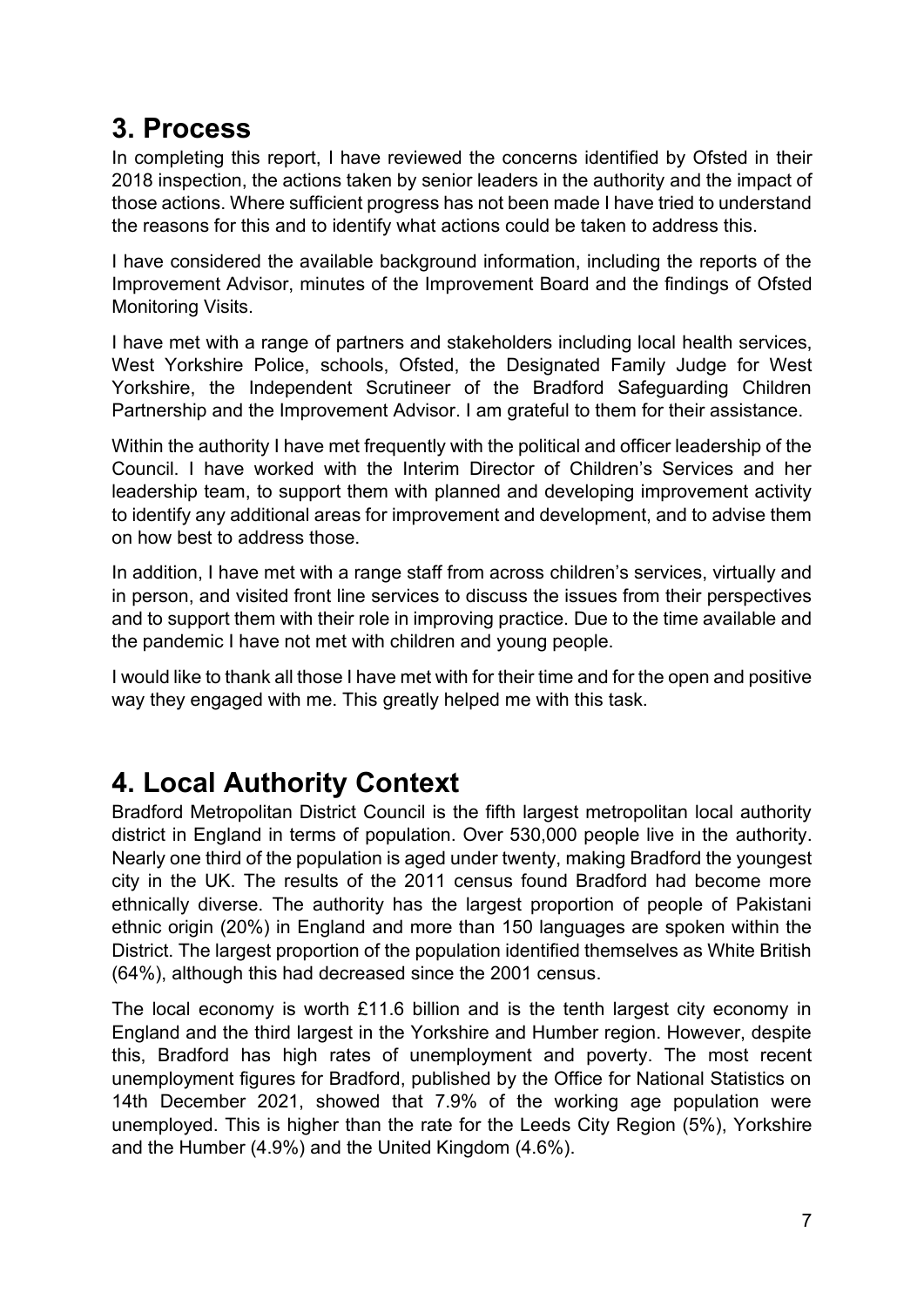Bradford District is ranked as the 13th most deprived local authority in England (where 1 is the most deprived local authority and 317 is the least deprived). When the previous indices were published in 2015, Bradford was ranked 19th most deprived. 34% of the District's Lower Super Output Areas fall within the 10% most deprived neighbourhoods in England. Over 60,000 of Bradford's children and young people (over 40% of the total) live in neighbourhoods classed as the 10% most deprived in England. Research has shown that children living in these areas are up to 10 times more likely to require a child protection plan or to enter care than their peers in the most affluent neighbourhoods.

In 2019/20, an estimated 38% of children were living in low income households, the highest proportion in Yorkshire and the Humber. Data from the Department for Work and Pensions for 2019/20 found 48,100 children aged under 16 were living in families with low incomes. This was a 3% on the previous year and will have increased again as a result of the pandemic. Research has highlighted Bradford as an area where child poverty rates are rising faster than the national trend. Poverty and deprivation have a negative impact on outcomes for children and this is evident in Bradford where the health and wellbeing of children is generally worse compared with the England average. The authority has higher levels of childhood obesity, teenage pregnancy and accidental injury. Infant mortality rates in Bradford are also significantly higher than the comparative value for England.

The Council plan [\(Council Plan | Bradford Council\)](https://www.bradford.gov.uk/councilplan) was updated in 2021 to take account of the challenges of the pandemic. It identifies six priorities that will be delivered by 'an enabling council':

- Better skills, more good jobs and a growing economy
- Decent homes
- Good start, great schools
- Better health, better lives
- Safe, strong and active communities
- A sustainable district

The third priority 'Good start, great school' [\(Good start, great schools | Bradford](https://www.bradford.gov.uk/council-plan/our-priorities/good-start-great-schools/)  [Council\)](https://www.bradford.gov.uk/council-plan/our-priorities/good-start-great-schools/) is the primary priority for children. It sets out the Councils ambition for children, '*We want Bradford to be a great place to be a child – a place where all our children and young people are given the best start in life and can develop their talents and abilities to the fullest extent*'. It sets out the challenges facing children and young people, priorities, and the success measures, all of which relate to education:

- 1. GCSE Level 4 English and Maths results to close the gap with the national average.
- 2. Reduce persistent absence faster than national trend.
- 3. Improve Key Stage 2 results in line with national trends in Reading, Writing and Maths.
- 4. Improve Key Stage 1 Phonics in line with national trends.

Three of the nine priorities in relation to 'Better health, better lives' [\(Better health, better](https://www.bradford.gov.uk/council-plan/our-priorities/better-health-better-lives/)  [lives | Bradford Council](https://www.bradford.gov.uk/council-plan/our-priorities/better-health-better-lives/) ) are specifically related to children: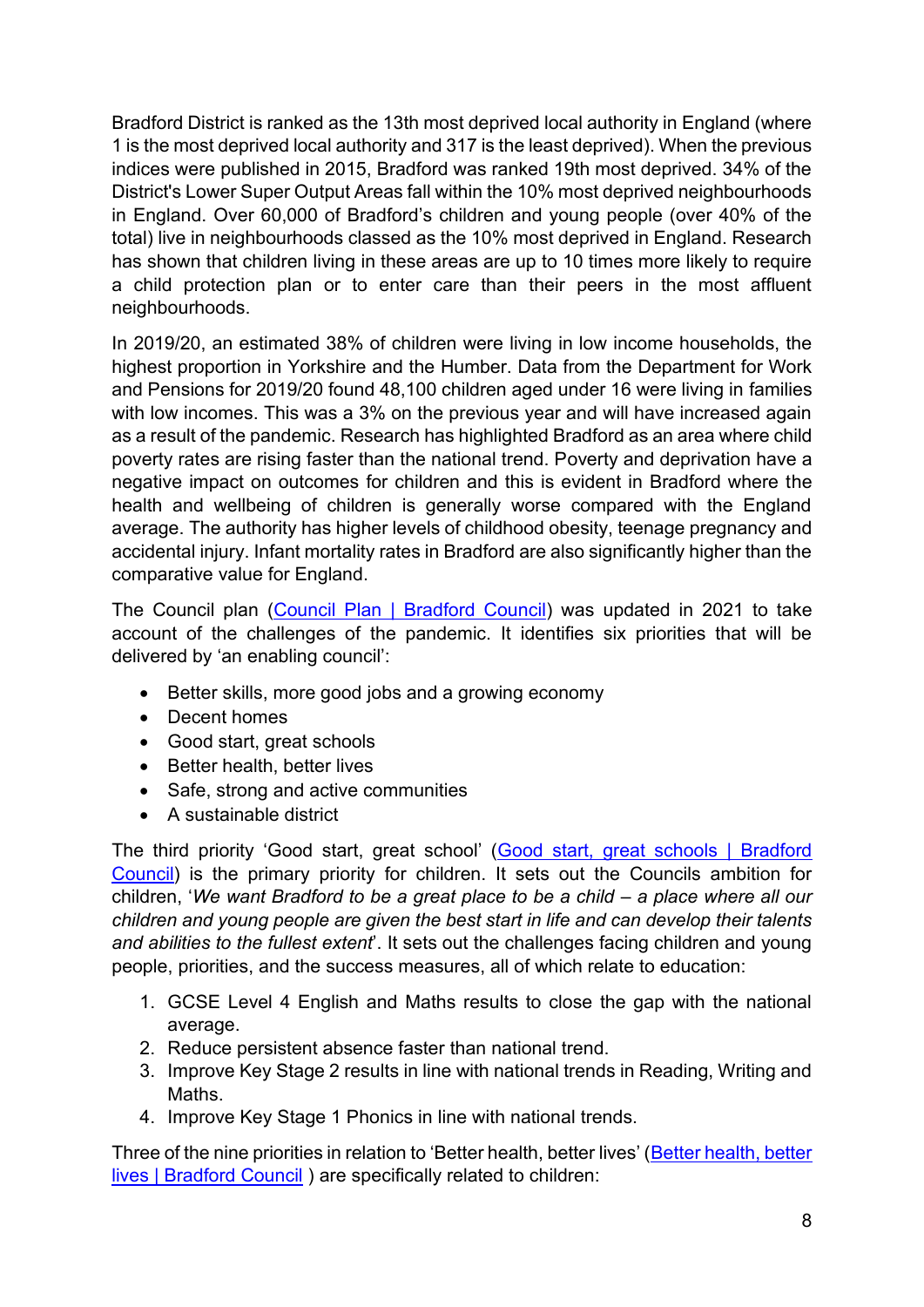- Strive to make sure that all children are safe. We will prevent and reduce the impact of adverse childhood experiences. We will achieve an improved Ofsted assessment for our children's services.
- Support the protection and welfare of vulnerable children, including providing specialist advice and representation to assist Children's Social Care in achieving their improvement goals following the Ofsted inspection in September 2018.
- Continue to support the continuation of the innovative approach within the Family Court in West Yorkshire.

Four of the nine success measures for this priority are focussed on children:

- Reduce levels of childhood obesity.
- Bring percentage of referrals to Children's Social Care in the year which were within 12 months of previous referral closing in line with our statistical neighbours.
- Reduce percentage of children in care with three or more placements during the previous year in line with our statistical neighbours.
- Improve the emotional wellbeing of Children in Care.

## **Analysis**

Bradford Metropolitan District Council contains some of the most disadvantaged communities in the country, which have been disproportionately affected by COVID 19. The impact of disadvantage on the wellbeing of children and young people is inevitably considerable. Consequently, a significant minority of children and young people in the area will require access to a range of high-quality services provided by the local authority and its partners if they are to achieve good outcomes. This relatively high demand for children's services in the city will require strong and sustained resourcing and high-quality leadership to succeed.

Children are well referenced in the Council Plan. Reference is made in the Council Plan to the Children and Young People's Plan. This is considered in more detail in the partnership section.

# <span id="page-8-0"></span>**5. Political and Council Leadership**

Bradford Metropolitan District Council is divided into thirty Electoral Wards. Each ward elects three councillors. Elections are held in May, when one third of the 90 seats (one in each ward) are contested and the successful candidate is elected for a period of four years. In one year out of four no elections are held. Following the last election the Council has 51 Labour members, 25 Conservative, 7 Liberal Democrat and 7 members from other parties and independent councillors. The current Labour administration took control of the local authority in May 2014. This was the first time that a single party had been in control of the council for fifteen years.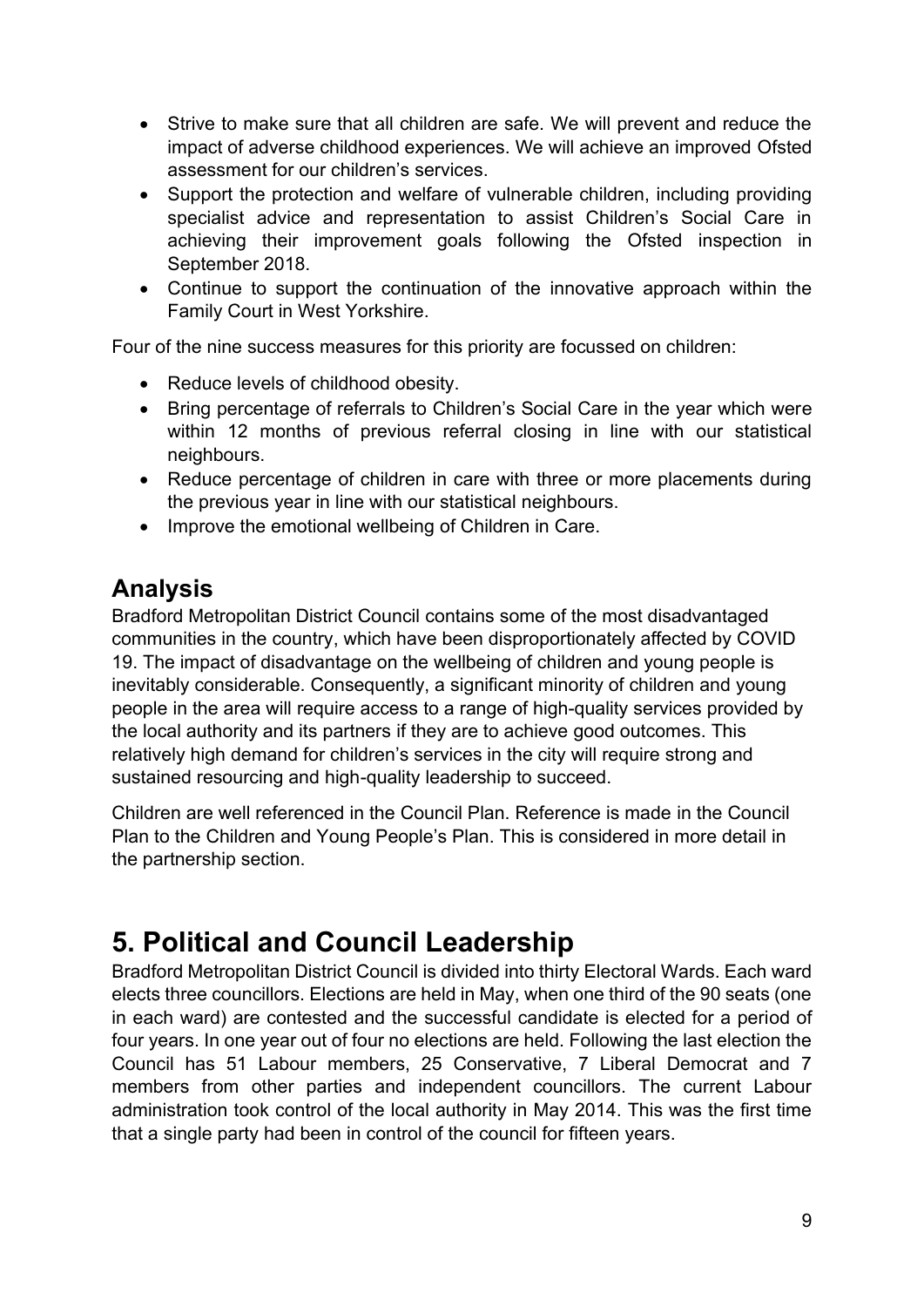The current Leader has been in the role since 2016. She was the Chair of the West Yorkshire Combined Authority and was appointed to the Transport portfolio by the West Yorkshire Mayor in May 2021.

The current Chief Executive was appointed in 2015. She joined from another local authority in the region where she had been Chief Executive and where children's services were rated as 'Good' in 2012.

Both the Leader and the Chief Executive are committed to Bradford and want the best for its residents. They have high expectations of themselves and others, this can be experienced as challenging and requires strong leadership from Directors.

The children's services portfolio is divided between two Lead Members: a Lead Member for Education, Employment and Skills and a Lead Member for Children and Families. This division is not unusual in a large authority.

The Lead Member for Children and Families became the portfolio holder in May 2021 when the previous Lead Member, who had been in post since 2018, lost their seat in the local election. The Lead Member has previous professional experience of social care, which gives her an understanding of many of the issues facing children's services. The Lead Member has recently assumed responsibility for chairing the Corporate Parenting Group.

The Lead Member for Education, Employment and Skills was appointed in May 2016 when the previous portfolio holder was elected Leader. The portfolio covers all education services provided by children's services as well as employment and skills which sit in other parts of the council.

The two Lead Members have a good working relationships and regular joint briefings are used to ensure that both members have an overview of developments across the service.

The Children's Services Overview and Scrutiny Committee consists of nine elected members (2 Conservative who are the Chair and Vice-Chair of the Committee, 5 Labour, 1 Liberal Democrat and 1 Independent) and 4 co-opted committee members two of whom have voting rights. The Committee meets regularly and appears to provide appropriate support and challenge to children's services.

Although the Corporate Parenting Group has always met regularly, corporate parenting was identified as an area of weakness at an early stage of the improvement journey. The terms of reference and model of corporate parenting were reviewed and consultation was undertaken with young people and carers about the role of the Corporate Parenting Group. However, due to changes in senior leadership within children's services it is only recently (November 2021) that the new arrangements were formally agreed and signed off by panel members. The Corporate Parenting Group is now chaired by the Lead Member for Children's Services.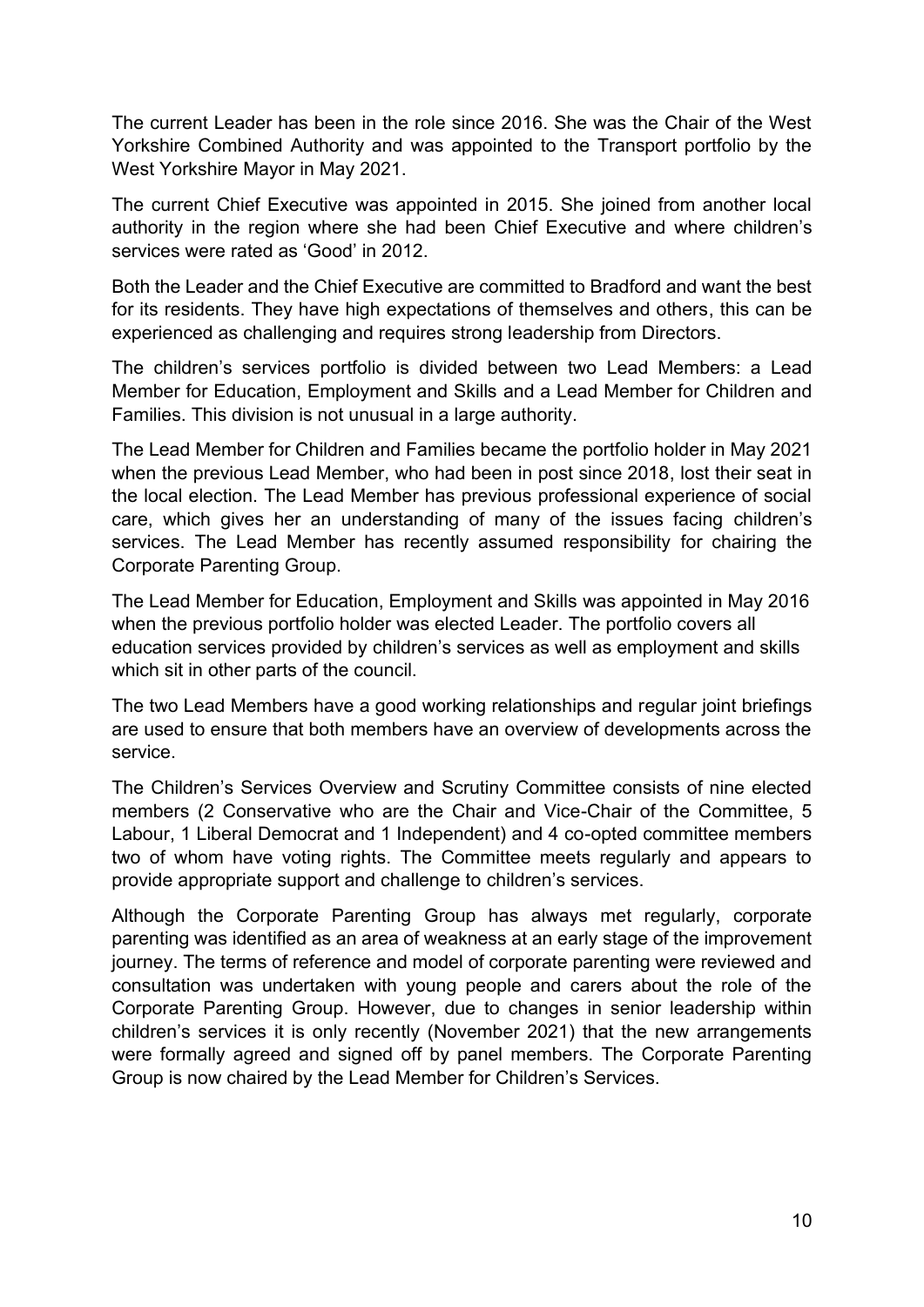## **Actions taken by Political and Council Leadership in response to failings identified by Ofsted**

When weaknesses have been identified in children's services by Ofsted the Leader and Chief Executive have taken prompt action to secure significant additional resources for children's services. This is referenced in the 2018 inspection report and in almost every subsequent Monitoring Visit.

When the service has requested additional funding for improvement, for example additional staffing as part of the re-structure of the service, strengthening of administrative and business support, and creation of a project team to lead improvement, the political and corporate leadership have provided this.

Both the Leader and the Chief Executive have been visible and have tried to provide appropriate support and challenge to the Children's Services Leadership Team. When concerns were identified regarding the pace of progress and issues about the support provided from the corporate centre the Chief Executive agreed to additional staff from Human Resources and IT to be located within children's services. When the service has requested additional funding to support its improvement journey this has been provided.

When concerns continued to be expressed by Ofsted and the Department for Education regarding the pace of improvement the Chief Executive arranged for the Strategic Director for Corporate Resources, who frequently deputises for the Chief Executive, to be released from some of her responsibilities to enable her to support children's services. The Children's Leadership Team reported that this was helpful and provided more focus and direction.

The Leader, Lead Member for Children and Families and the Chief Executive reported that the issues raised by Ofsted in relation to children's homes and the placement of the young person in July 2021 came as a shock to them. They were aware that there had been a challenging inspection in one of the authority's children's homes as result of the mix of children in the home, which highlighted the issue of sufficiency. However, all report that they were unaware of the scale of the recent issues and were not briefed about the placement of the young person in unsuitable unregulated accommodation until after Ofsted had written to the Director with their concerns. This undermined the confidence of the Council leadership in the Director of Children's Services.

Following the concerns raised by Ofsted in the summer of 2021 the Chief Executive established a weekly meeting with leaders in children's services and corporate colleagues. The purpose of this meeting was to review progress and to address any issues that were impeding improvement. However, the meeting quickly became too focused on detailed oversight of the service.

When the Ofsted Monitoring visit in September 2021 raised concerns about the welfare of some children in the care of the local authority and the lack of progress, the Chief Executive discussed these findings with the Director of Children's Services who left the Council shortly afterwards.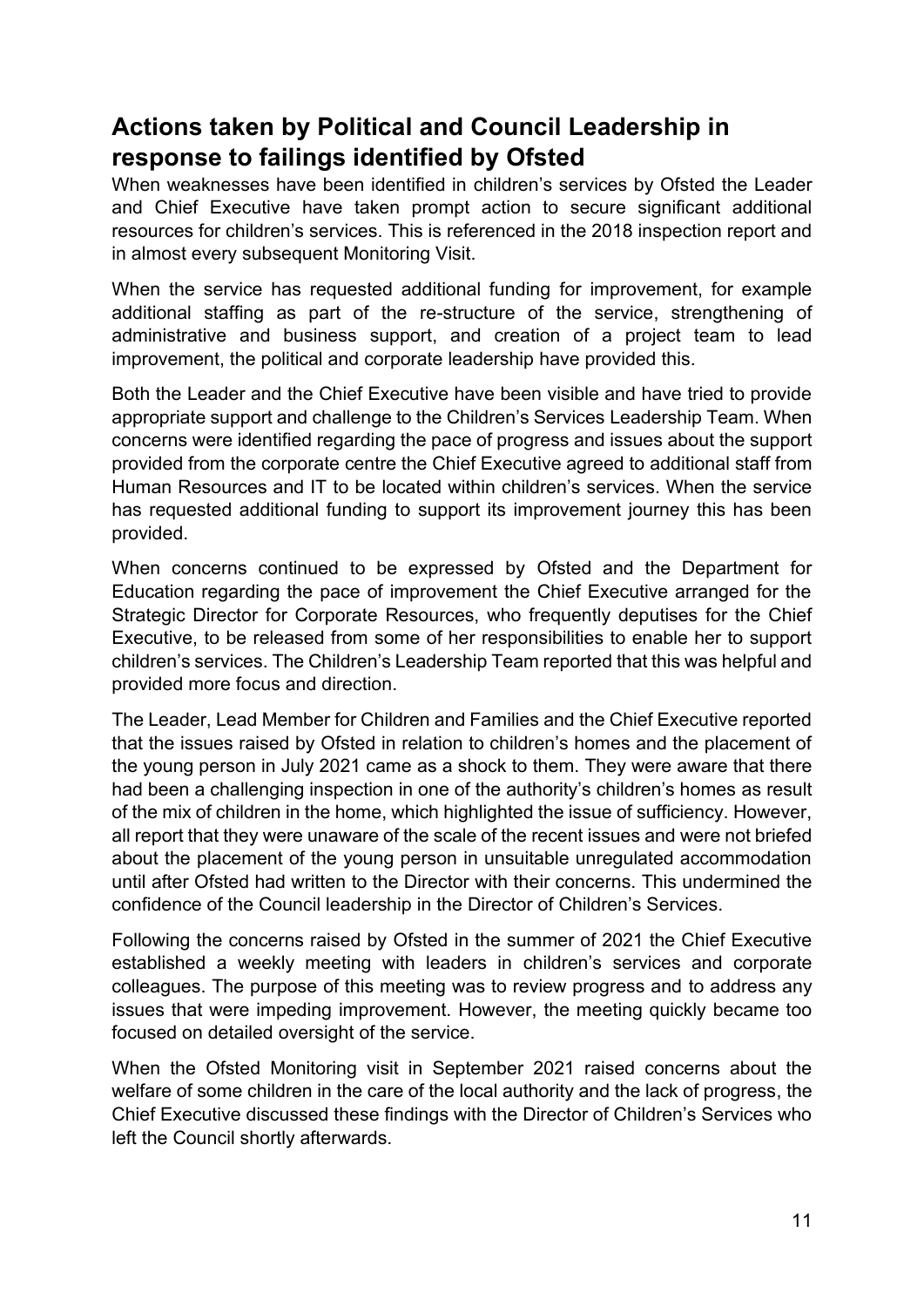The Lead Member for Children and Families is a passionate advocate for the service. She is providing appropriate challenge to the Leader and Chief Executive, where necessary, on behalf of the service. The Lead Member has undertaken a programme of visits to teams across the Service and taken on responsibility for chairing the Corporate Parenting Group.

## **Finance**

The Council has had to deal with significant financial pressures in the years preceding the pandemic. Since 2011, the Council has had to find over £300m in savings and extra income because of national spending reductions, increasing demand and rising costs.

This has required difficult decisions to be taken about services and priorities. From 2011 budgets for prevention and early help services for children were reduced by over £15 million. These savings reflected grant reductions and a desire to avoid reductions to statutory services. However, as prevention and early help services help to reduce demand for more intensive services in the longer term, this reduction had a cumulative effect leading to an increase in demand for social work support, resulting in increased pressure on practitioners. This approach was not unique to Bradford and these cuts have now been reversed following a detailed cost and demand analysis undertaken by children's services, Finance and Human Resources. However, it has meant that posts, some of which had previously been deleted, have had to be re-established and recruited to. Children's services have also had to work with partners to reinstate the early help services that had been significantly depleted.

There has been significant investment in the core budget for children's services since 2015/16, which has increased by 23%, to redress previous reductions and establish a core budget appropriate to current demands. However, expenditure has risen more quickly, rising by 35% since 2015/16 due mainly to the high use of agency staff and costs of placements for children looked after (the rise is even higher, 54%, if Covid related expenditure is included).

The proportion of Council budget spent in children's services is 50% higher than the 2015/16 position (Table 1).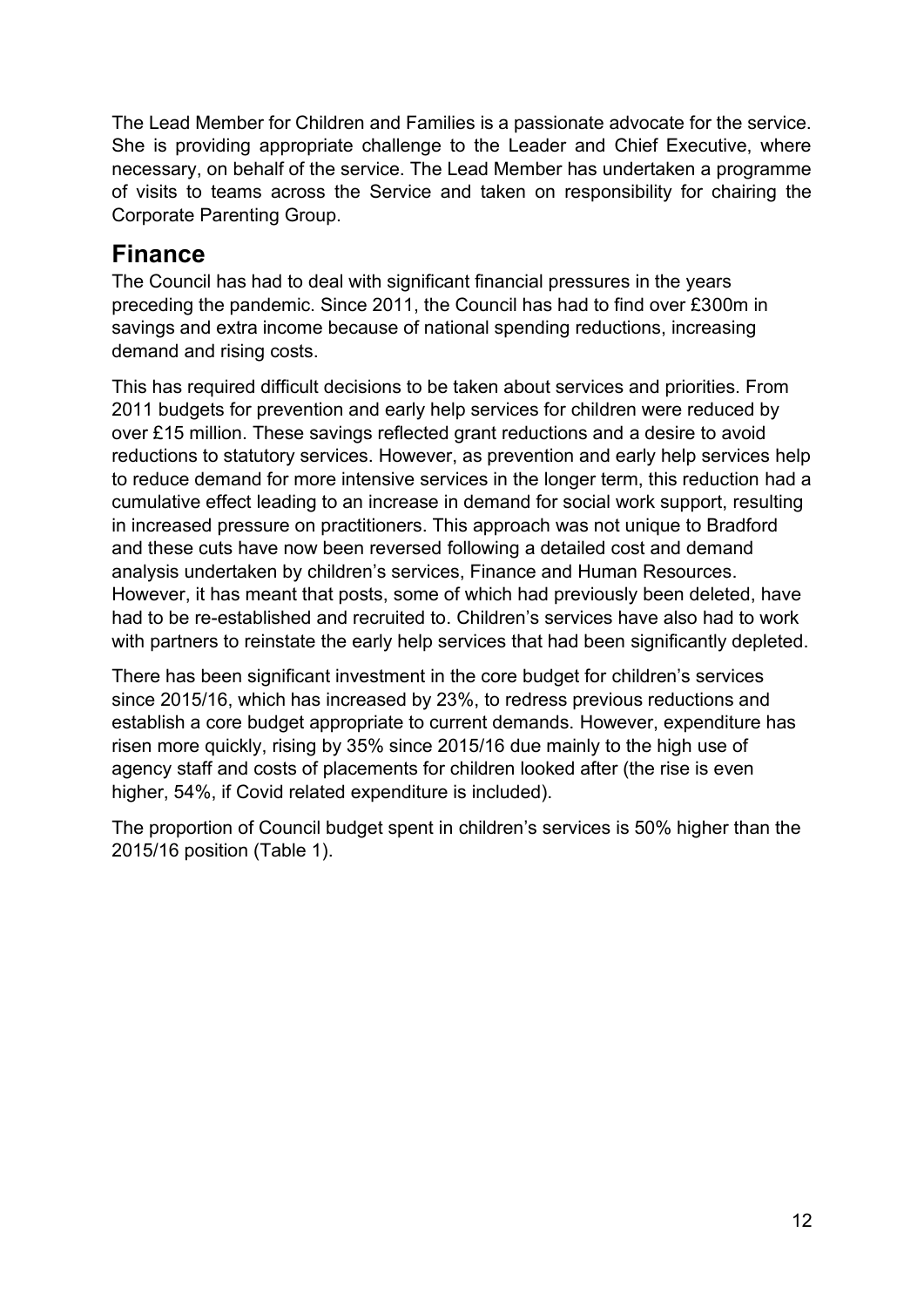

Clearly this level of increase is unsustainable in the long term, but the local authority has rightly recognised that it will take time to address the current issues in children's services and has committed to retain the current level of expenditure over the next three years in order to create time and opportunity for improvement.

The 2022/23 budget proposals for children's services assume:

- Full Inflationary uplift: "Inflationary increases for Pay (2%), Energy Costs (5%), Contract Prices (4% CPI), National Living Wage (6.6%) and National Insurance Contributions (1.25%), will also be provided. Inflationary increases will be weighted towards Adults and Children's Social Care as these areas are most impacted by National Living Wage increases for example."
- 'Demographic' Growth of £625k per annum, on cumulative basis
- £125k uplift to base budget for additional legal support to service
- £7.5m investment (funded from reserves), to be targeted towards delivery of sustainable improvements
- A willingness to use uncommitted reserves to support "Invest to Save" projects

The longer-term financial modelling undertaken by the authority has identified that there is considerable scope to reduce expenditure. For example, recruiting a full establishment of social workers would save at least £5 million per annum in lower agency costs. Reducing the overall cost of placements to 2020/21 levels would generate a saving of £7.1m and a reduction to 2019/20 levels would save £12.3 million per year.

## **Analysis**

Council leaders have prioritised children's services. They have acted promptly to ensure that the service had access to the resources they needed, including significant financial support, required for improvement. This has reversed previous cuts and invested in capacity and services.

The work undertaken to establish a three-year budget gives leaders in children's services financial certainty and the ability to make the investments in services required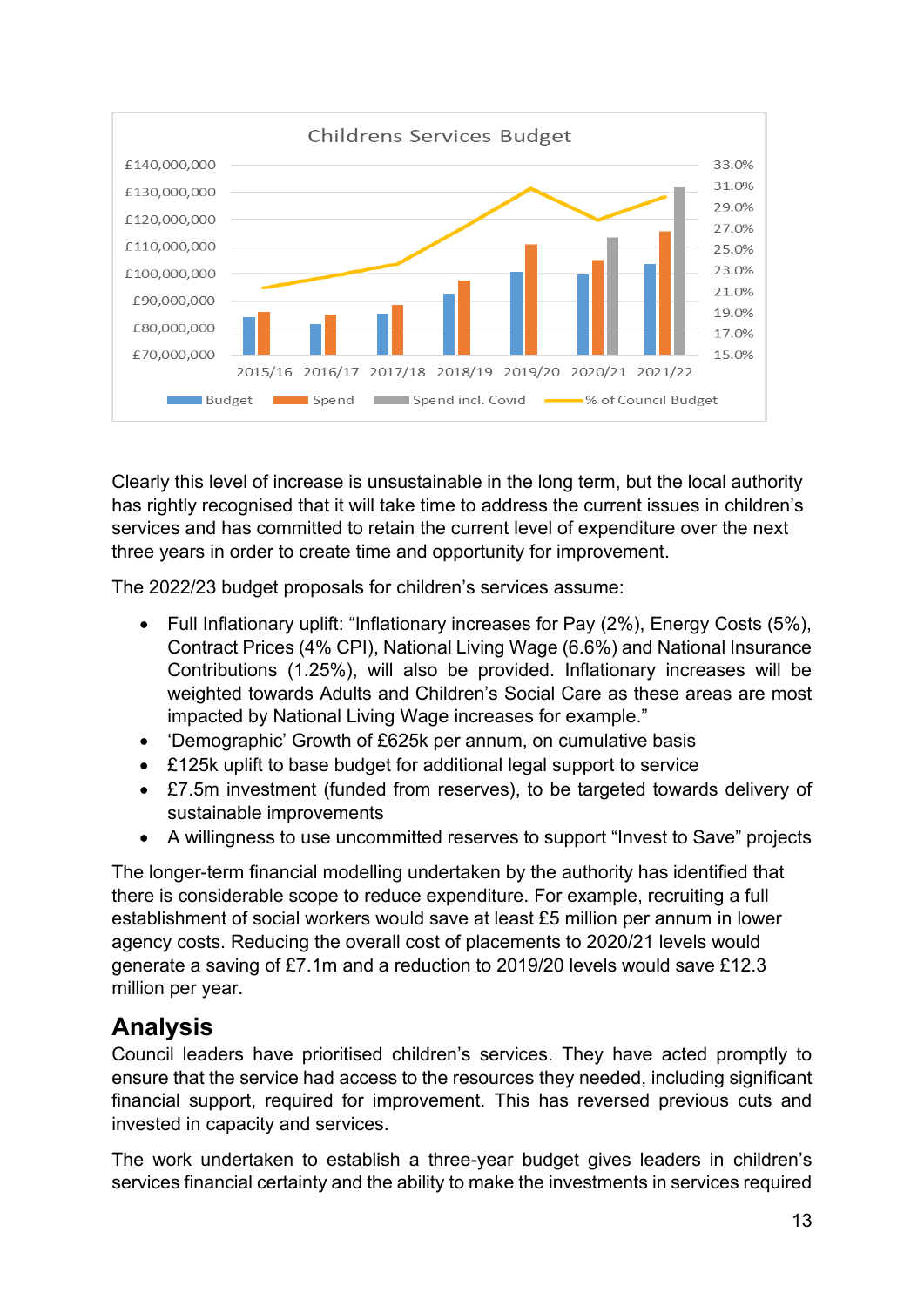to support improvement and, most importantly, to deliver better outcomes for children and young people in Bradford.

Elected members from all parties have been appropriately concerned about outcomes for children and young people. There is cross party support for children's services and there is no indication of political interference in the delivery of services or that elected members have used children's services as a 'political football'.

Despite the clear commitment of council leaders and elected members, improvement in Children Services in Bradford has been too slow. The fact that council leaders had to respond to the pandemic, had a significant impact, but more should have been done to drive improvement.

# <span id="page-13-0"></span>**6. Partnerships**

# **Partnership planning**

The Children and Young People's Plan [\(Interim Children and Young People's Plan](https://www.bradford.gov.uk/children-young-people-and-families/reports-policies-projects-and-strategies/interim-children-and-young-peoples-plan-2021-22/)  [2021-22 | Bradford Council\)](https://www.bradford.gov.uk/children-young-people-and-families/reports-policies-projects-and-strategies/interim-children-and-young-peoples-plan-2021-22/) is an interim plan for 2021/22. It sets out six strategic aims, four of which are the same as priorities in the Council Plan providing a strong read across between the plans:

- Good Start and Great Schools
- Better Health, Better Lives
- Better Skills, More Good Jobs and a Growing Economy
- Safe, Sustainable and Active Communities
- Safeguarding the Most vulnerable and Supporting Families
- Participation and voice

The Children and Young People's Plan has a 'plan on a page' for each of the strategic aims. This covers its ambition for children, the priorities, the actions that will be taken and how success will be measured, again mirroring the Council Plan.

The plan also identifies that five underpinning principles that run through the plan.

- The voice of the child
- Prevention and early intervention
- A whole family approach
- Inclusion and equality
- Partnership working and collaboration

The plan is clear, ambitious, child focused and informed by what children and young people have said that they want. However, the plan is not endorsed by senior leaders in the Council or partner agencies.

# **Safeguarding partnership**

The Bradford Safeguarding Partnership [\(Safer Bradford -](https://www.saferbradford.co.uk/children/) Children) has a Strategic Leadership Group that consists of the Independent Chair and Scrutineer, the Child Executive, Bradford and District Borough Council, the Divisional Commander for Bradford District, West Yorkshire Police and the Chief Officer, Bradford District &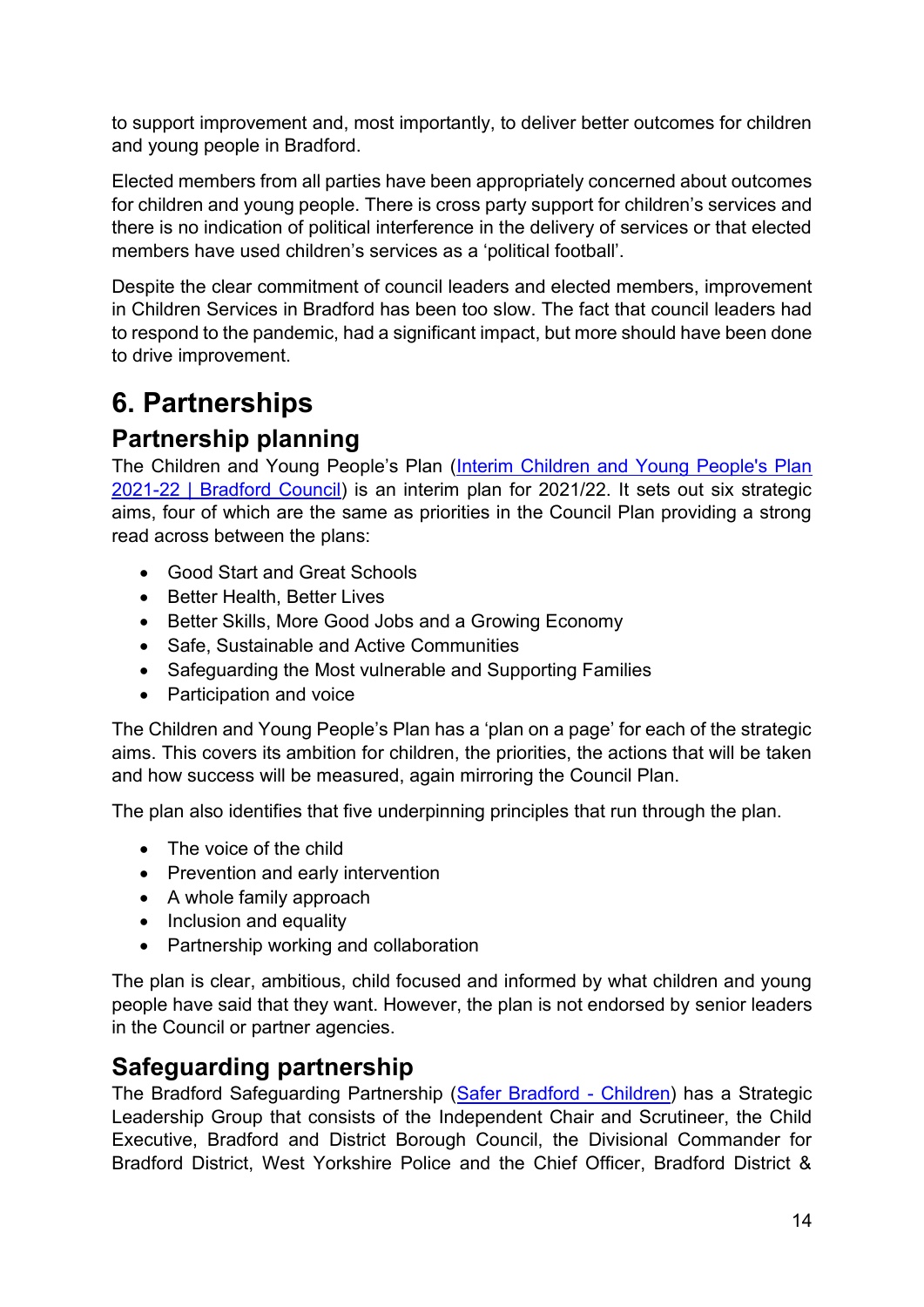Craven Clinical Commissioning Groups. This group sets the strategic direction for the partnership, ensures effective arrangements are in place, agrees funding and resolves disagreements and escalations.

The Strategic Leadership Group is supported to take forward its key priorities and objectives by the wider 'Bradford Partnership', which has representation from agencies working with children and young people in the Bradford area, including the third sector partners.

The Bradford Partnership has four sub-groups that take forward specific areas of work on behalf of the partnership. They are:

- Learning and Improvement
- Performance, Audit, Evaluation and Compliance
- Policy and Procedure Child
- Safeguarding Practice Review Steering

The Safeguarding Partnership produces an annual report on its priorities and progress. [\(Bradford Safeguarding Adults Board \(BSAB\) \(saferbradford.co.uk\)\)](https://www.saferbradford.co.uk/media/hcbbbu4k/tbp-annual-report-2020-21-pdf.pdf). The annual report is presented to the Council and to the Improvement Board.

The Safeguarding Partnership is identified as a strength in some of the reports. The Independent Chair and Scrutineer has worked closely with the Improvement Advisor to support improvement. For example, the Safeguarding Partnership has supported the restructuring of the Integrated Front Door and development and implementation of revised threshold criteria to improve the quality of referrals.

The Partnership played an important role during the pandemic in ensuring that agencies were focussed on the most vulnerable children.

The Safeguarding Partnership has also ensured that there is a strong and coordinated approach to the issue of child sexual exploitation in Bradford. Following a high-profile court case in 2019 which resulted in nine men being sentenced to a total of 132 years' and 8 months' imprisonment the Partnership commissioned a serious case review led by an independent expert.

The review considered historical and more recent cases. It concluded that there had been substantial improvements in practice since the 2000's but there were also lessons to be learnt from the more recent cases. The issue of child sexual exploitation is, sadly, not unique to Bradford, and there is valuable learning for other authorities across the country from the Bradford serious case review. [\(Child Sexual Exploitation](https://saferbradford.co.uk/media/fphljk3i/scr-cse-thematic-v7.pdf)  [Thematic Review \(saferbradford.co.uk\)\)](https://saferbradford.co.uk/media/fphljk3i/scr-cse-thematic-v7.pdf).

The report was accepted by members of the Bradford Safeguarding Partnership which ensured that action was taken to strengthen the response to child sexual exploitation. This included:

• Developing a Specialist Exploitation Hub to enhance existing practice and processes. These include a daily multi-agency risk assessment meeting (DRAM), which reviews new and existing cases known to agencies where there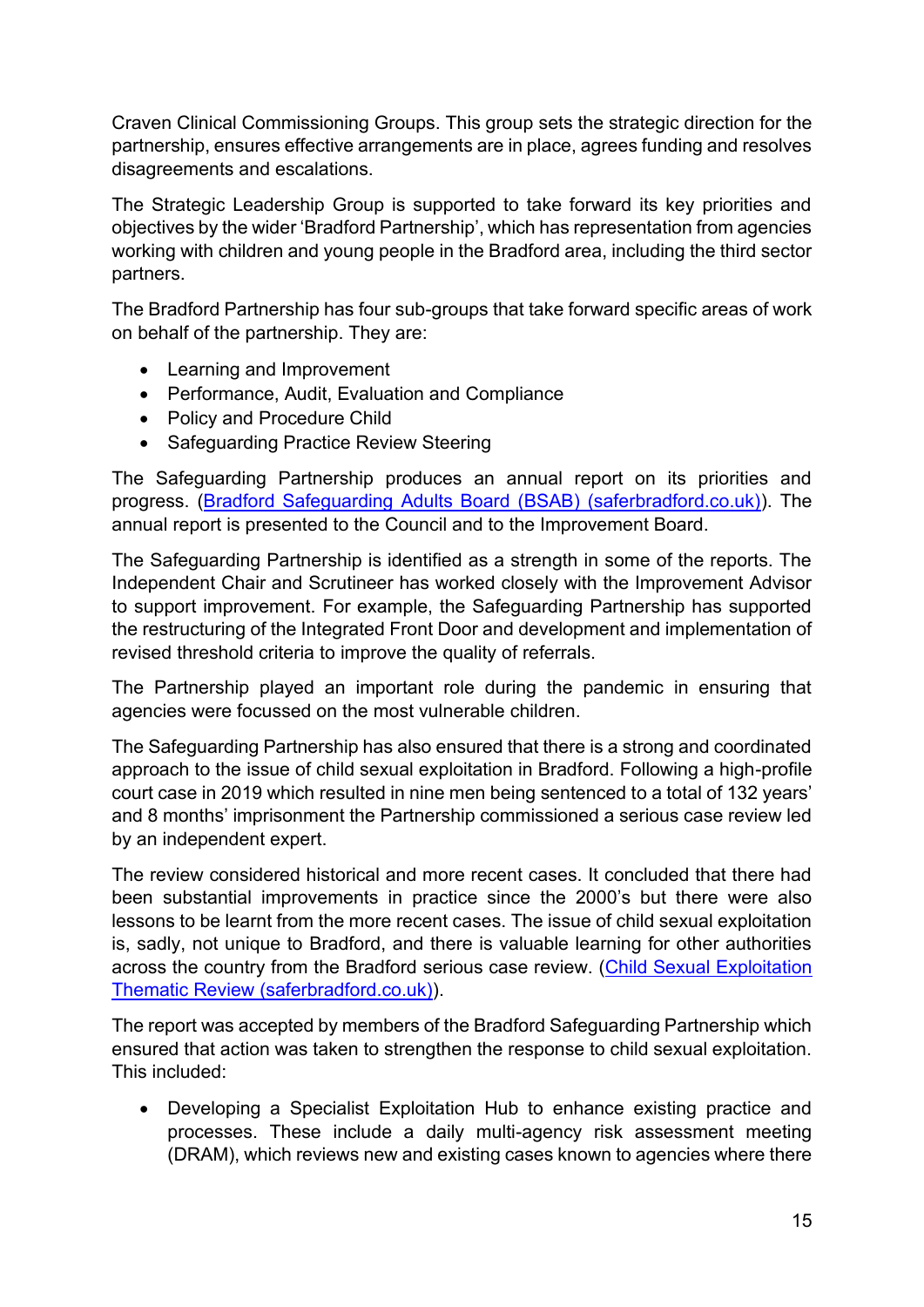is evidence of exploitation. Exploitation and missing strategies are put in place with agreed points of review to mitigate the risk of harm.

• Commissioning specialist training on exploitation in response to the learning identified in the review. This was in addition to existing training on child sexual exploitation provided by the Partnership.

#### **Health**

Issues in relation to the health provision for children were highlighted by an inspection of health services for children looked after and safeguarding in Bradford conducted in February 2019 but not published until June (20190603 clas bradford final report.pdf [\(cqc.org.uk\)\)](https://www.cqc.org.uk/sites/default/files/20190603_clas_bradford_final_report.pdf). The review considered the work of Airedale Foundation Trust, Bradford Teaching Hospitals Trust, Bradford District Care Foundation Trust, Locala, Change Grow Live and the Bridge Project. It also reviewed the three District Clinical Commissioning Groups, Airedale, Wharfedale and Craven, Bradford City and Bradford **District** 

Whilst the report recognised that there were many strengths within the collective health services across all the agencies involved, services were not meeting their statutory requirements for looked after children. Issues were also identified in relation to health visiting, CAMHS and services to some children with special educational needs and disabilities. The report made a total of 59 recommendations.

In November 2019, the Centre for Mental Health was commissioned by Bradford Council, Bradford District Care Foundation Trust and the District Clinical Commissioning Groups to conduct a system-wide review of mental health services for children and young people across Bradford District and Craven. The review included services provided across the voluntary sector, schools, local authority as well as the NHS.

The system wide review was published in July 2020 [\(Item-11.1-BradfordCraven-CYP-](https://www.bdct.nhs.uk/wp-content/uploads/2020/09/Item-11.1-BradfordCraven-CYP-MH-Review-Executive-Summary.pdf)[MH-Review-Executive-Summary.pdf \(bdct.nhs.uk\)\)](https://www.bdct.nhs.uk/wp-content/uploads/2020/09/Item-11.1-BradfordCraven-CYP-MH-Review-Executive-Summary.pdf) and made findings and recommendations in relation to:

- Leadership, commissioning, and strategy
- Understanding the needs of children and young people: Data and insight
- Access and navigation
- Model of support

The review also identified that practitioners delivering mental health support had introduced some changes in the way they offer help in response to Covid and *'Many of these adjustments have started to show promising and effective results that may continue after the lockdown ends'.*

The review findings led to '*children and young people's wellbeing'* being identified as one of the priority programmes for 'Act as One', the health and care partnership for Bradford District and Craven.

A multi-agency leadership team was agreed to take forward the '*children and young people's wellbeing'* programme. Additional funding, both one off and recurrent, has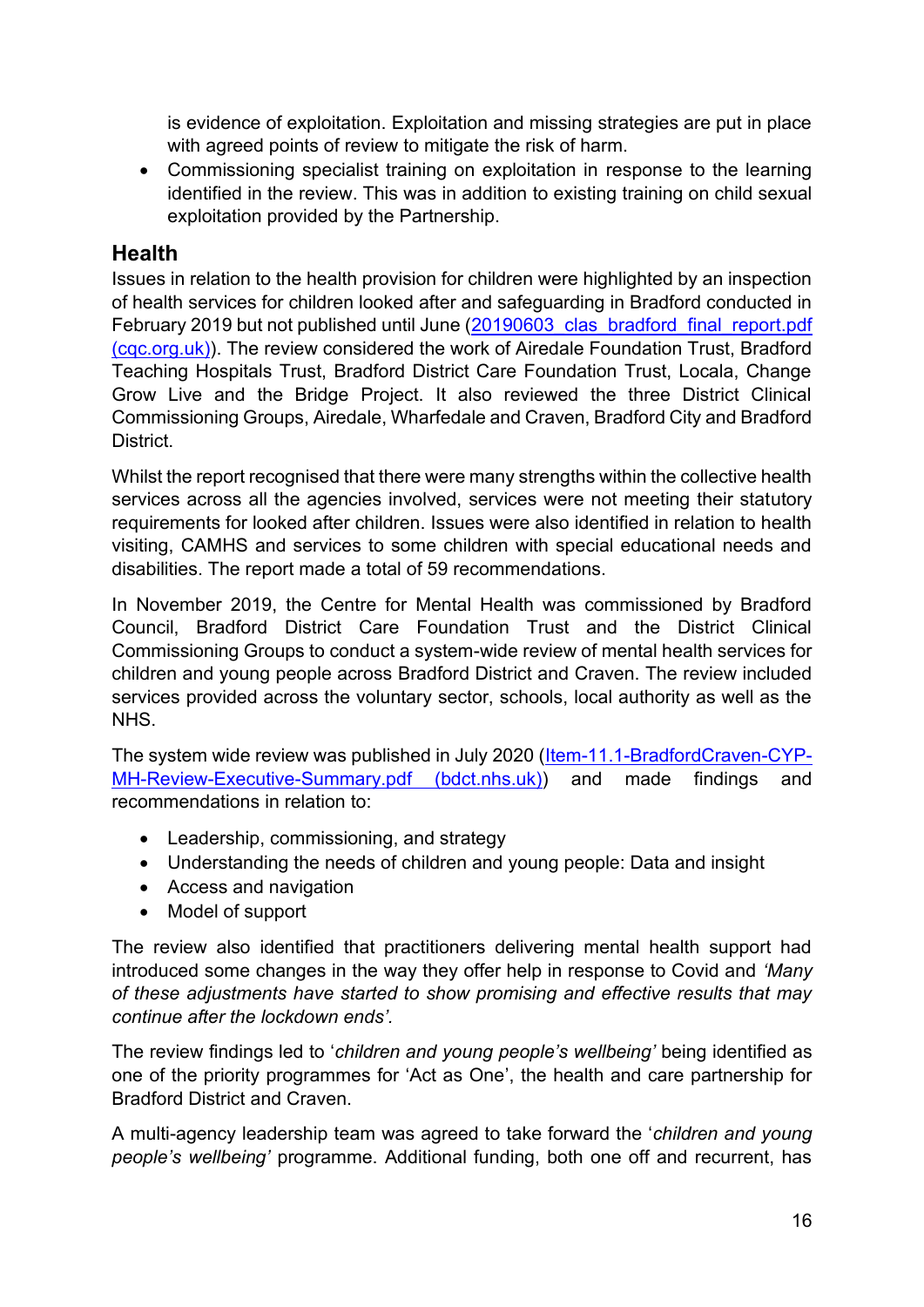been provided for children looked after nursing, CAMHS and services for children with special educational needs and disabilities to reduce backlogs and improve services.

#### **Schools**

There are 216 schools in Bradford: 34 secondary, 11 special schools and alternative provision and 171 primary schools. 46% of schools are maintained, predominantly at primary level. Whilst I did not visit schools and meet with a representative group of Head Teachers from across the authority due to the pandemic, I was able to speak to a small number of Heads and received a number of written submissions from Head Teachers. I was informed of some positive examples of where schools and the local authority had worked well together to support children and young people during the pandemic. School leaders were anxious to work with partners in social care but reported that this had been difficult because of the frequent changes at leadership and practice levels within the local authority. Communication about changes in staffing and structure and in relation to early help, for example, had not always been clear.

#### **Police**

Joint working with West Yorkshire Police has been impacted by frequent changes in the Divisional Commander. There have been five changes in the three years since 2018. Whilst this has led to some issues in relation to the development of an agreed approach in some areas, for example contacts and referrals, there is evidence of good collaborative working at operational level particularly in relation to domestic violence and children at risk of exploitation where additional resources have been deployed by both the police and local authority.

## **Analysis**

Improvement since 2018 in Bradford has been hindered by weak local strategic partnerships and a lack of a shared vision and plan.

There is no clear, agreed partnership vision that is owned by all partners and which is driven by leaders at a strategic level and delivered by practitioners working together on the ground. This has been a major gap and has impacted on the ability of partners to work together to deliver better outcomes for children in Bradford. The Children and Young People's Plan could provide this framework but it is not endorsed by senior leaders in the Council or partner agencies. None of the senior leaders that I spoke to from partner agencies made any reference to the Children and Young People's Plan. It does not appear to underpin or drive partnership working. This is a missed opportunity.

Relationships between the local authority and some partners, particularly in Health agencies, have been strained and there is a need to reset these as a matter of urgency. Some partners reported that they had found it difficult to engage with the local authority because of the authority's focus on internal improvement work, which they believed limited their contribution. Some partners reported that they found it difficult to engage with senior leaders in the local authority. Some partners reported that they experienced leaders in the local authority as defensive and overly challenging of partners. However, senior leaders in the local authority have expressed a view that partners have been too slow to appreciate the issues facing children's services and in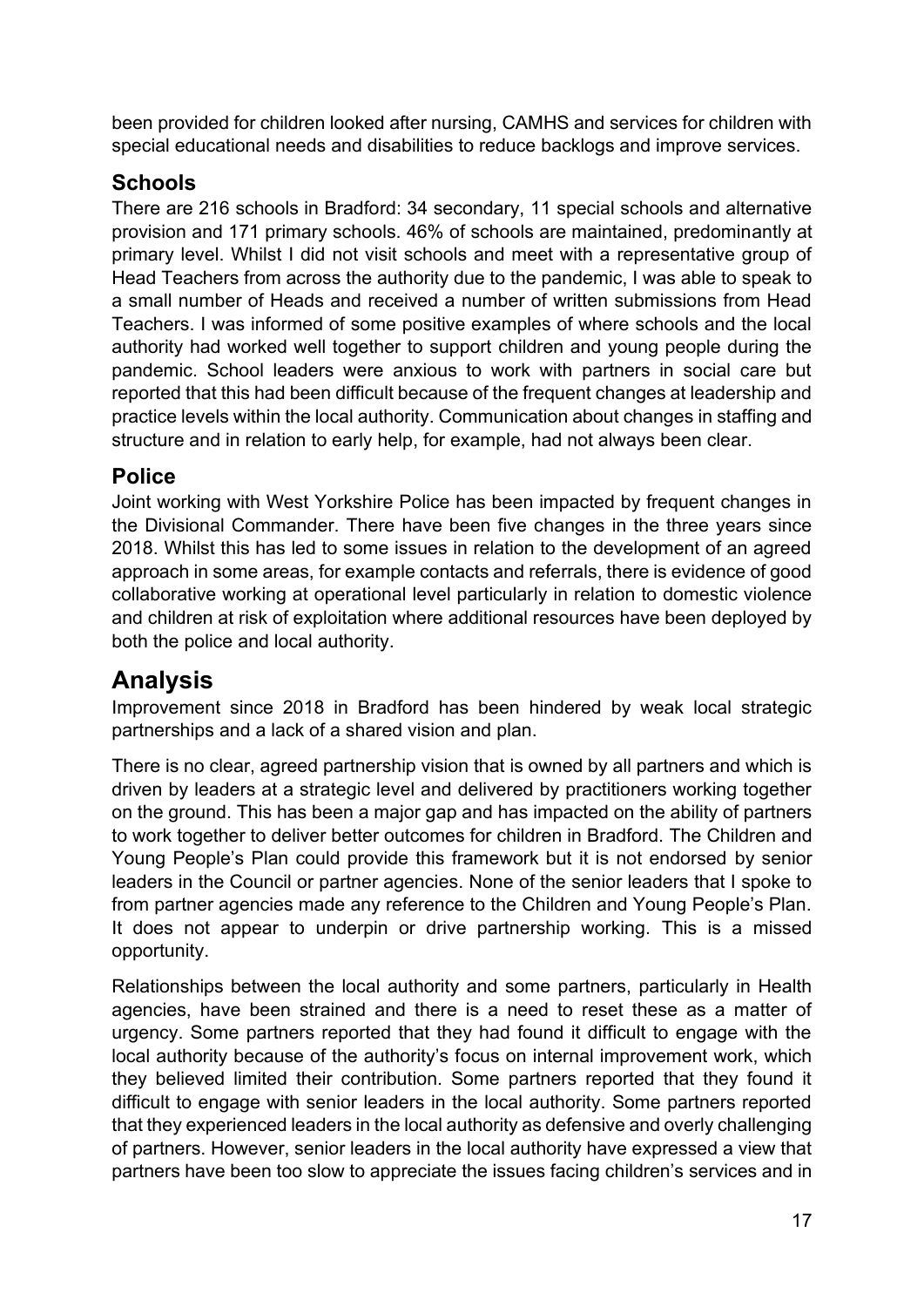taking action to address issues within their agency that would support and have helped to improve outcomes for children.

The social and economic context of Bradford means that many children and young people in the city will require support if they are to achieve good outcomes. This cannot be done by any single agency. It requires agencies to work together at both an individual and strategic level to ensure that children and young people have access to a range of high-quality support and services. It is evident that this level of partnership has not been in place for a number of years.

The need for improved partnership working was recognised by the senior leaders of all agencies. There was a strong commitment from partners to reset relationships and work together to improve services and outcomes for children and families in Bradford.

Re-building relationships between partners and establishing a partnership vision that is ambitious and which drives partnership working to deliver good outcomes for all children should be a priority for the leaders of all agencies in Bradford. Work to address the relationship between health partners and the local authority has commenced recently. An external facilitator has been engaged and is working with the agencies to build a stronger working relationship and a shared focus.

# <span id="page-17-0"></span>**7. Leadership Arrangements for Children's Services**

The Director of Children's Services in Bradford covers both social care and education.

There is a Deputy Director for Education and Learning covering school improvement, education safeguarding, school data, capital, sufficiency, school admissions, SEND, Inclusion, Transport & the Virtual School supported by 9 heads of service.

There is a Deputy Director for Children's Social Care, who provides leadership to fieldwork social work services, the Integrated Front Door and Early Help and Prevention. The Deputy Director manages six Heads of Service.

In addition to the Deputy Directors Bradford has an Assistant Director Safeguarding, Commissioning and Provider Services who reports to the Director of Children's Services. The post is responsible for the management of fostering services, the authority's eleven children's homes, the Strategic Commissioning Manager and the Head of Service for Safeguarding Reviewing and Quality Assurance.

# **Children's Services Leadership since the 2018 Ofsted inspection**

Following the publication of the Ofsted inspection on 29 October 2018 the Director of Children's Services and local authority agreed that he would step down in November, although he did not formally leave the authority until February 2019.

The Deputy Director for Education was appointed in October 2018. She joined the Council from a smaller authority in the region where she had occupied a similar role. The Deputy Director is supported by two experienced Assistant Directors.

Bradford appointed an experienced interim Director of Children's Services and interim Deputy Director for Children's Social Care in November 2018, both of whom had led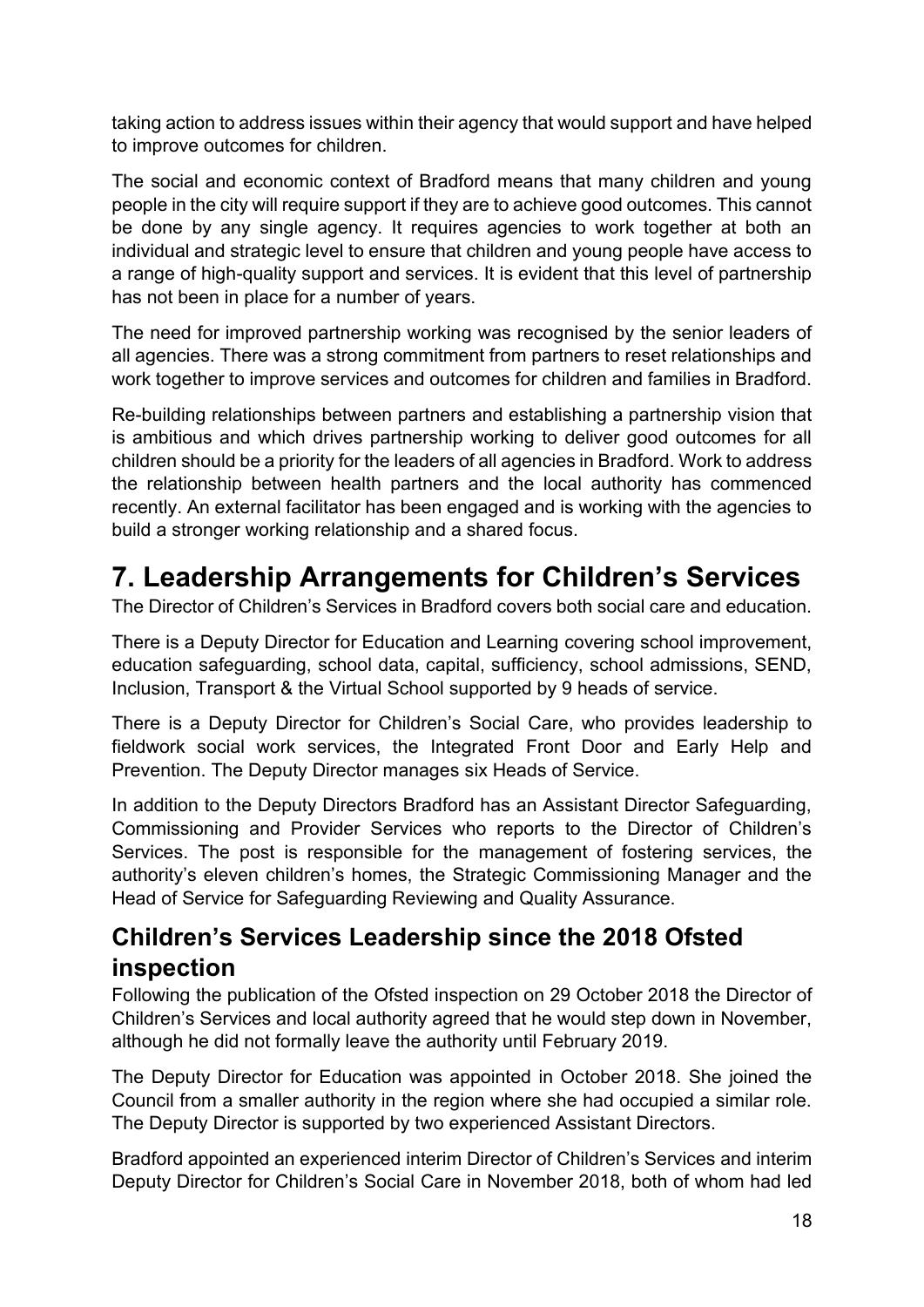improvement work in other authorities. Much of the initial focus was on immediate actions to address the areas of weakness identified in the inspection.

The interim Director of Children's Services left in June 2019 and the permanent Director started the following month. This was the new Director's first post as Director of Children's Services. He had considerable experience of children's social care and had led improvement in his previous role as Chief Operating Officer in a children's services trust.

In November 2019 Bradford was successful in appointing an experienced permanent Deputy Director for Children's Social Care at the second attempt. The new Deputy Director had joined from another large metropolitan authority where he had been one of several Assistant Directors. He had previously been the Deputy Director in a smaller city in Wales. The role of Assistant Director Safeguarding, Commissioning and Provider Services was filled by seconding a Head of Service from fieldwork into the role in May 2020. All the Heads of Service posts in children's services were not filled until March 2020.

When Ofsted raised issues regarding services for children looked after in July 2021 the Assistant Director was on sickness leave and subsequently resigned the following month. The Chief Executive and Director of Children's Services discussed the September Monitoring Visit report in their regular one to one. Shortly after, the DCS resigned in October 2021. The Deputy Director for Children's Social Care left the authority in November 2021.

The post of Director of Children's Services is currently covered by the Deputy Director for Education who has acted up into the role since November. Her substantive role is covered by two Assistant Directors, one who has responsibility for school improvement, education safeguarding, school data and Capital and Admission functions and the other Assistant Director has responsibility for SEND, inclusion and Transport functions.

Since November 2021, the role of Deputy Director for Children's Social Care has been filled, on an interim basis, by a senior leader with experience of service improvement at both director and deputy director levels. He had been previously covering the role of Assistant Director, Safeguarding, Commissioning and Provider Services so the change provided some continuity, although he had only been with the authority for less than two months.

The authority immediately recruited an experienced senior leader who has led improvement in several authorities to cover the role of Assistant Director. He came into post in November.

## **Analysis**

Whilst Bradford have moved swiftly to change leaders where problems have occurred, the city, like others in their position, have struggled to secure a permanent, high quality, experienced team to lead improvement.

A change of senior leadership in children's services is not unusual following a poor inspection. Nor is it unusual for interim leaders to be used until a permanent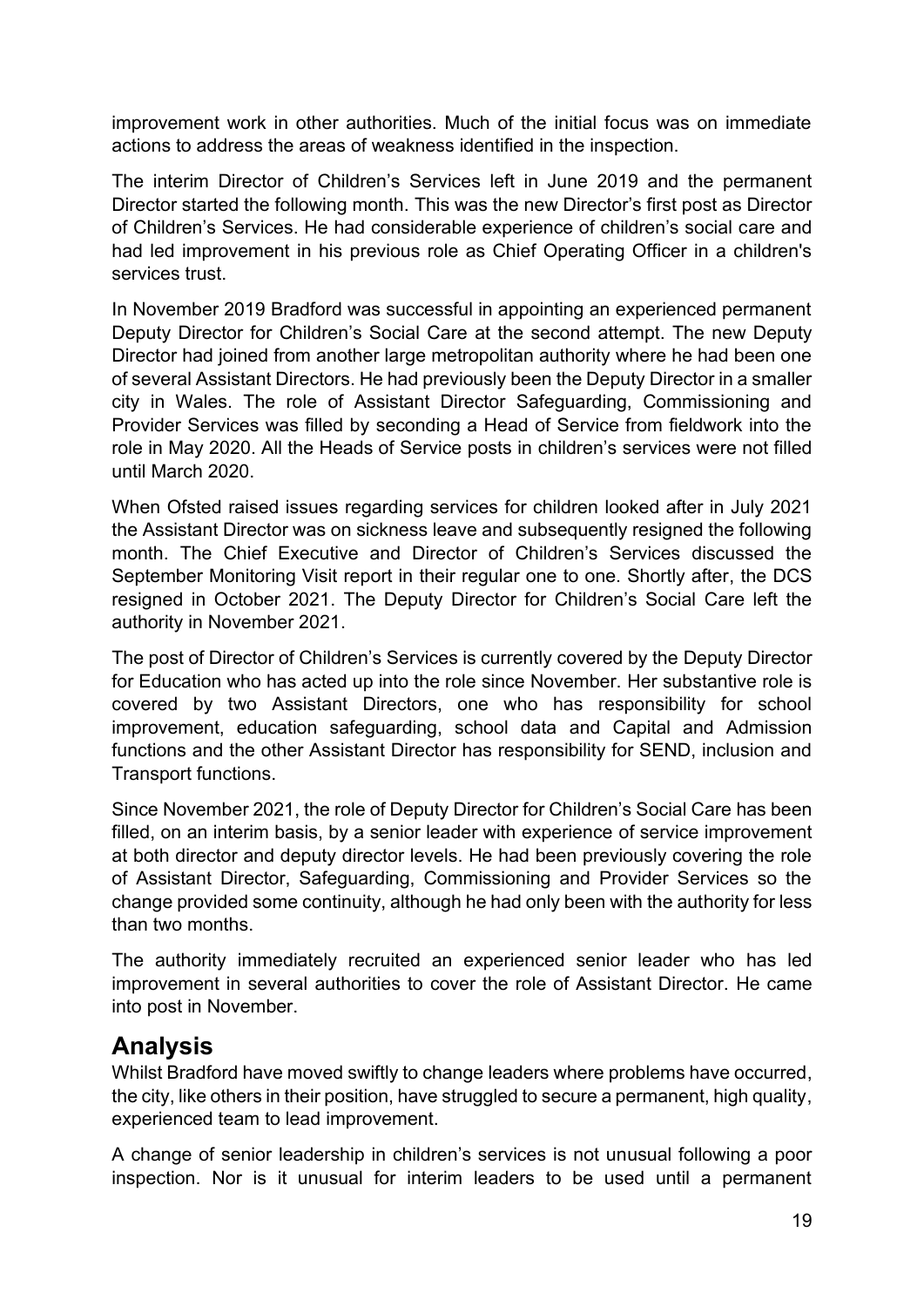appointment can be made. The local authority appears to have acted promptly following the resignation of the Director and a period of six months from a resignation to having a new Director in post is not unreasonable.

The authority did not have a high number of applicants for the role of Director and had to go out to recruitment twice for the post of Deputy Director for Children's Social Care. Whilst there is a high turnover of senior roles in children's services nationally, the difficulty experienced in recruiting to senior leadership posts in Bradford reflects the challenge faced by many authorities who have been judged as inadequate. In addition, Bradford is a large and complex authority.

As the new Director had been the Chief Operating Officer in a Trust he had not operated recently as a senior leader within a political and corporate context. Bradford was not only a much larger and complex local authority: children's services were experiencing significant challenges. On his appointment the regional ADCS allocated an experienced director as a mentor to the new Director. However, this was not used by him. The Chief Executive offered support for additional coaching, but the matching process to a coach was still ongoing at the time of the Director's departure. The Director did not use the Improvement Advisor, an experienced former Director of Children's services, proactively as a source of support and advice. This may have been because the Director felt that there was too much to do in the service. However, it appears to have left him isolated in a very pressured and challenging role.

In November 2019 Bradford was successful in appointing an experienced permanent deputy director for children's social care at the second attempt. The new Deputy Director for Children's Social Care had been a senior leader in large, complex metropolitan areas in the past, but this was the first time that he had been the substantive deputy director with sole responsibility for all children's social care in an authority as large and diverse as Bradford.

The Assistant Director, Safeguarding, Commissioning and Provider Services had been appointed as a Head of Service in the fieldwork service. He was asked to take on the role of Assistant Director by the Director who he had worked with previously. It was, therefore, his first time leading at this level and this range of services. He struggled in the role and it has been reported to me that the Assistant Director attempted to step down or resign on several occasions because of the pressure he was under but was persuaded to continue by the Director.

All the Heads of Service appointed were experienced middle managers: for seven of the eight it was their first time managing at Head of Service level.

This meant that from March 2020 all the leadership posts in Children's Social Care were filled by leaders who were in their first substantive post at a more senior level. This is not to question the competence, commitment or professionalism of these leaders. However, it meant that most leaders had no depth of experience in their new role and all had come into a more senior role under extremely challenging circumstances.

The lack of depth of senior leadership experience is, in my professional opinion, evidenced in some of the decisions made. (This is explored further in Section 8)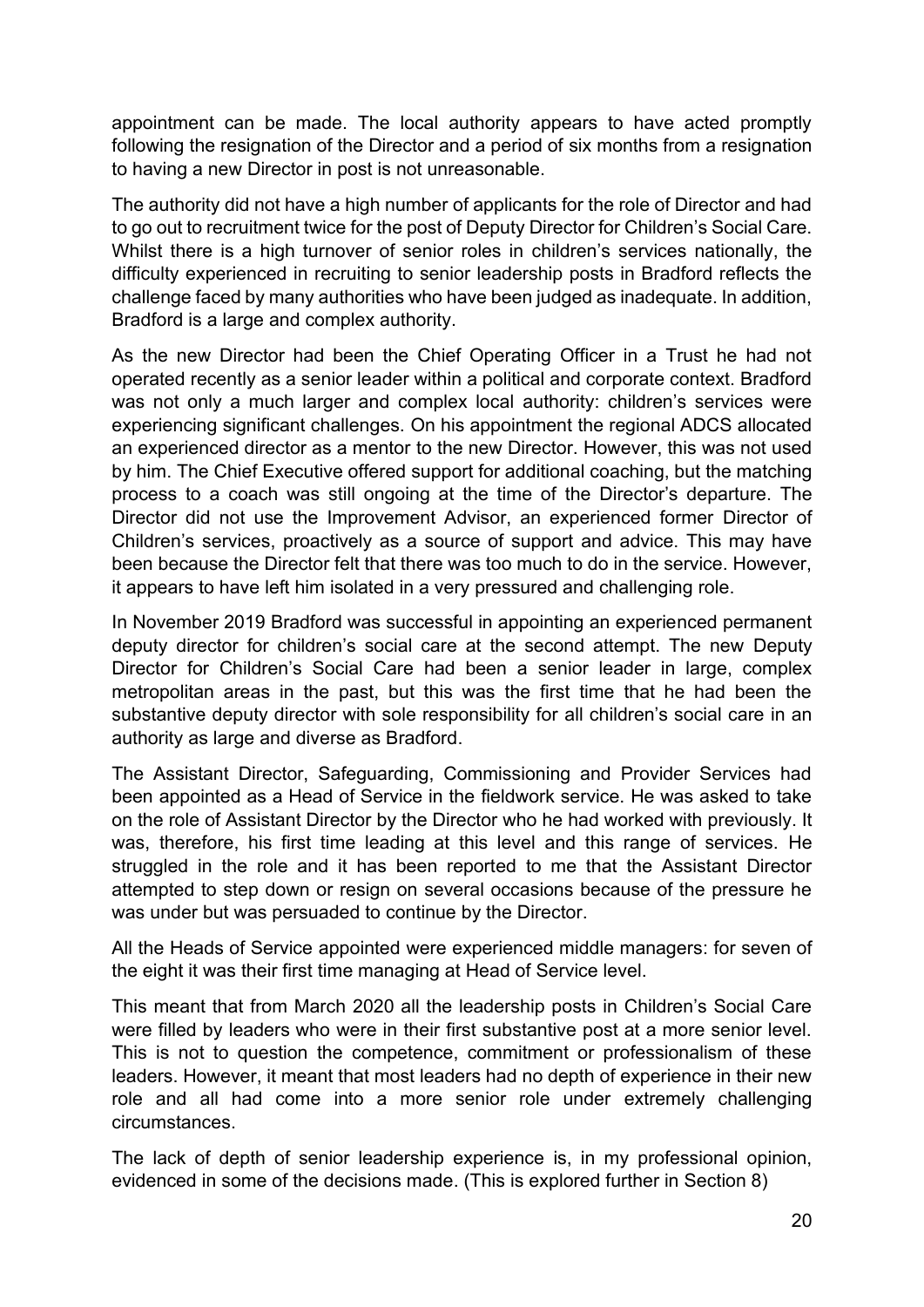Children's Social Care Services in Bradford are on their third senior leadership team in three years. Whilst some of these changes have not been in the control of the local authority it is unsettling for staff and impacts on the ability of children's services to build effective working relationships with partners. Further, change is likely as a new permanent leadership team will have to be recruited.

# <span id="page-20-0"></span>**8. Ofsted and Department for Education Assessment of Progress**

## **Inspection Outcomes**

| <b>Type of Inspection</b>                                                                                                       | <b>Date</b><br><b>Completed</b> | <b>Outcome</b>                                                                                                  |  |  |
|---------------------------------------------------------------------------------------------------------------------------------|---------------------------------|-----------------------------------------------------------------------------------------------------------------|--|--|
|                                                                                                                                 |                                 | Children<br>who<br>help<br>need<br>and<br>protection: Requires Improvement                                      |  |  |
| Inspection of services for children<br>in need of help and protection,<br>children looked after and care March 2014<br>lleavers |                                 | Children looked after and achieving<br>bermanence: <i>Good</i>                                                  |  |  |
|                                                                                                                                 |                                 | Leadership,<br>management<br>and<br>governance: Good                                                            |  |  |
|                                                                                                                                 |                                 | judgement:<br><b>Requires</b><br>Overall<br><b>Improvement</b>                                                  |  |  |
| Joint targeted area inspection of<br>the multi-agency response to<br>abuse and neglect (JTAI)                                   | March 2017                      | A letter was sent to senior leaders<br>after the inspection outlining<br>strengths and areas for<br>improvement |  |  |
|                                                                                                                                 |                                 | The impact of leaders on social work<br>practice with children and families:<br><b>Requires Improvement</b>     |  |  |
| Inspection of children's social<br>care services                                                                                | Sept. 2018                      | The experiences and progress of<br>children<br>who<br>help<br>need<br>and<br>protection: <i>Inadequate</i>      |  |  |
|                                                                                                                                 |                                 | The experiences and progress of<br>children in care and care leavers:<br><b>Requires Improvement</b>            |  |  |
|                                                                                                                                 |                                 | Overall effectiveness: Inadequate                                                                               |  |  |

## **2014 Inspection of services for children in need of help and protection, children looked after and care leavers**

The 2014 Ofsted inspection of services for children in need of help and protection, children looked after and care leavers identified a number of strengths. These included consistent leadership and high standards of practice in most service areas, a stable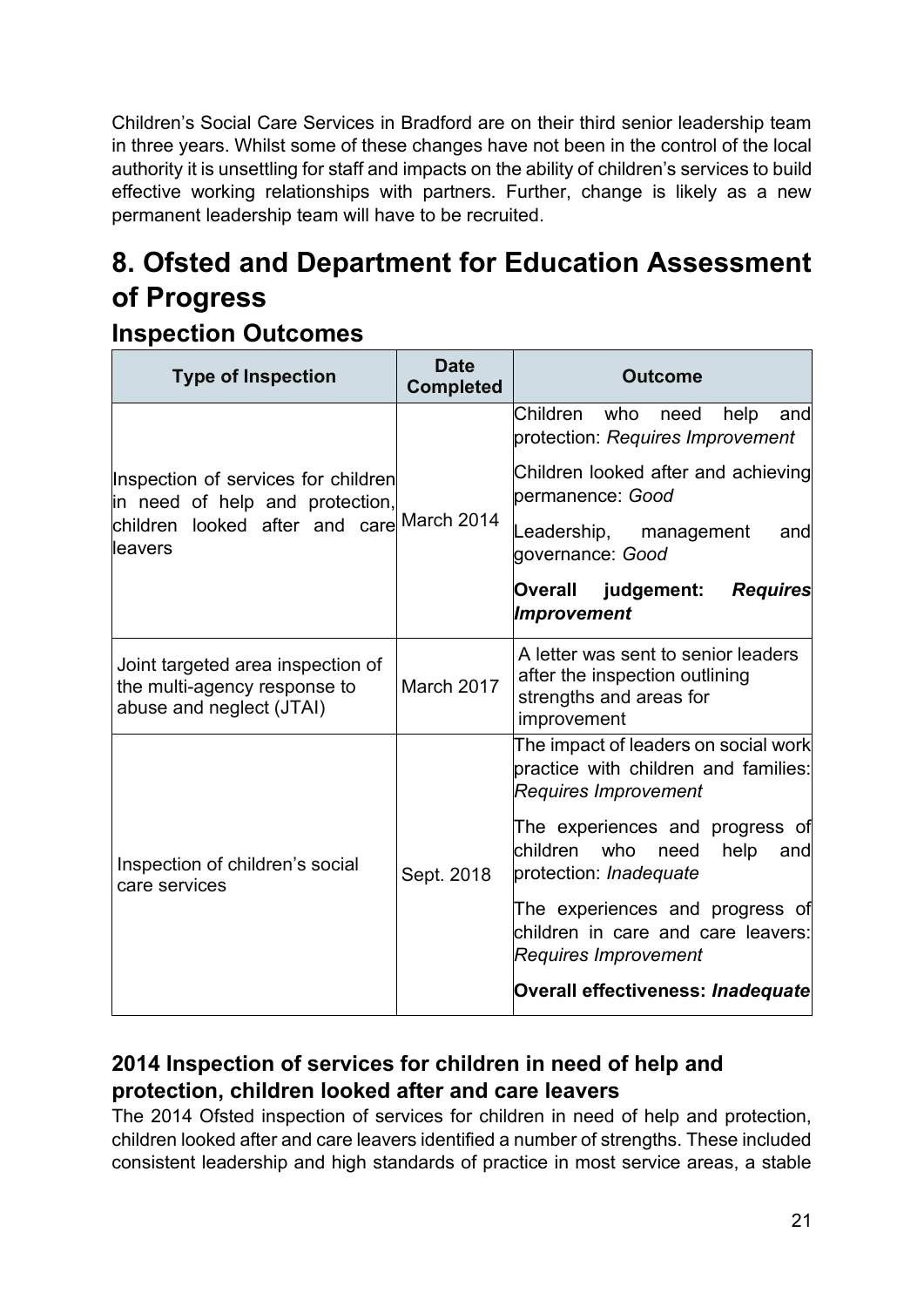and experienced workforce and manageable caseloads. However, inspectors noted a small but significant number of areas of weakness in practice with children in need of help and protection in relation to the strategy discussions and the timing of initial child protection conferences.

#### **2017 Joint targeted area inspection of the multi-agency response to abuse and neglect (JTIA)**

The joint targeted area inspection took place over a week between 27 February and 3 March 2017. It involved Ofsted, the Care Quality Commission, HMI Constabulary and HMI Probation. The inspection was part of a national thematic inspection of the multiagency response to abuse and neglect and included a 'deep dive' focus on the response to children living with domestic abuse. The inspection findings were almost overwhelmingly positive with thirty-four key strengths identified. However, the inspectors also identified some practice issues, similar to those identified in the previous full inspection.

#### **2018 Inspection of children's social care services**

The children's services inspection in 2018 found that services for children in need of help and protection in Bradford were 'Inadequate'. The service had serious failures which left children at risk of significant harm. Children in need of protection were not being consistently identified and were not being provided with the right help at the right time to meet their needs. Arrangements in the Multi-Agency Safeguarding Hub were ineffective and resulted in children being left in potentially harmful situations.

The vulnerability of some specific groups of children was not always recognised or appropriately responded to. The impact of ongoing neglect or domestic abuse is not always recognised. It should be noted that these issues were the focus of the JTAI the previous year.

Although strategy meetings took place in a timely manner, safety planning was poor whilst safeguarding enquiries were taking place and there were delays in holding initial child protection conferences, which left children at risk. Arrangements for many children experiencing neglect were inappropriate. The local authority had heavily invested in the *'Signs of Safety'* practice model and over 2000 practitioners across the partnership had received training. However, despite this, social work practice across locality teams varied in both quality and impact.

Inspectors noted that children in care and care leavers were not receiving consistently good help to promote their well-being and to improve their outcomes. However, most children in care benefited from the support of social workers. This was particularly the case in the 'throughcare teams', which worked with children once a permanence plan was in place. In the 'throughcare teams', social workers knew their children well and were focused on achieving positive outcomes for children. Inspectors judged these services to be 'Requires Improvement'.

An increase in demand for services at the same time as a significant number of experienced social workers and managers had left the authority were identified as the major contributory factors in the decline in services. Inspectors noted that additional funding and resource had been allocated and leaders had put plans in place to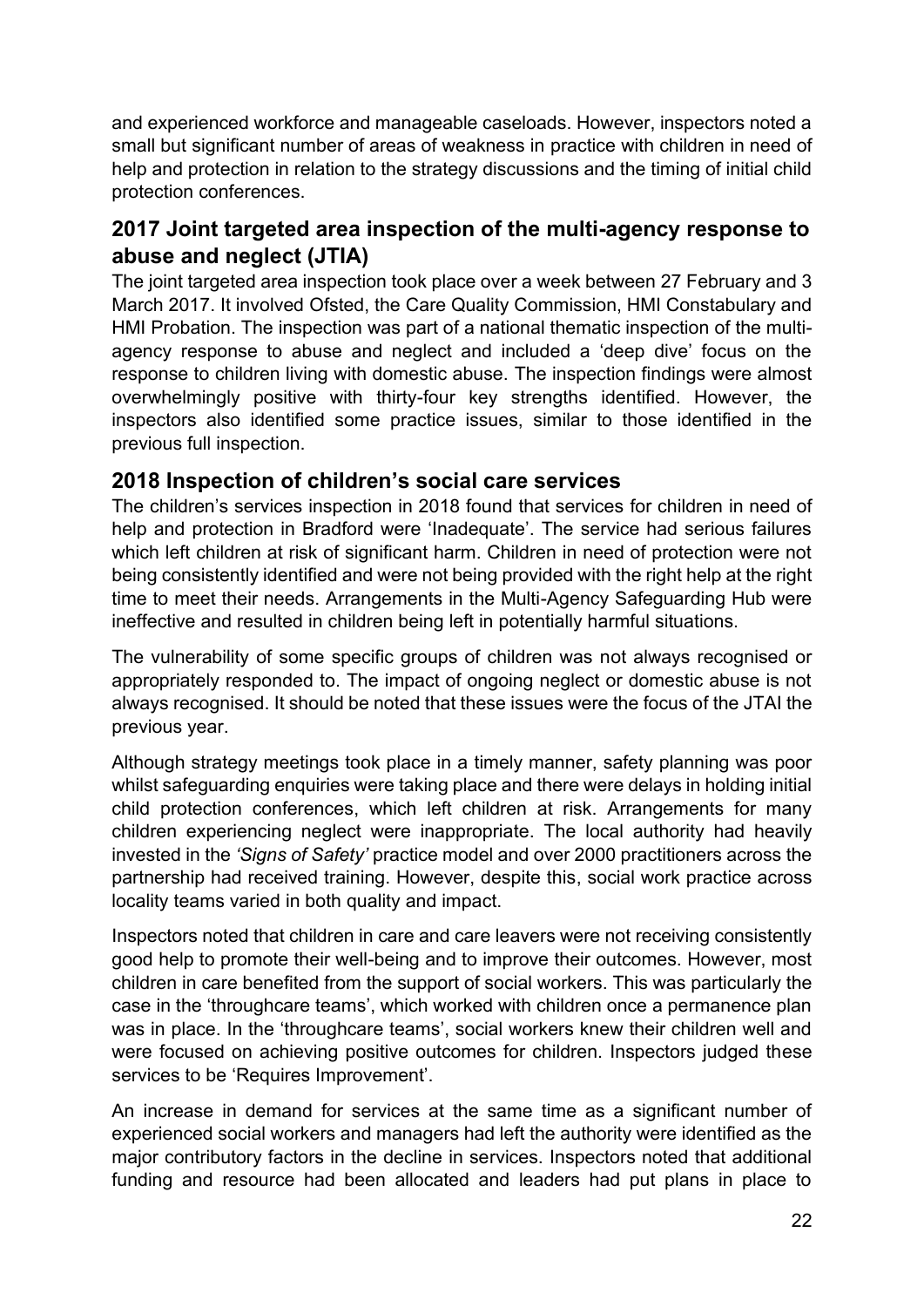address several areas for improvement. However, these were recent and it was too soon to say whether they would have an impact or whether any improvement would be sustained. The impact of leaders on social work practice with children and families was judged to be 'Requires Improvement'

Inspectors concluded that services for children in Bradford had rapidly deteriorated since the Joint Targeted Area Inspection in April 2017. However, the main areas of failure in this inspection had been identified as weaknesses in previous inspections, and although the inspection framework had changed since the last full inspection, children's services had deteriorated in every domain since 2014.

As a result of the significant failings in services for children who need help and protection the authority received an overall judgement of 'Inadequate'.

#### **2019**

The local authority's progress was monitored through the Improvement Advisor, three Ofsted monitoring visits in March, June and October (the latter two of which were published) and two Department for Education Progress Reviews in May and **December** 

A number of common themes emerge from these evaluations. All reference that the local authority was or had developed a sound understanding of the scale of improvement required. This suggests that the failings in the service were more significant in both depth and scale than indicated in the 2018 inspection.

The local authority committed significant additional finance to support improvement including a re-investment in early help services, the re-grading of social worker salaries and increasing the social work establishment and a major restructuring of children's services. Agency staff had been recruited to maintain services and reduce caseloads while permanent staff were recruited.

It was noted that the arrival of the permanent Director and Deputy Director for Social Care, in November 2019, had brought greater stability and focus.

Whilst some progress was noted, particularly in relation to the 'front door', overall significant weakness remained in relation to practice, supervision and frontline management, data and quality assurance. Overall progress was felt to be too slow.

Reference is made to 'overly bureaucratic' corporate processes which were not responsive enough to the needs of the services.

All reports agreed that the main factor impacting on the authority's ability to improve was the significant number of social work vacancies across children's services.

#### **2020**

In 2020 the progress of improvement was evaluated by the Improvement Advisor, an Ofsted Monitoring Visit in February and a more comprehensive Focussed Visit in December. The Department for Education conducted a Progress review in July.

The reports highlighted that all the senior leadership positions in children's services were now filled with permanent staff. The authority had also been successful in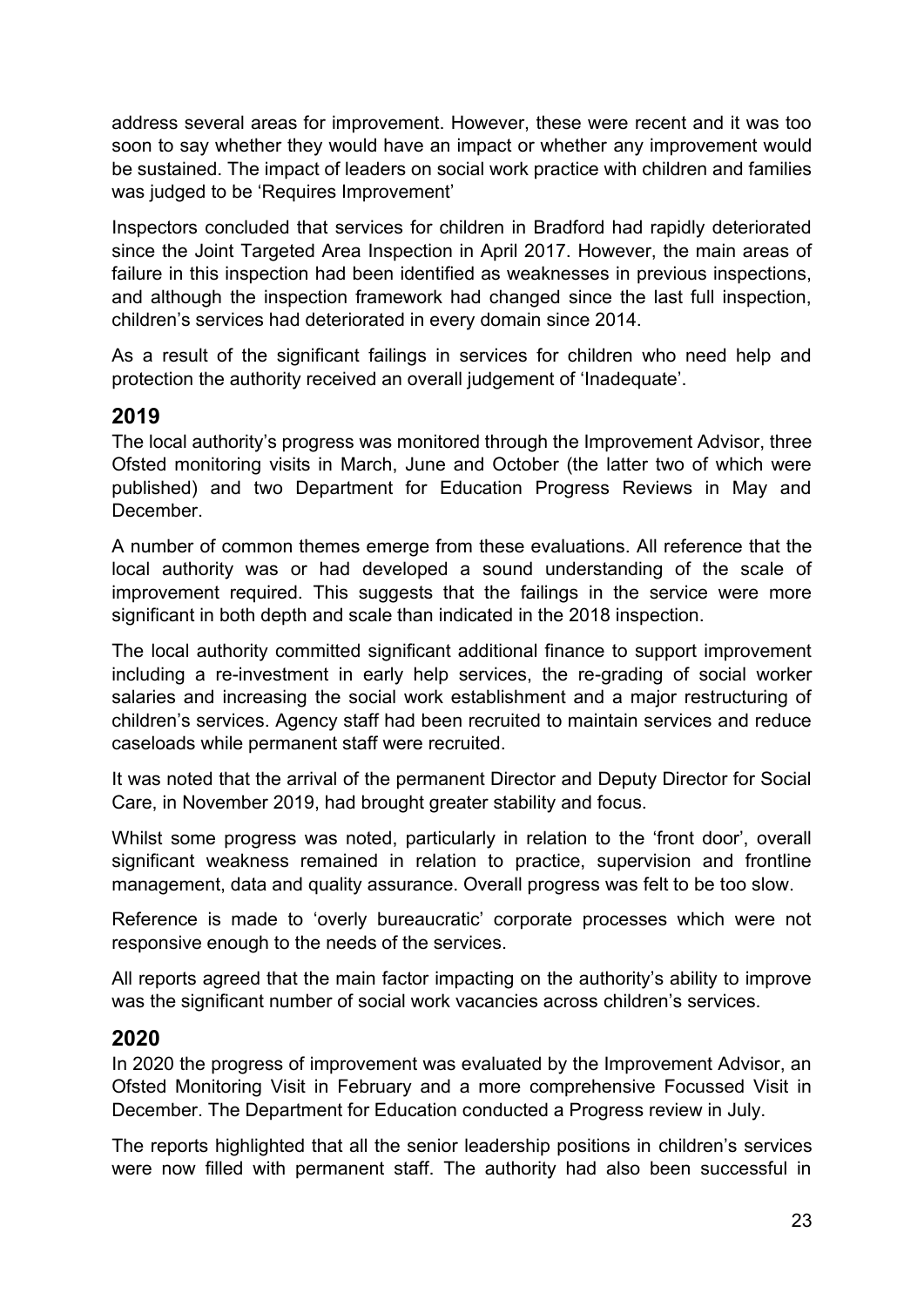recruiting to middle management posts. However, it had been less successful in the recruitment and retention of qualified social workers. Social workers were leaving at the same, or at times higher rates, than they were joining. Consequently, children's services remained heavily dependent on agency staff to provide basic services. Additional resources had been secured to enable managed teams of agency staff to be brought in to increase capacity and provide greater stability.

A revised recruitment and retention strategy had been developed but concerns were expressed that this had taken too long to take through corporate governance processes.

There had been a wholescale restructuring of fieldwork services into a locality model. This was designed to reduce the number of changes of social workers, children and families experienced and improve partnership working at a local level. However, it was too soon to identify any improvements.

Practice standards had been introduced with training to support their implementation. These set clear expectations of staff in relation to key areas of practice including the frequency of visits to children subject to a child protection plan or looked after, care planning meetings for children in care and updating of assessments.

The improvement plan had been expanded with more focused allocation of project support.

There were significant delays for children entering care having their permanence plan agreed. The increased number of children becoming looked after resulted in significant issues with placement sufficiency resulting in too many children experiencing changes in placement.

There was progress in some areas; the earlier improvements at the Front Door and in relation to section 47 enquiries had been maintained and there was improved oversight of practice as a result of auditing, supervision and challenge by Independent Reviewing Officers and Child Protection Conference Chairs.

However, the rate of progress was slow and all the issues identified in the 2018 inspection had still not been addressed.

#### **2021 January to June**

In 2021 the progress of improvement was evaluated by the Improvement Advisor, Ofsted Monitoring Visits in April and September and a Department for Education Progress Review in March.

The reports identify progress in some areas of practice despite the impact of the pandemic. The Integrated Front Door continued to function well and the progress made in relation to strategy meetings and section 47s had been sustained. Performance management and quality assurance arrangements had continued to improve and the increased involvement of practitioners was proving more effective.

Funding had been provided to introduce managed teams of agency social workers to increase capacity by a further fifty practitioners. However, significant concerns remained about the recruitment and retention of permanent social workers and the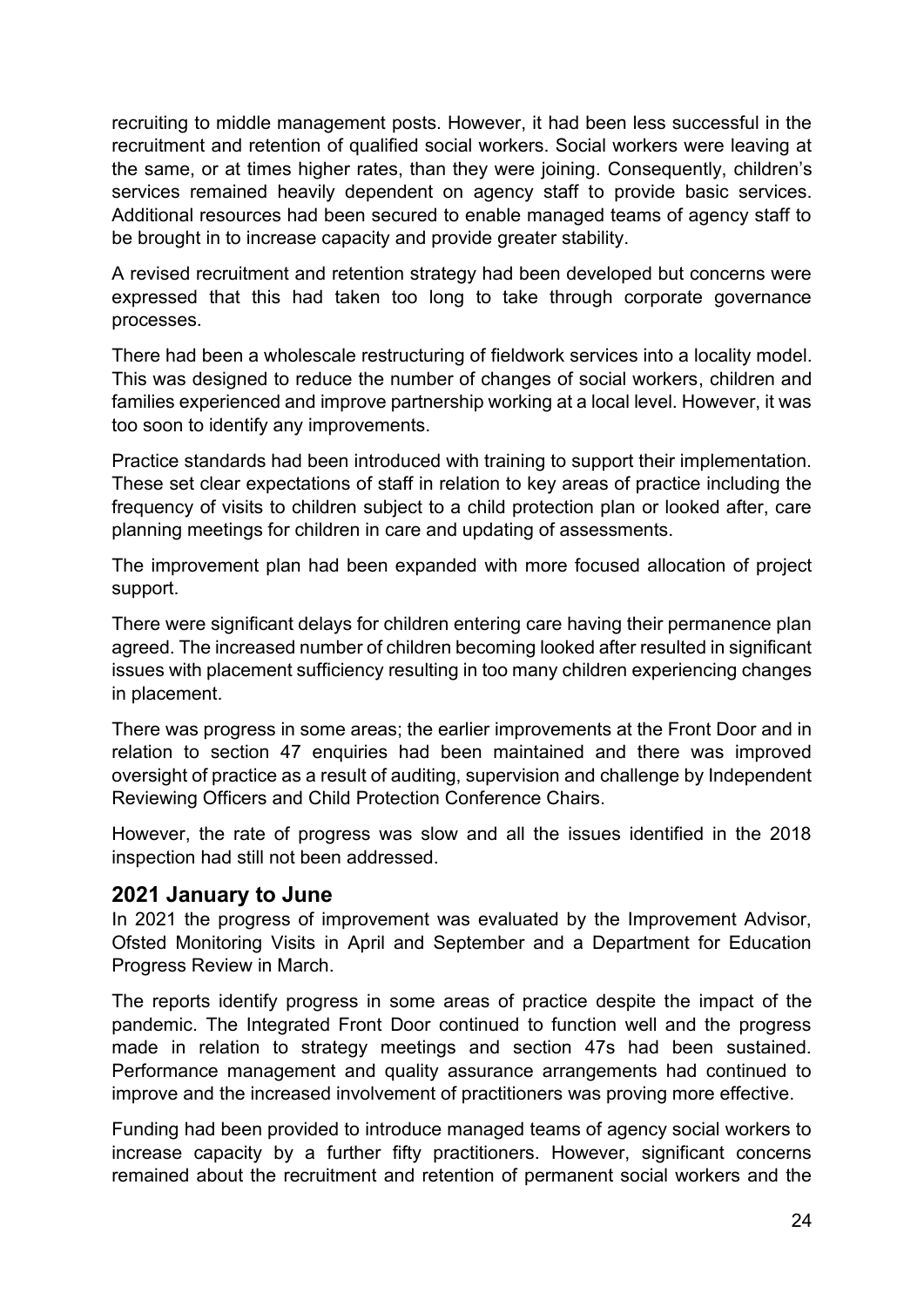impact that the lack of stability had on the authority's ability to drive improvement and the experiences and outcomes that this had for individual children. Managed teams are an effective short-term solution to issues of capacity in the children's social work service. However, in the longer-term managed teams can have a negative impact if they are not well integrated with permanent staff.

Inspectors noted there was a high level of assessment activity and that this was in part due to the policy of updating assessments every six months. Inspectors noted that quality of assessments were variable.

The Ofsted Monitoring Visit in April provided a useful summary of progress to date:

'*The improvement to date has transformed the basic infrastructure of the service, leading to an improved front door service, a revamped training programme, improved quality assurance and performance management, and significant financial investment to increase social work and managerial capacity. Caseloads for most social workers in the child and family service are steadily reducing. In addition, successful succession planning has enabled permanent social workers to progress in their careers, introducing increasing levels of experience and skill in the system. Both these developments are very new, although there is already some positive impact, which can be seen in some children's cases*.'

However, both the Department for Education Review and the April Ofsted inspection expressed concerns about the pace and level of progress. In their letter to leaders following their review the Department for Education set out a number of areas where they expected to see progress noting, *'Your improvement journey since 2018 has been slow, so the next six months will be critical'*, whilst inspectors concluded in April that *'the progress on the quality of core social work practice has been too slow to show impact for children and families*.'

#### **2021 July to December**

On 7 July Ofsted wrote to the Director of Children's Services to express *'serious concern in relation to the safety, well-being and experiences of children in the care of Bradford Local Authority'*. These arose from a vulnerable looked after child being placed in an unregulated placement without appropriate checks having been undertaken to ensure that the placement was safe and appropriate to the child's needs. Serious concerns had also been identified in relation to two children's homes run by the authority which were judged to be 'inadequate'. In the case of one of the homes the inspectorate was so concerned that the home's registration was suspended.

The issues highlighted '*very serious concerns in relation to core social work practice, front line management decision-making and oversight at all levels within the organisation. This includes concerns in respect of the local authority as an active corporate parent'*. Consequently, the letter was copied to the Department for Education and led the Secretary of State for Education to issue a Statutory Direction and appoint an independent Commissioner.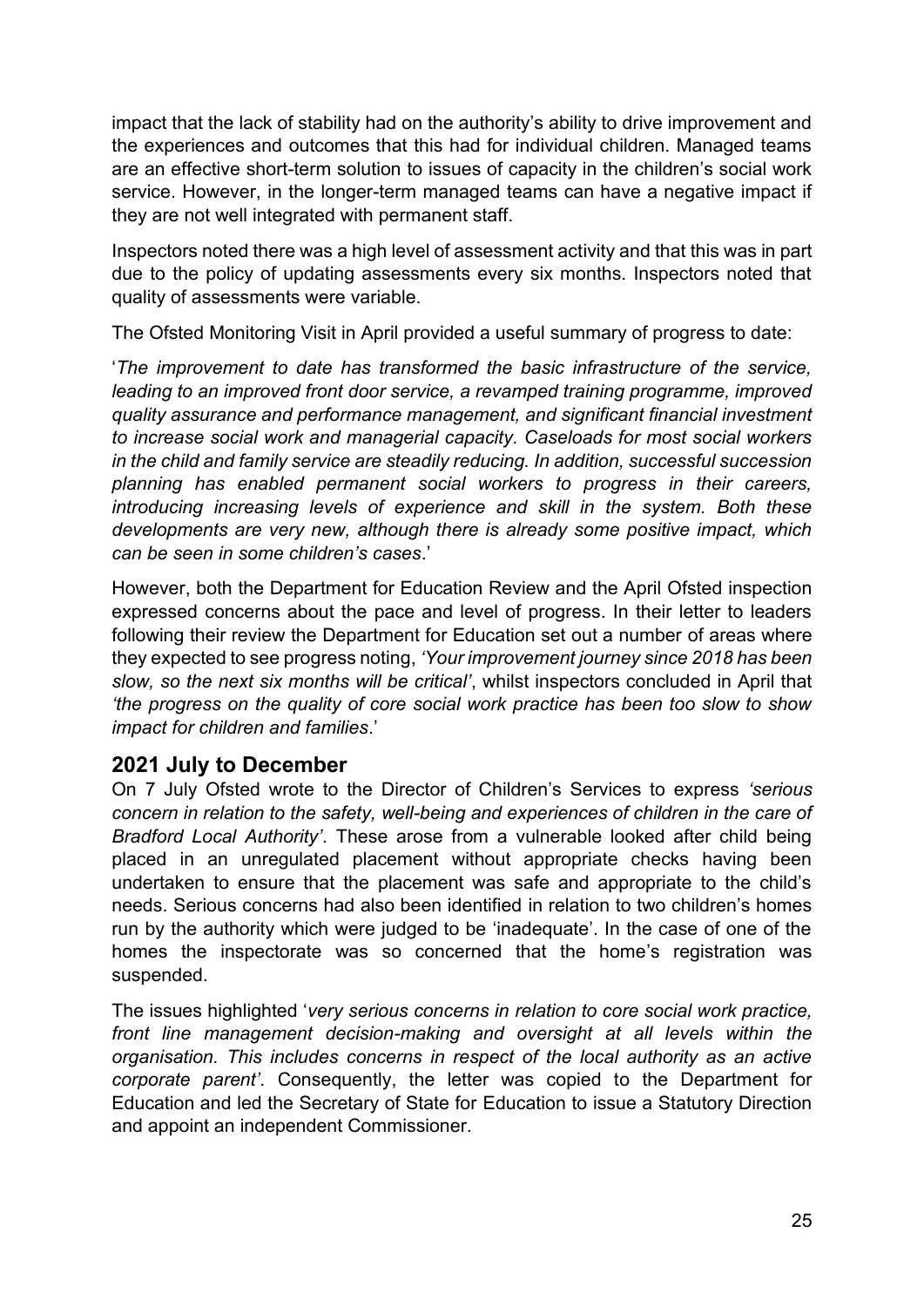The Children's Services Leadership Team pulled together a comprehensive action plan to address these issues and the Chief Executive established a weekly meeting to monitor progress across children's services and to expedite actions.

The Ofsted Monitoring Visit in September identified significant weaknesses in services and practice with children looked after and expressed concerns about the lack of concrete improvements to children's experiences. It highlighted the need to:

- urgently improve the standard of care provided in residential services
- improve the quality and effectiveness of commissioning of placements
- strengthen the effectiveness of corporate parenting
- improve the consistency of practice in care planning and managers' oversight and practice with children living at home under the jurisdiction of the court
- further stabilise the workforce and to reduce social workers' workloads; and
- strengthen the participation and the voice and influence of children and young people in helping to make improvements to the service.

Inspectors noted some areas of improvement and again commented on the commitment of staff in children's services.

The Director of Children's Services left shortly after the publication of the Monitoring Visit letter.

The Deputy Director for Education was asked to act up into the Director's role. It was felt that this would provide greater continuity than engaging another Interim Director. From her background working with children with disabilities the Acting Director has some understanding of the wider issues of Children's Social Care. However, she is aware of the limitations of her knowledge and experience and the authority has engaged a very experienced former Director of Children's Services to act as a mentor.

The Acting Director has developed a positive relationship with the Interim Deputy and Assistant Directors, and they work well as a team. They have a good understanding of the challenges. They along with corporate colleagues have simplified the Improvement Plan and there is a sense of grip and purpose in their approach. Practice standards are being revised in line with statutory requirements and processes are being simplified. The Leadership Team have begun to rebuild relationships with stakeholders, including the corporate centre, and have used me in my role as Commissioner appropriately to support them to take forward improvement.

During the period of my review a trial into the tragic death of a sixteen-month-old child, Star Hobson, who died on 22 September 2020, took place. At its conclusion Star's mother, Frankie Smith, was sentenced to eight years for causing or allowing her death. Star's mother's partner, Savannah Brockhill, was jailed for a minimum of 25 years for murder. Their case will be examined under the unduly lenient sentence scheme.

The Bradford Safeguarding partnership had commissioned a Local Safeguarding Practice Review into Star's death. The local Bradford partnership and the National Panel have recently agreed that Star Hobson's review should be carried out by the National Panel. The national review will therefore be a review into both Arthur Labinjo-Hughes' and Star Hobson's deaths. This will help ensure that alongside local-specific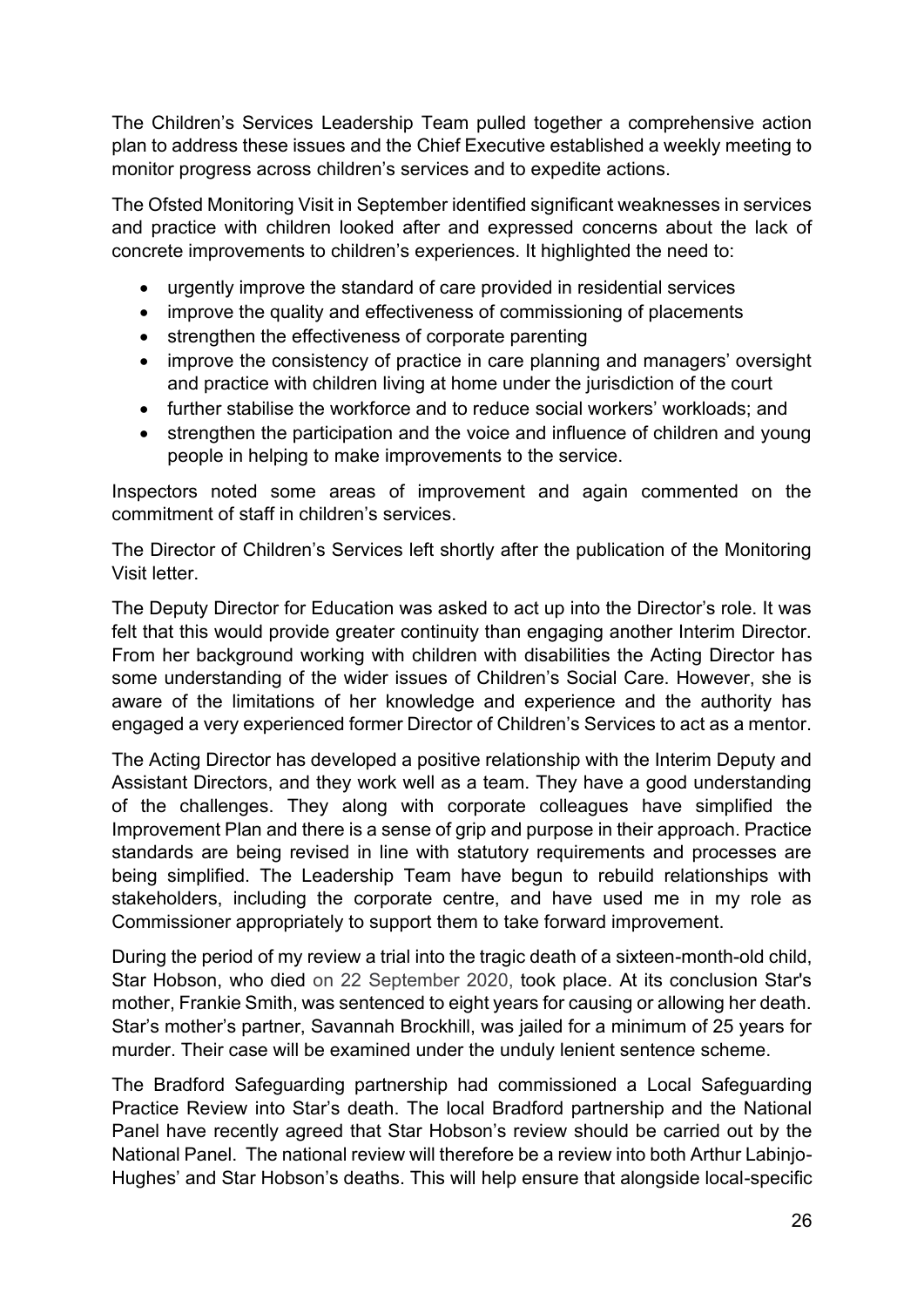recommendations, there is a high-quality and coherent set of recommendations for central government so that we can better protect children in the future.

I am confident that the National Panel's review will be robust, vigorous and thorough.

# <span id="page-26-0"></span>**9. Improvement Activity following the 2018 Inspection**

After the Department of Education issued an Improvement Notice, it appointed an Improvement Advisor for Bradford. The Advisor is a very experienced former director of children's services who has supported improvement in that role but also as an improvement advisor in other authorities. The Improvement Advisor has chaired the Improvement Board. The Board meets monthly, other than during holiday periods. It is well attended by key partners and membership has been at an appropriately senior level to support strategic decisions. The Improvement Advisor has provided support and challenge to the local authority. The Improvement Advisor has had a particular focus on ensuring that the seven enablers for improvement were in place:



The Improvement Advisor was successful in supporting the local authority to get three of the enablers, '*strategic approach', 'building the supporting apparatus'* and *'engaging partners'* fully established. The latter of these was important as some partners have been struggling to meet their statutory obligations to children. Although he was unable to secure a wider partnership vision for children partners the Improvement Advisor has engaged with partners and held them to account for their role in supporting the delivery of better outcomes for children. The Improvement Advisor played a key role in supporting the development and use of performance information, including auditing, within children's services through the development of the Vital Signs report.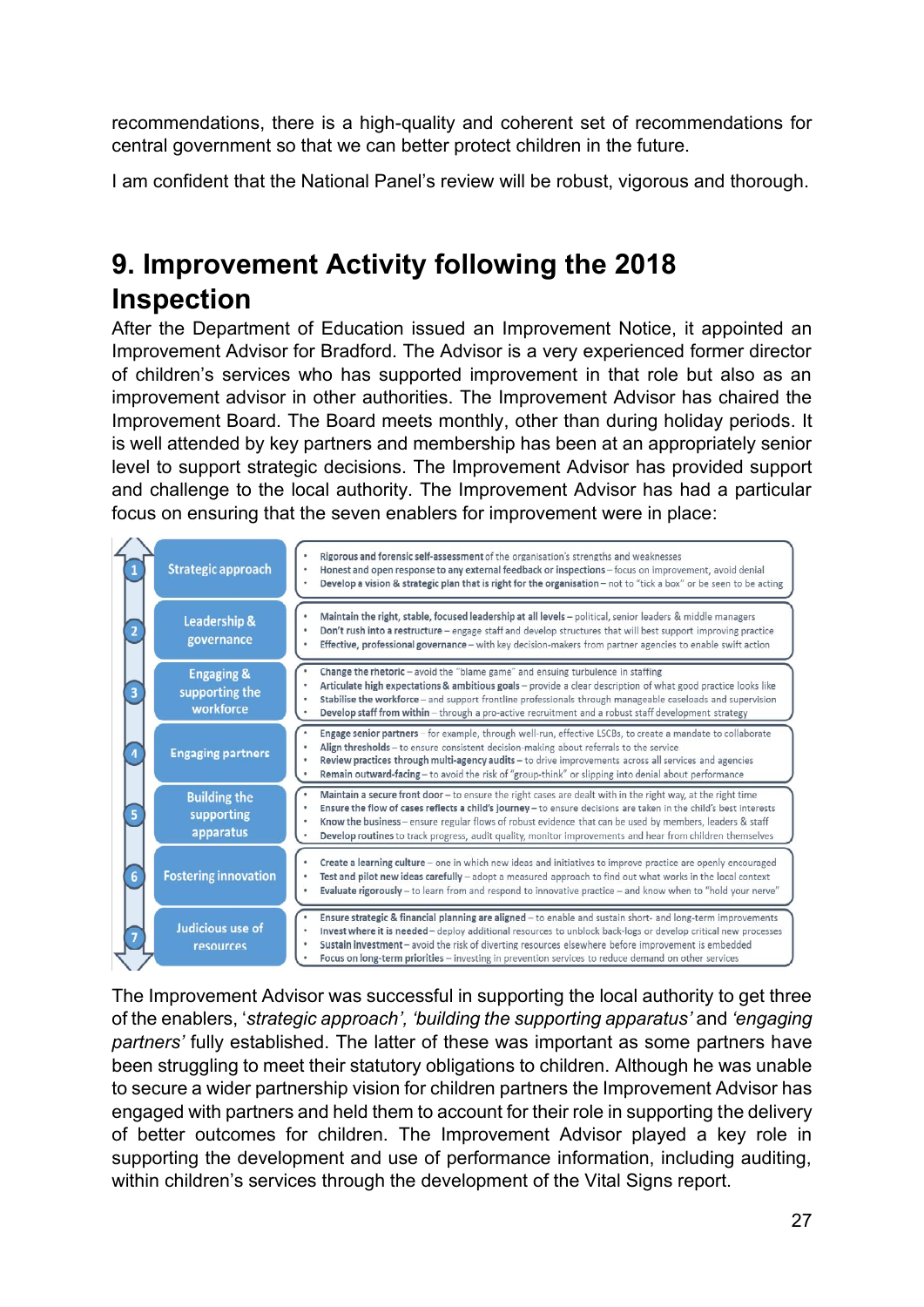Following his appointment in 2019 the new Director of Children's Services assessed that the scale and depth of weaknesses in children's services in Bradford was greater than suggested in the 2018 inspection.

The Director took a systematic approach to improvement. This was essential given the scale of the change required. He obtained funding to engage an experienced Project Director, who had worked with the Director previously, to manage a team of fourteen project coordinators. The improvement plan was developed and expanded to eightytwo-pages. This was implemented through a number of work streams, each of which was coordinated by a project coordinator.

The Director and Deputy Director for Children's Social Care initiated a major restructuring of field work services in children's services. This was supported by a review of social work capacity and agreement was obtained to increase the social work establishment by over one hundred posts to deal with the increase in demand, reduce caseloads and improve practice. Funding was also obtained to expand Early Help Services that had been cut in 2015-16.

The Assistant Director post was revised to provide greater oversight of fostering and residential services and enable the Deputy Director for Social Care to focus on fieldwork services, which had significant weaknesses.

The Children's Social Work Service was re-organised into a locality structure in 2020 based around four localities. Each locality had a Head of Service managing two service managers. The main purpose of the re-organisation was to reduce the number of changes of social worker experienced by children and families and to improve partnership working. It was decided to include the 'Through Care' and Care Leavers Service, which had previously been organised on an authority-wide basis, in the new locality structure. This would enable the Head of Service to have an oversight of a child's journey from assessment to care leaver. Initially, a separate assessment function was retained but this was subsequently integrated into the localities. However, the flow of work soon became too much for the locality teams and assessment teams were re-established.

There was a necessary focus on performance management and quality assurance as arrangements were weak, and in some places non-existent. A Head of Service for Safeguarding Reviewing and Quality Assurance post was established and an experienced leader, with a sound understanding of practice, was recruited from CAFCASS. She subsequently developed the structure, recruited the team and worked with colleagues to strengthen arrangements.

Bradford had previously invested in the 'Signs of Safety' practice model. It was decided to continue with this approach and training and development opportunities were designed to support practitioners to practice in accordance with the practice model.

Practice processes were reviewed and re-established and management oversight strengthened at key points. Practice standards were created. These set out the expectations of practitioners. Clear expectations were set out covering the frequency of visiting and care planning meetings for looked after children, visiting and core group meetings for children subject to a child protection plan, and requirements for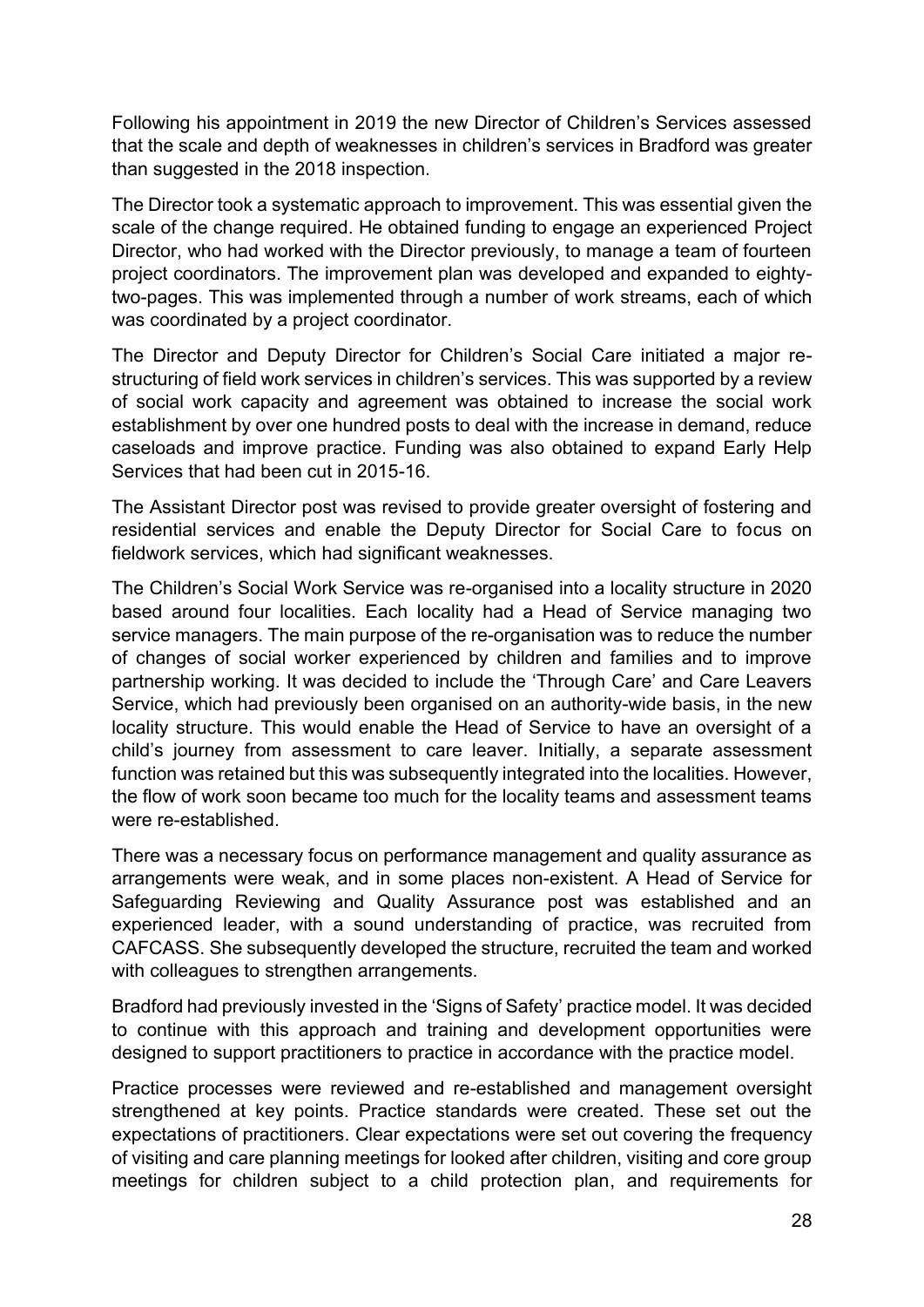assessment and re-assessment of children's needs and circumstances on all open cases.

A common theme in reports on progress was the lack of support from the corporate centre. Recruitment and IT were common themes in many reports. It is clear from my discussions with former leaders in children's services and current leaders in the wider council that everyone was committed to improving outcomes for children and young people in Bradford. However, as the department was in crisis, despite regular strategic meetings between the service and the corporate centre, the scale and complexity of change required impacted on the ability to respond quickly. For example, it was not clear to leaders in children's services or colleagues in finance and human resources what the actual staffing establishment was in children's services. This was a result of changes and decisions made by various individuals in the past. These had not always been shared. Consequently, this impacted on the ability of leaders in children's services to make decisions on service capacity and structure.

Children's services reported delays in getting the revised recruitment and retention offer out as it had to go through council processes. From a corporate perspective this was part of a wider strategy that would involve creating substantial numbers of new social work posts, as well as improving social work pay and conditions, an investment of millions of pounds that had to be agreed by full council.

Recruitment of social workers into vacancies in teams was reported to have put a significant strain on team managers who were expected to complete a range of administrative tasks to get new social workers on the establishment and into post. The view of the service was that team managers needed to be focused on practice and these tasks should have been completed by colleagues in Human Resources. However, given the high rate of turnover in children's services and subsequent restructuring and creation of additional posts, the corporate centre was struggling to keep track of post numbers and vacancies. As team managers had the smallest span of control, the corporate centre sought to use them to bring some order back into the system and ensure that social workers were on the establishment, in the right place and could be paid. However, team managers were struggling to provide support to practitioners and oversight of practice and to ensure that cases were allocated as staff left and joined the team.

There is a similar narrative regarding IT. There were issues about the quality of equipment for social workers, as at some point someone had decided to disable the cameras on computers, limiting their suitability for remote working. In response, the local authority invested in new IT equipment. Social Workers were asked to come into a central point to collect new equipment, but many struggled with this due to the other pressures on them. Laptops were then sent out to the areas. However, it is not clear whether all teams knew about this or how to access the equipment as I was informed that the corporate centre subsequently collected 150 laptops that had never been used. There were also problems with the Council's IT infrastructure. Servers were operating at capacity and the Council's Microsoft licence was out of date and no longer supported. Whilst these issues were being addressed it meant that systems were slow and liable to crash. This created issues for practitioners in children's services, required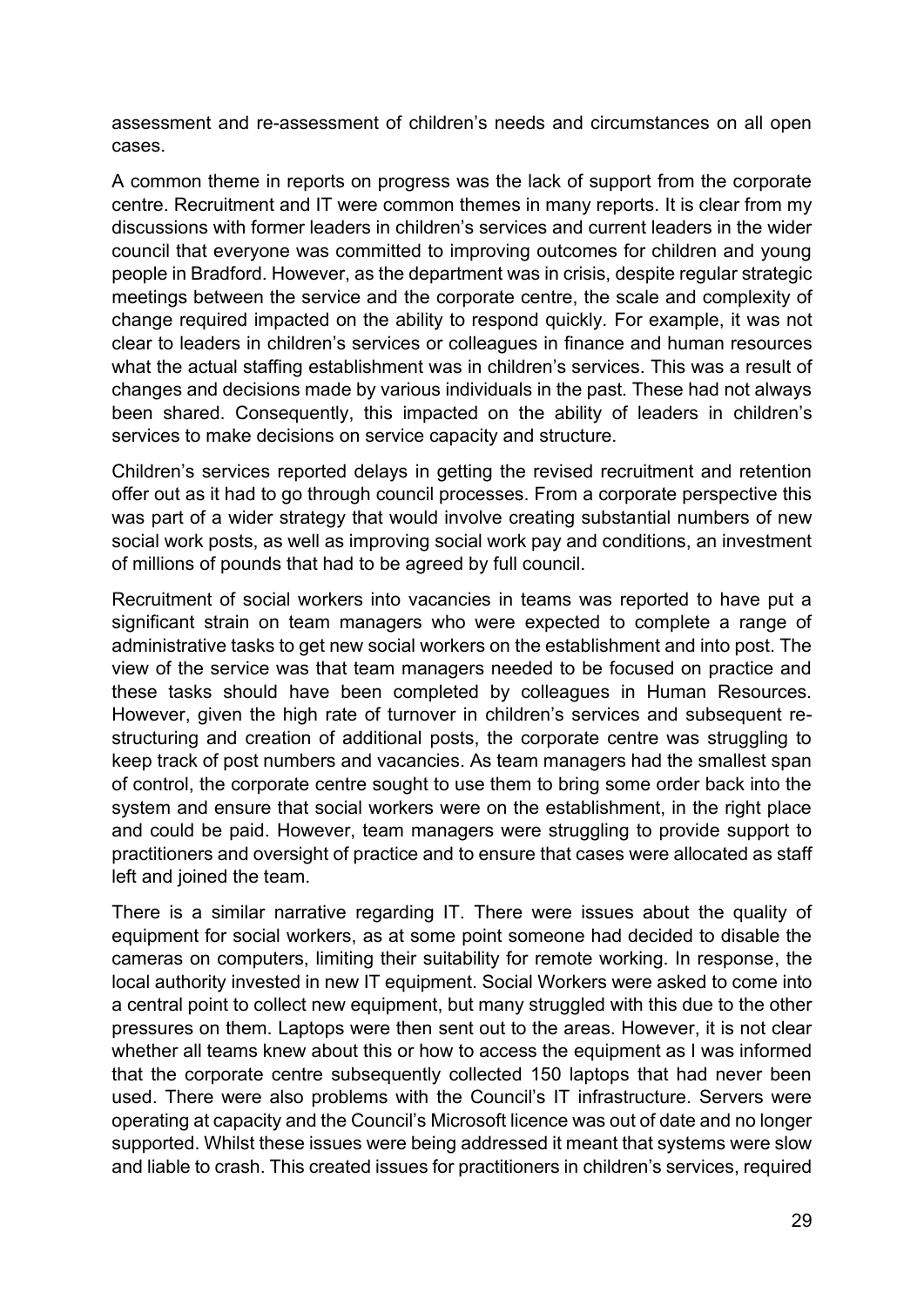to complete long and complex assessments and reports, as they lost work when the system went down. There were also problems following lockdown as the authority did not immediately have arrangements in place for wholescale video conferencing. Whilst this this was a challenge for all services it was particularly frustrating for children's services who required these facilities for supervision, meetings, and conferences. Children's services were given priority but the roll-out took time.

Problems with IT were further exacerbated for social workers by issues with the local authority's social care recording system. In common with many social work recording systems, Bradford uses a workflow system, where a task must be completed before another can be started. However, because of modifications made historically to the system by the service and the addition of new processes and accompanying forms that were not part of the workflow, some information already contained in the system were not always automatically pulled through. Consequently, social workers reported that they had to complete forms from scratch or 'cut and paste' from other parts of the system. It should be noted that these issues were not the result of actions taken by the corporate centre but within the Service. However, given the complexity of the changes required it took time to allocate the appropriate resource to move this forward and this was the responsibility of the corporate centre.

The Strategic Director for Corporate Resources was freed up to support children's services and spent time in the service supporting senior leaders and attended the Divisional Leadership Meetings. This helped to improve relationships at a strategic level and to make the corporate centre more responsive. A HR consultant was engaged as additional capacity to support the service to develop its recruitment and retention strategy. This added capacity and value. A project team with a dedicated IT lead was established to address the issues with the children's services social care recording system. This has made significant progress over the last six months. These are positive examples of joint working between the corporate centre and Children's Service and where the corporate centre has been able to add value and support improvement.

However, there is still a considerable way to go. Recently, for example, it was agreed as part of the recruitment and retention of social workers that they would have free car parking and that their professional fees would be paid. Given the scale of the challenges facing children's services in relation to recruitment and the cost of agency staff, this is a small investment. However, access to free car parking was delayed as there were concerns about the implications for other staff in the authority. All social work staff had free parking through the peak of the pandemic and have now had free parking reinstated by the Chief Executive pending a formal permanent arrangement.

# **Analysis**

Improvement work since 2018 has been hindered by a range of factors: a failure to fully exploit the experience of the Improvement Adviser; an overly complex and process focused approach to planning; and weaknesses in coordinating change with corporate services. This has been further hindered by the pandemic and sharply rising demand for services.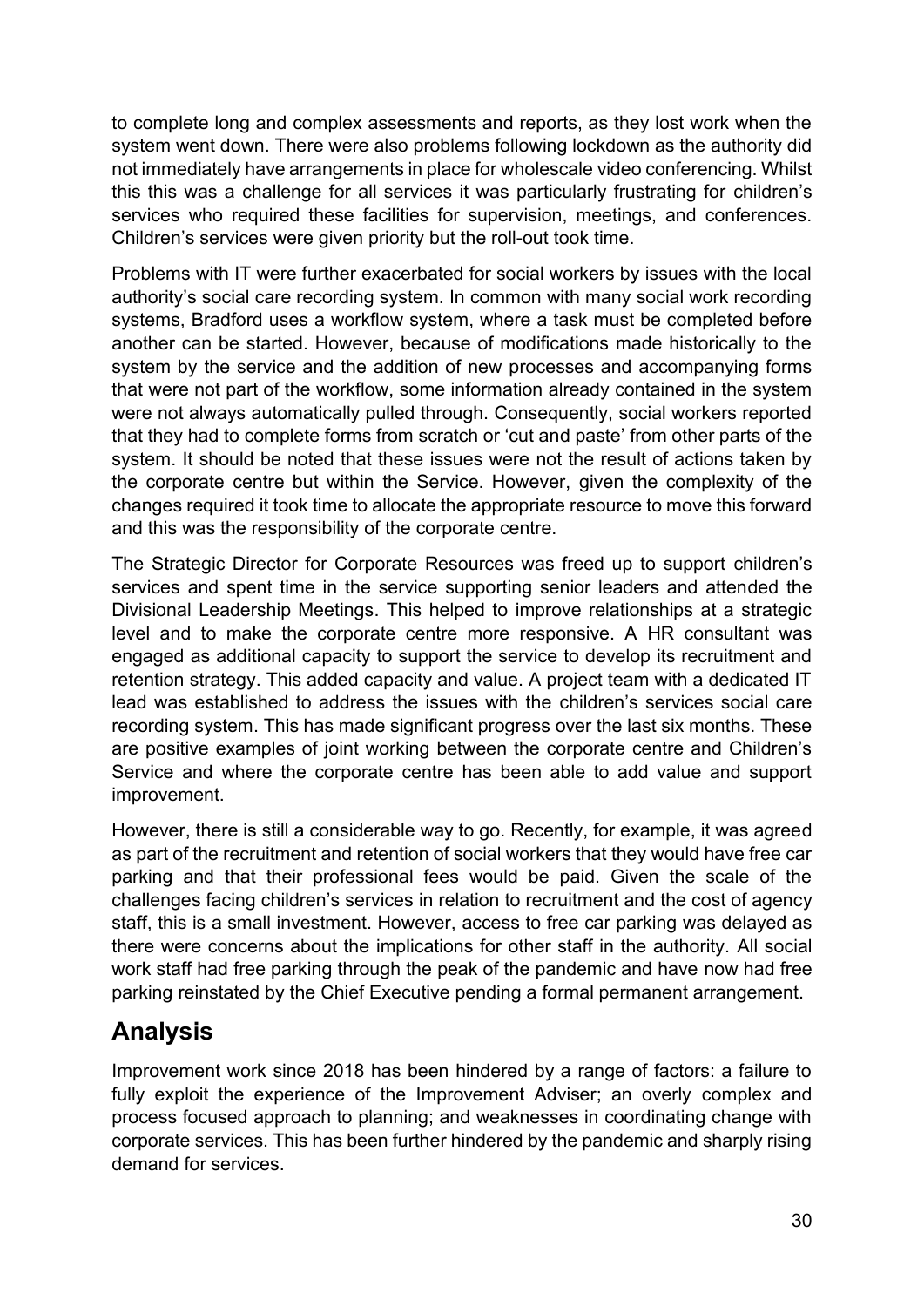The Improvement Advisor was not, in my opinion, used to their full extent by the leadership team in children's services. Had they done so he could, I believe, have supported them to develop a better interface with the corporate centre.

A systematic approach to improvement was required and the pressure on leaders and managers in children's services meant that additional capacity was required to support them to take forward improvement. However, the project management approach developed was, in my opinion, too complex and did not drive improvement. The improvement plan was too large and led to a focus on tracking actions rather than on supporting improvement. It also meant that most of the improvement capacity for the service was being taken up by the programme team.

Leaders in the Service reported that many of the project coordinators did not have an in-depth understanding of children's services and, as a result, were able to offer little practical support. For example, despite the size of the project team there was no-one able to assist the Deputy Director for Social Care to write the children's services selfassessment. The role of project coordinators was experienced by many of the managers in Children' Services as 'monitoring' and 'progress chasing' rather than supporting and enabling. There was a feeling from some managers and staff that delivery of the plan rather than improvement became the focus.

The programme and project approach also appear to have resulted in some areas of work becoming compartmentalised and connections that would have helped improvement overall were not made.

My assessment is that, despite the structured approach to improvement, the leadership in children's services in Bradford has been reactive over the past three years. In part this has undoubtedly been a result of trying to take forward a major programme of improvement during a pandemic. However, in my opinion it is also a consequence of the lack of a depth of experience within the leadership team which meant that pragmatic decisions were not always made and at times the desire for excellence got in the way of delivering good enough.

The number of cases open to children's services has increased from 3,870 to 6,150 since the inspection in 2018. This is a thirty-eight percent increase (Tables 2 to 5, final column). The children's services response to the increase in demand has been to increase capacity through the introduction of agency teams to keep caseloads manageable and to re-evaluate the permanent social work establishment. Whilst the pandemic and increasing numbers of children in poverty will account for much of the increase, I have not seen any evidence of analysis or of a strategic plan to address the issue either by children's services or jointly with partners.

The decision to include the through care and care leavers teams in the locality structure and the approach taken to performance standards are examples of where, in my view, a more pragmatic approach could have been used. This decision meant that, although the locality Heads of Service have a small number of direct reports, they have a large span of practice. It also means social workers in looked after teams, who had previously worked with adolescents, work with younger children and vice versa. This has resulted in some workers feeling exposed and that they cannot use their skills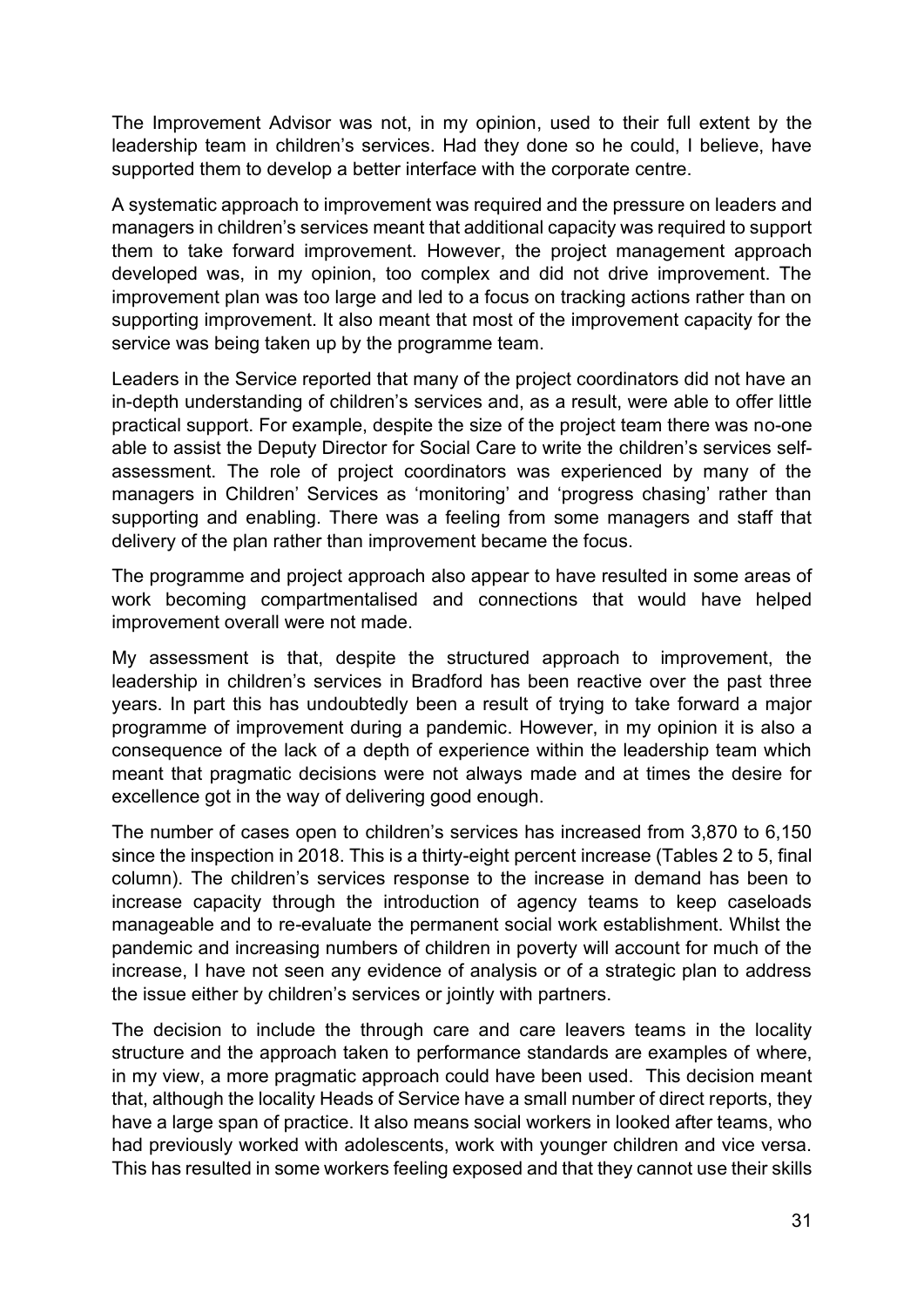and experience with specific age groups to capacity. Another consequence of the decision is that looked after teams in each locality have had to put duty arrangements in place. Previously, duty arrangements had covered the whole service. This put added pressure on practitioners and limited the time available for face-to-face work with children. The changes also impacted on the Care Leavers Service. It meant that some workers who had been experts in particular areas of practice, such as accommodation and further education, did not have the capacity for this approach and some left the service.

The clarity offered by the performance standards was welcomed by social workers; they set clear expectations and the performance of individuals and teams was measured against the standards and reported on. However, many of the standards exceeded statutory and regulatory requirements. This approach was taken by the Children's Leadership team to address historical inadequacies and ensure that children were being safeguarded. However, it meant that in many cases social workers were undertaking visits and arranging meetings more frequently than necessary; for example, visiting looked after children every four weeks and holding a care planning meeting every six weeks, irrespective of the length and stability of the child's placement. This placed practitioners under increased pressure and resulted in a focus on process rather than practice which impacted on the quality of assessment and on recruitment and retention. Some experienced practitioners that I spoke to were clear that it undermined their professional autonomy and ability to make decisions based on the needs and circumstances of individual children.

I think it is important to stress this is no criticism of individual managers, many of whom have gone above and beyond what could reasonably be expected, to do their best for children and young people in the most challenging of circumstances.

I have found the narrative around the corporate centre difficult to understand. The 2018 Ofsted Report and subsequent monitoring visit reference the prompt action taken to secure the additional resources required by children's services. This has included recurrent funding to recruit additional social work practitioners, early help and business support staff, project management support, as well as significant one-off funding for agency staff, consultants and placements.

From my discussions across the services, the issue appears to be not that children's services were unsupported by the corporate centre, but that they experienced difficulties in accessing support in a timely way. This led to a belief by some managers and staff in children's services that, whilst not being deliberately obstructive, the corporate centre did not understand the pressure that staff and managers in the service were under. From the perspective of the corporate centre, there was a sense of frustration; they were working to provide children's services with what had been asked for but then found that the specification was not correct; it had not been provided in the right way, at the right time or in the right location; and, when provided, resources appeared to have little impact on caseloads or practice.

Many of the tensions can, I think, be explained as 'issues of translation'. For their part, children's services felt that they were clear about the support that they needed and it was down to the corporate centre to provide it. However, the corporate centre did not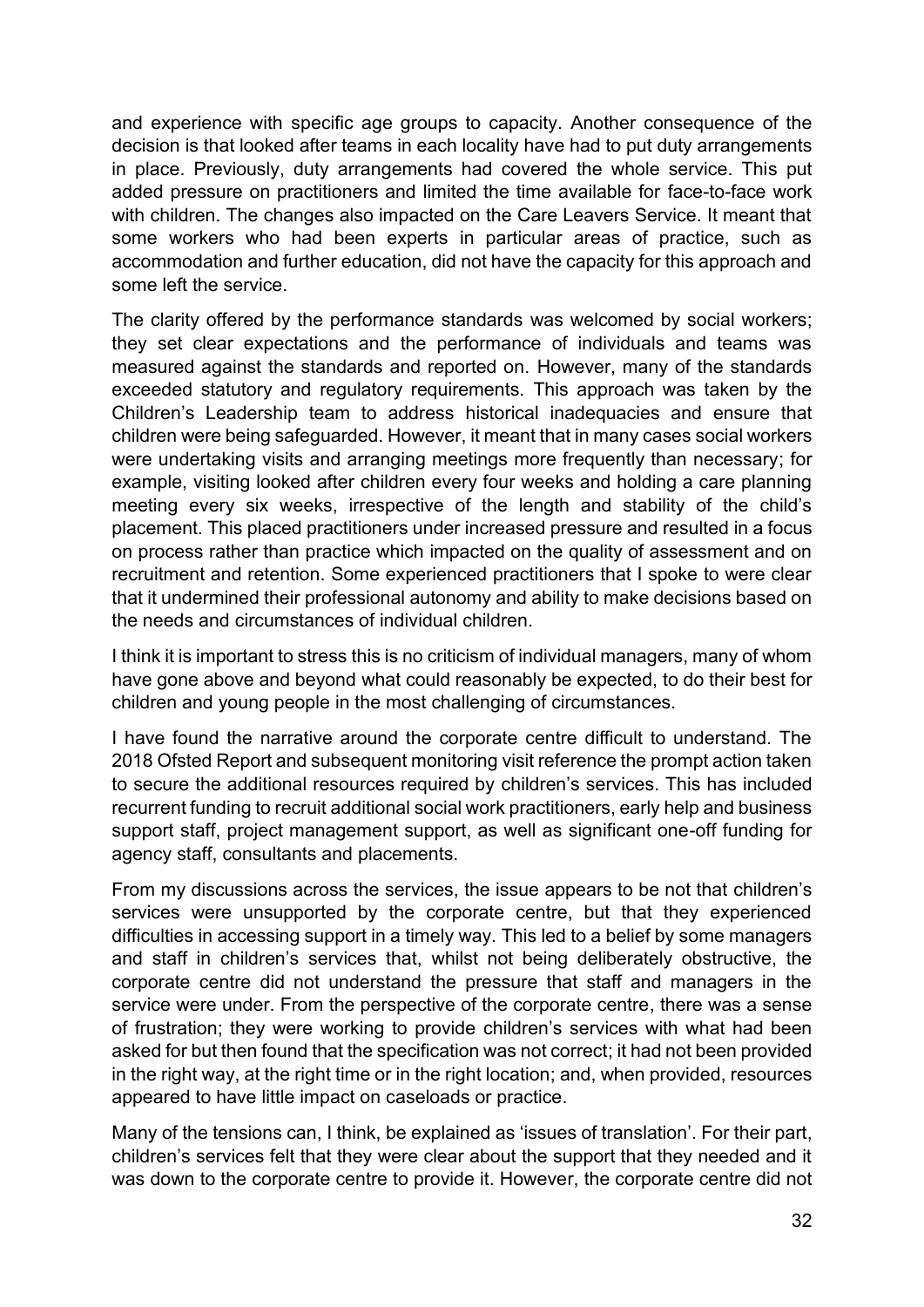fully understand the pressures on managers in children's services and had insufficient knowledge of the detail of practice and processes to know how best to provide the support required and this was not provided or driven by the Senior Leadership Team. There was no wider strategic review to look at how corporate processes and arrangements could be changed to best support children's services. At the same time most of the team supporting improvement were focused on project coordination.

Attempts were made to address this and the involvement of the Strategic Director for Corporate Resources, in working alongside the Children's Leadership Team, has been helpful.

The Chief Executive's weekly meeting could have done more to address this but very quickly, because of concerns about performance, it became too focused on assurance and monitoring. Over the last three months this has improved and there is now more of a sense of a team around children's services.

#### **Impact and Response to COVID-19**

Two of the three years of Bradford's improvement journey have taken place during the pandemic and this has impacted on the authority's ability to make progress. Bradford had one of the highest rates of infection in the country and remained subject to either local or national restrictions throughout the first wave of the pandemic.

The response to COVID-19 by children's services and partner agencies was prompt, child-focused and innovative with the needs of the most vulnerable children being prioritised. There were good examples of collaborative working and strengthened relationships and practice across agencies.

However, the pandemic did expose and exacerbate some of the challenges the authority faced, taking forward improvements. Recruitment became even more challenging as did delivering the training and development offer for staff. The council's IT infrastructure was not initially equipped to enable wholescale video conferencing or to cope with most staff working from home. Whilst children's services were given priority, for the roll out of new equipment and access to video conferencing, initial issues with access and then reliability was a source of frustration for staff and leaders for much of the year.

Contacts and referrals, which has been reducing following the introduction of the new multi-agency 'Continuum of Need,' increased, with a significant spike when schools returned in September. Whilst this increase in demand was not unique to Bradford it did put additional pressure on a service which was already under pressure. Additional resource was agreed to cope with the increase and to maintain the improvements at the 'Front Door'.

The high levels of poverty and deprivation in Bradford meant that the local authority was more affected by the impact of COVID-19 than most other councils. It placed additional pressures on leaders at a time when improvement needed to be driven. However, although the pandemic did undoubtedly impact on the authority's ability to drive some changes, even taking this into account, the pace of progress has been too slow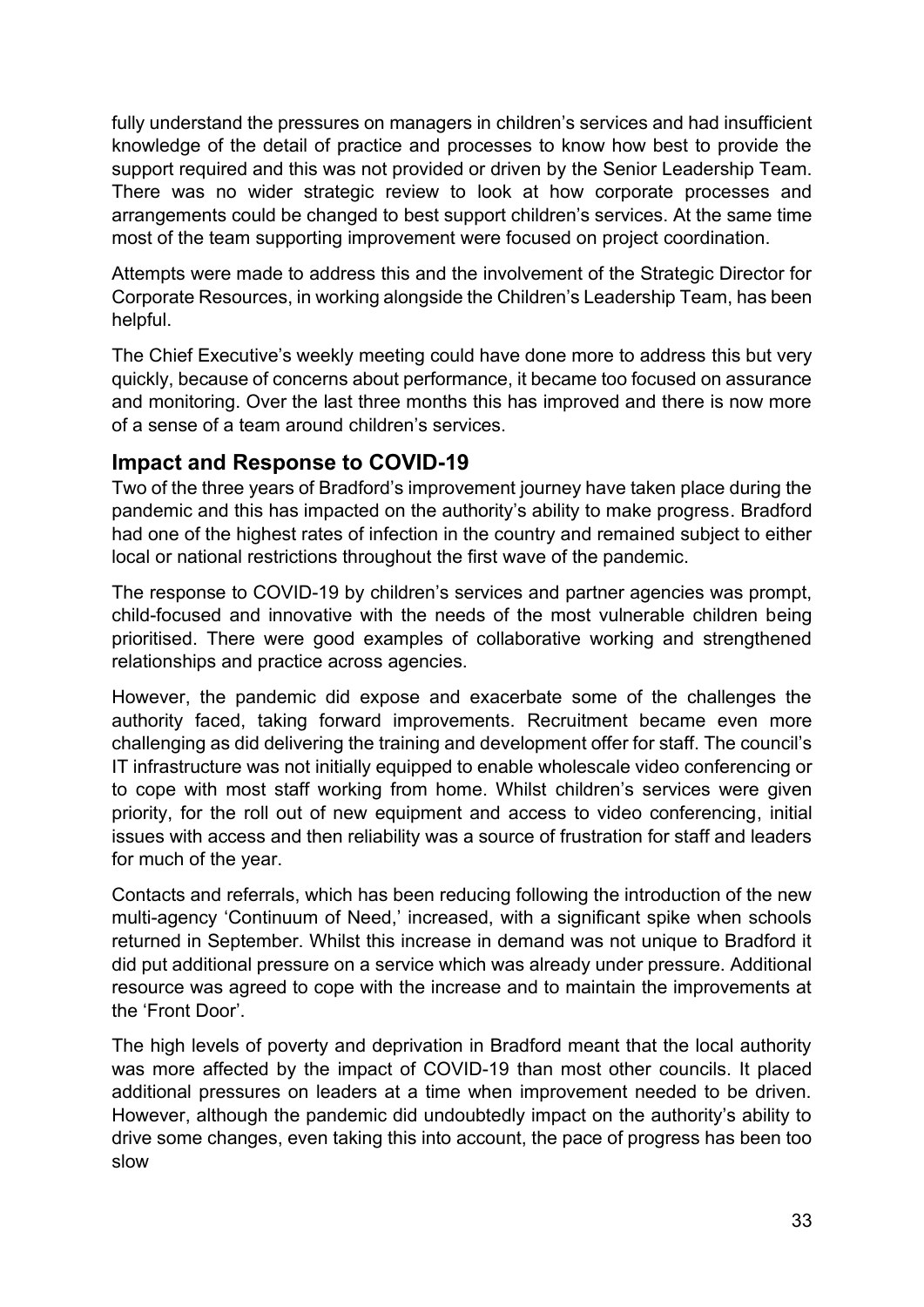# <span id="page-33-0"></span>**10. Workforce**

The stability of the social care workforce was identified as an issue that had had a significant impact on practice in the 2018 inspection. At the time of the inspection, it was reported that the number of vacancies had reduced from 38 to 5. However, most of these vacancies had arisen through experienced practitioners leaving the authority and most of their replacements were newly qualified.

Following the inspection, in common with many authorities who receive an inadequate Ofsted judgement, the authority lost more experienced social workers and has struggled to replace them. Tables 2 to 5 provide an overview of vacancies, agency usage and average caseloads, when this became available

| 2018           | <b>Social Work</b><br>Posts on<br>Structure* | <b>Social Work</b><br>Employees* | <b>Agency</b><br><b>Social</b><br>Workers* | Average<br><b>Caseloads</b> | <b>Total</b><br>open<br>cases |
|----------------|----------------------------------------------|----------------------------------|--------------------------------------------|-----------------------------|-------------------------------|
| 31/08/2018 318 |                                              | 280                              | 47                                         |                             | 3870                          |
| 30/09/2018 328 |                                              | 292                              | 52                                         |                             | 4063                          |
| 31/10/2018 330 |                                              | 296                              | 61                                         |                             | 4204                          |
| 30/11/2018 317 |                                              | 297                              | 64                                         |                             | 4313                          |
| 31/12/2018 317 |                                              | 295                              | 63                                         |                             | 4366                          |

**Table 2: 2018 data**

| 2019       | <b>Social Work</b><br>Posts on<br>Structure* | <b>Social Work</b><br>Employees* | <b>Agency</b><br><b>Social</b><br>Workers* | Average<br>caseloads | <b>Total</b><br>open<br>cases |
|------------|----------------------------------------------|----------------------------------|--------------------------------------------|----------------------|-------------------------------|
| 31/01/2019 | 323                                          | 299                              | 65                                         |                      | 4747                          |
| 28/02/2019 | 324                                          | 302                              | 69                                         |                      | 5013                          |
| 31/03/2019 | 326                                          | 303                              | 78                                         |                      | 5456                          |
| 30/04/2019 | 349                                          | 299                              | 81                                         |                      | 5640                          |
| 31/05/2019 | 347                                          | 295                              | 84                                         |                      | 5409                          |
| 30/06/2019 | 348                                          | 288                              | 93                                         |                      | 5465                          |
| 31/07/2019 | 344                                          | 278                              | 86                                         |                      | 5274                          |
| 31/08/2019 | 351                                          | 281                              | 104                                        | 18.4                 | 5199                          |
| 30/09/2019 | 351                                          | 279                              | 90                                         | 19.0                 | 5213                          |
| 31/10/2019 | 354                                          | 274                              | 90                                         | 20.0                 | 5466                          |
| 30/11/2019 | 354                                          | 274                              | 110                                        | 19.8                 | 5588                          |
| 31/12/2019 | 352                                          | 272                              | 103                                        | 20.2                 | 5583                          |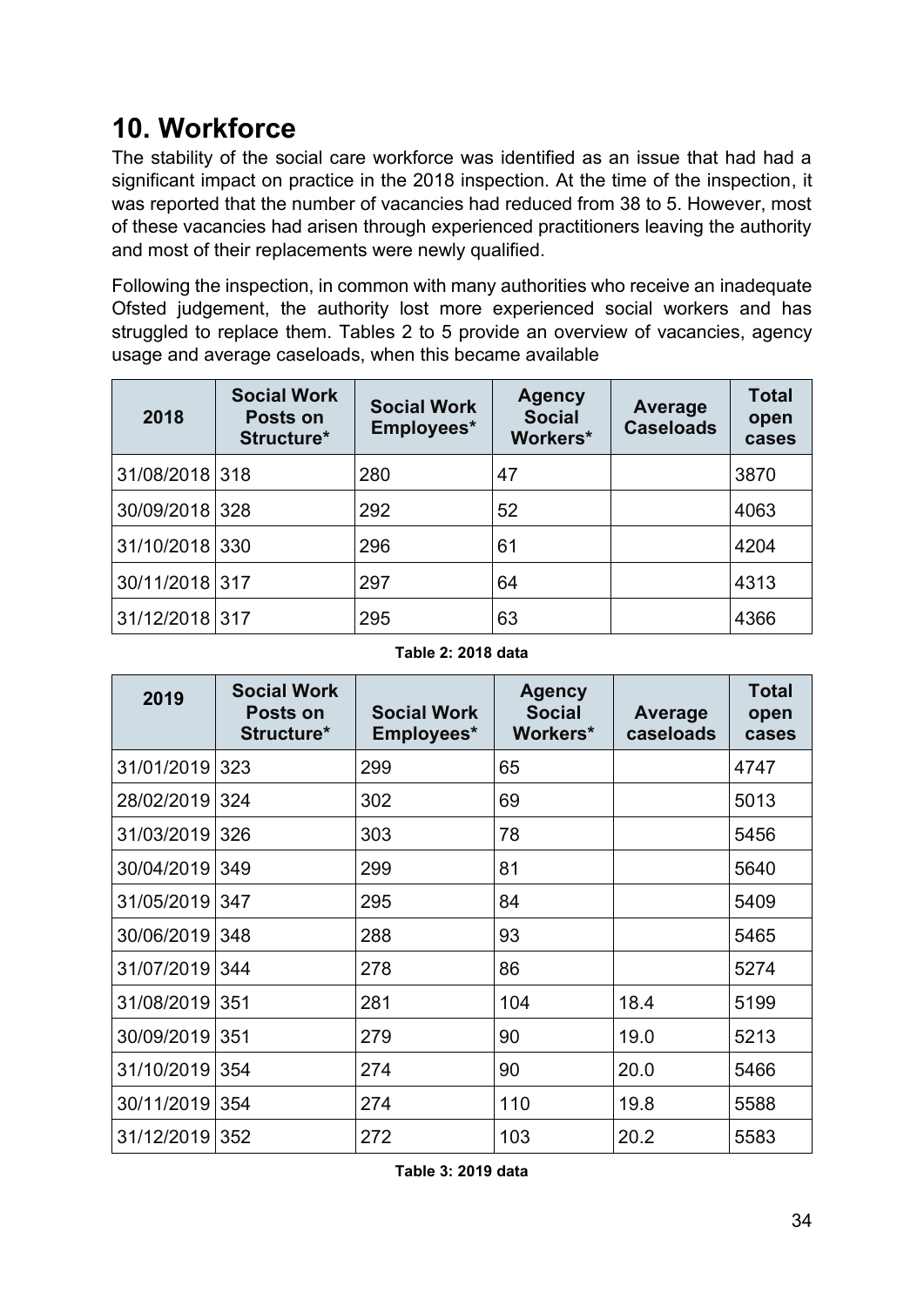| 2020           | <b>Social Work</b><br>Posts on<br>Structure* | <b>Social Work</b><br>Employees* | <b>Agency</b><br><b>Social</b><br>Workers* | Average<br>caseloads | <b>Total</b><br>open<br>cases |
|----------------|----------------------------------------------|----------------------------------|--------------------------------------------|----------------------|-------------------------------|
| 31/01/2020 351 |                                              | 265                              | 136                                        | 20.1                 | 5725                          |
| 29/02/2020     | 351                                          | 264                              | 143                                        | 19.9                 | 5756                          |
| 31/03/2020     | 354                                          | 259                              | 138                                        | 19.8                 | 5376                          |
| 30/04/2020 354 |                                              | 257                              | 137                                        | 19.4                 | 5132                          |
| 31/05/2020     | 360                                          | 261                              | 127                                        | 19.0                 | 5068                          |
| 30/06/2020     | 361                                          | 266                              | 141                                        | 19.2                 | 5163                          |
| 31/07/2020     | 365                                          | 268                              | 139                                        | 20.0                 | 5403                          |
| 31/08/2020 372 |                                              | 269                              | 155                                        | 20.5                 | 5483                          |
| 30/09/2020     | 381                                          | 275                              | 159                                        | 20.3                 | 5732                          |
| 31/10/2020     | 383                                          | 278                              | 136                                        | 20.4                 | 5909                          |
| 30/11/2020 385 |                                              | 274                              | 139                                        | 20.0                 | 6055                          |
| 31/12/2020     | 376                                          | 276                              | 159                                        | 20.2                 | 6165                          |

#### **Table 4: 2020 data**

| 2021       | <b>Social Work</b><br>Posts on<br>Structure* | <b>Social Work</b><br>Employees* | <b>Agency</b><br><b>Social</b><br>Workers* | Average<br>caseloads | <b>Total</b><br>open<br>cases |
|------------|----------------------------------------------|----------------------------------|--------------------------------------------|----------------------|-------------------------------|
| 31/01/2021 | 403                                          | 274                              | 144                                        | 20.1                 | 6349                          |
| 28/02/2021 | 396                                          | 276                              | 140                                        | 20.6                 | 6410                          |
| 31/03/2021 | 402                                          | 272                              | 154                                        | 20.0                 | 6357                          |
| 30/04/2021 | 424                                          | 271                              | 153                                        | 19.9                 | 6177                          |
| 31/05/2021 | 425                                          | 269                              | 136                                        | 19.8                 | 6207                          |
| 30/06/2021 | 424                                          | 276                              | 149.6                                      | 19.7                 | 6141                          |
| 31/07/2021 | 424                                          | 277                              | 154.6                                      | 19.3                 | 6111                          |
| 31/08/2021 | 427                                          | 283                              | 183.3                                      | 18.5                 | 5733                          |
| 30/09/2021 | 428                                          | 278                              | 180.6                                      | 17.6                 | 5667                          |
| 31/10/2021 | 435                                          | 280                              | 217.6                                      | 18.2                 | 5885                          |
| 30/11/2021 | 443                                          | 276                              | 216.6                                      | 19.4                 | 6150                          |

**Table 5: 2021 data**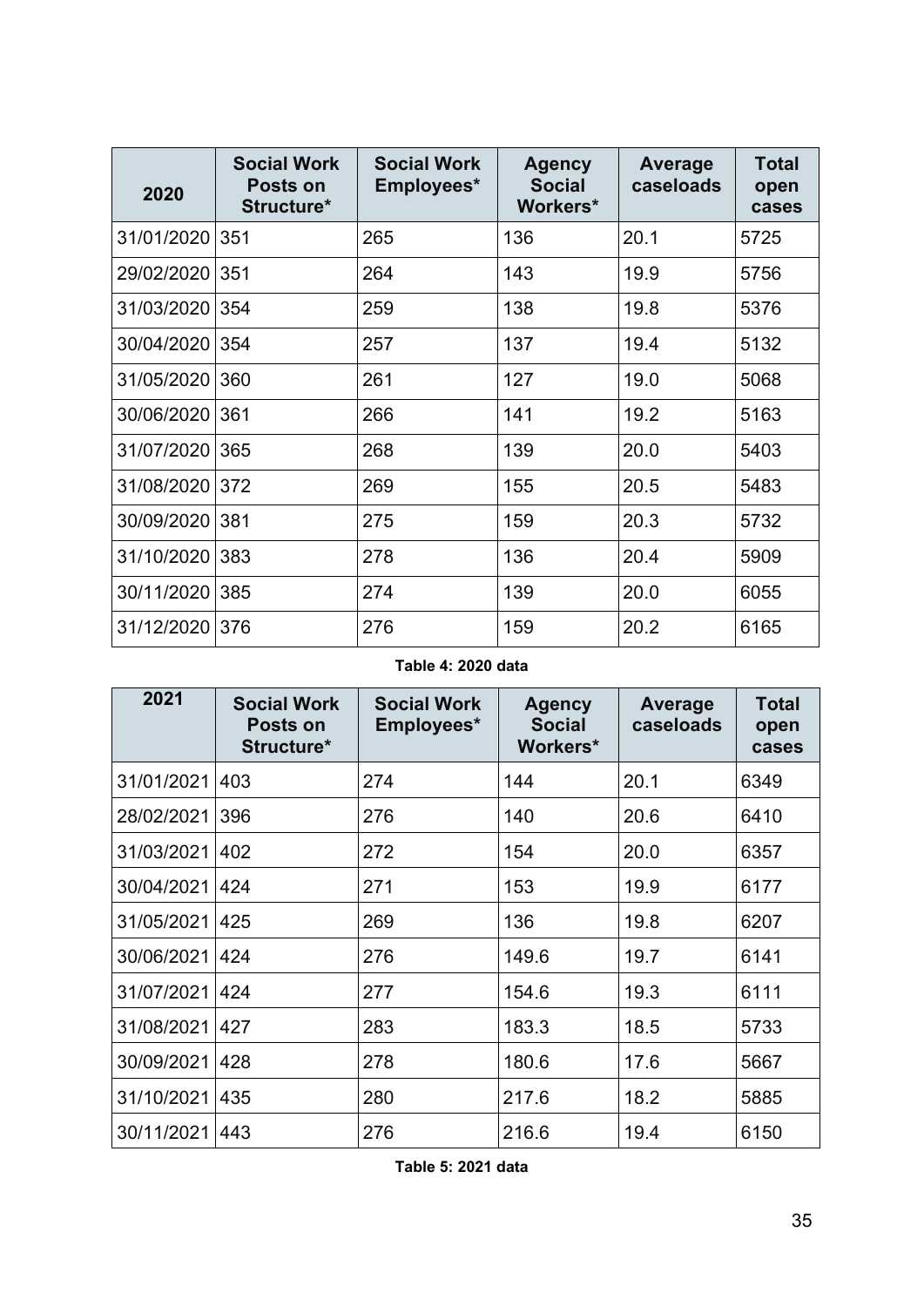\*Posts include social workers, team and services managers, auditors, conference chairs, reviewing officers and Heads of Service.

The need to stabilise the workforce is an issue in every report since the 2018 inspection. Data on workforce is included in the Vital Signs report and is monitored through the Improvement Board.

The impact of a lack of stability on practice and children is well summarised in the April 2021 Monitoring Visit:

*'Many assessments (both on new referrals and on open children's cases) are taking too long for children. This means that children's circumstances or the risks that they are exposed to are not swiftly identified or responded to in order to manage risk.*

'*Much of this delay is attributable to the numerous changes of social worker and team manager on children's cases. This has had a very real impact: delaying the progression of children's cases; making children subject to statutory services for too long; children's needs not being assessed and identified, and risk not being reduced quickly enough. Social workers told inspectors that it has also impacted on children and families being able to trust in their worker and has hindered meaningful relational social work practice*'.

## **Views of staff**

Ofsted and other reports over the years have referenced the hard work and commitment of children's services staff in Bradford. This was my experience of the staff that I met from across the service.

Discussion with staff highlighted a number of themes:

- Many staff felt they had not been involved in decisions about the development of the service and that there was a culture of 'doing to' rather than 'working with'
- There has been a focus on process at the cost of practice. Staff reported that many processes duplicated others leading to inconsistencies and repetition
- Some of the changes introduced did not make sense to staff and limited their opportunity to exercise their professional judgement
- Many staff reported that they felt they had been working in an environment of constant change
- There have been too many changes in leadership and management
- Staff turnover has continued to impact on caseloads, consistency in practice and most significantly on relationships with children
- IT was in issue both in terms of access to equipment but also in relation to functionality and workflows of the current social care system
- Newer staff felt that their induction had been poor
- Some staff were not clear what the Bradford approach and practice model are
- The lack of business support staff had been an issue and the re-introduction of these staff was welcomed but many staff felt that it had taken too long to get these staff in place.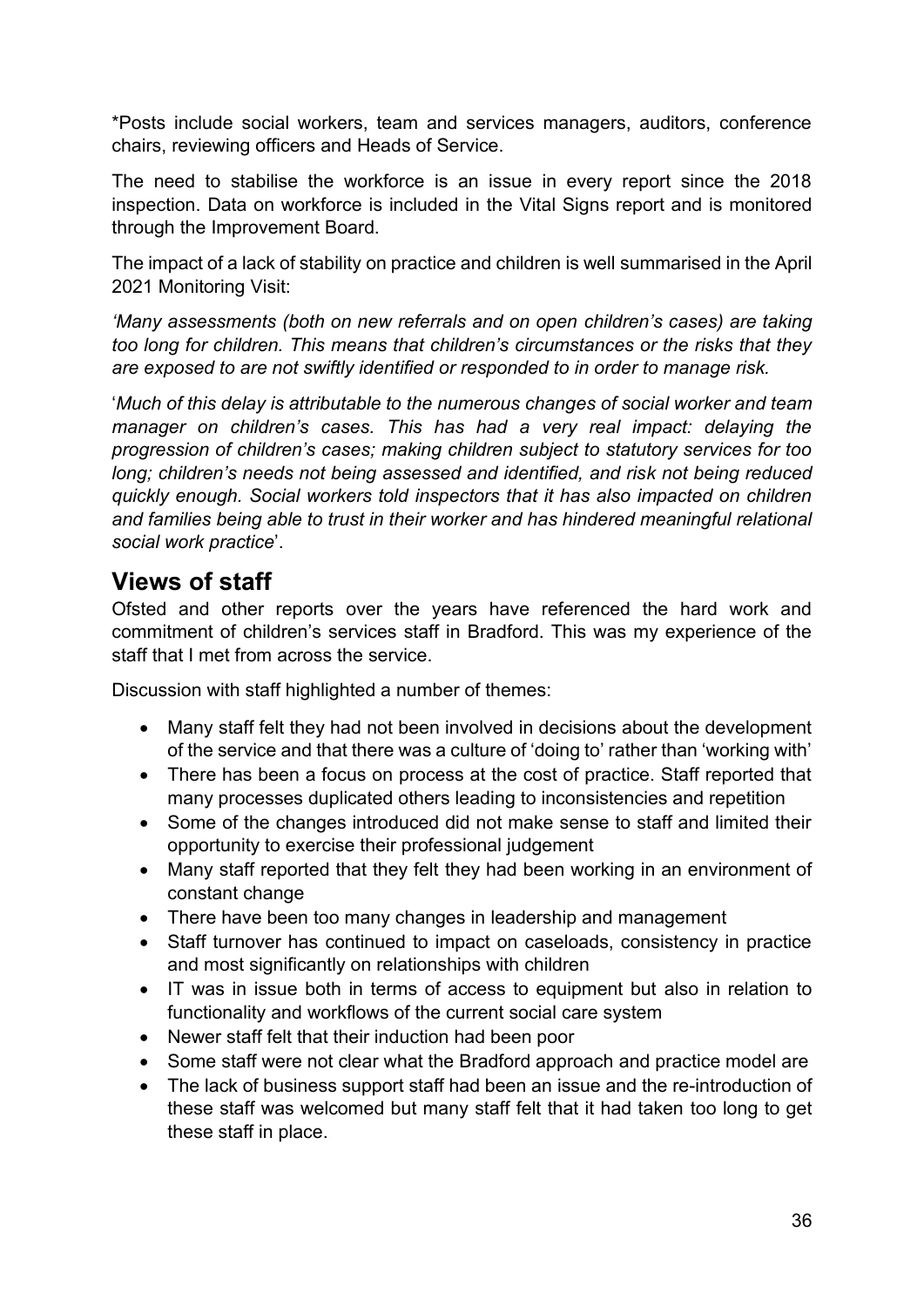It is important to note that in all my sessions with staff they also emphasised that there were a lot of positives about Bradford and that they were keen to support improvement and good outcomes for children.

The Independent Advisor has established a Staff Reference Group to ensure that the work of the Improvement Board takes account of the views of staff.

The Interim Director of Children's Services has initiated regular 'time to talk' sessions for staff. These have been well attended.

# **Analysis**

Improvement has been significantly hindered by delays in resolving staffing issues in the social work and management. This has led to escalating costs and unnecessary changes and instability for children, families and teams.

The local authority has taken a number of actions on recruitment and retention. They engaged an external consultant to help them to develop their workforce development strategy. The local authority now has a competitive recruitment offer which includes a good starting salary, free car parking and payment of professional fees. Attention has been paid to providing staff with a proper induction and the internal processes for career progression have been simplified and linked to a development programme. Bradford have established links with the local university to support newly qualified social workers, who are also supported in their role by practice supervisors who provide support and mentoring. Work is now underway to formally establish a social work academy which will support all social workers with their professional development, including those moving into management positions. The local authority has recently developed a recruitment campaign and micro-site.

However, it has taken too long to put these arrangements in place. On the 19 December the local authority system recorded 124 social work vacancies. Data on agency social workers in post in November showed that there were 173.6 full time equivalent social workers in post. Despite the significant increase in structure there were fewer permanent social workers in post in Bradford at the end of November 2021 than at the time of the inspection in 2018.

# <span id="page-36-0"></span>**11. Overall analysis and summary**

In undertaking this review, I was required to bring together evidence to assess the council's capacity and capability to improve itself, in a reasonable timeframe, and recommend whether or not this evidence is sufficiently strong to suggest that longterm sustainable improvement to children's social care can be achieved, should operational service control continue to remain with the council.

This has been a complex task not just because of the complexity of Bradford but because it is three years since Bradford was judged to be inadequate by Ofsted.

Bradford is one of the largest, youngest and most diverse cities in England. Bradford is ranked as the thirteenth most deprived local authority in England and over a third of children are living below the poverty line. Bradford is, therefore, a challenging environment for children's social work.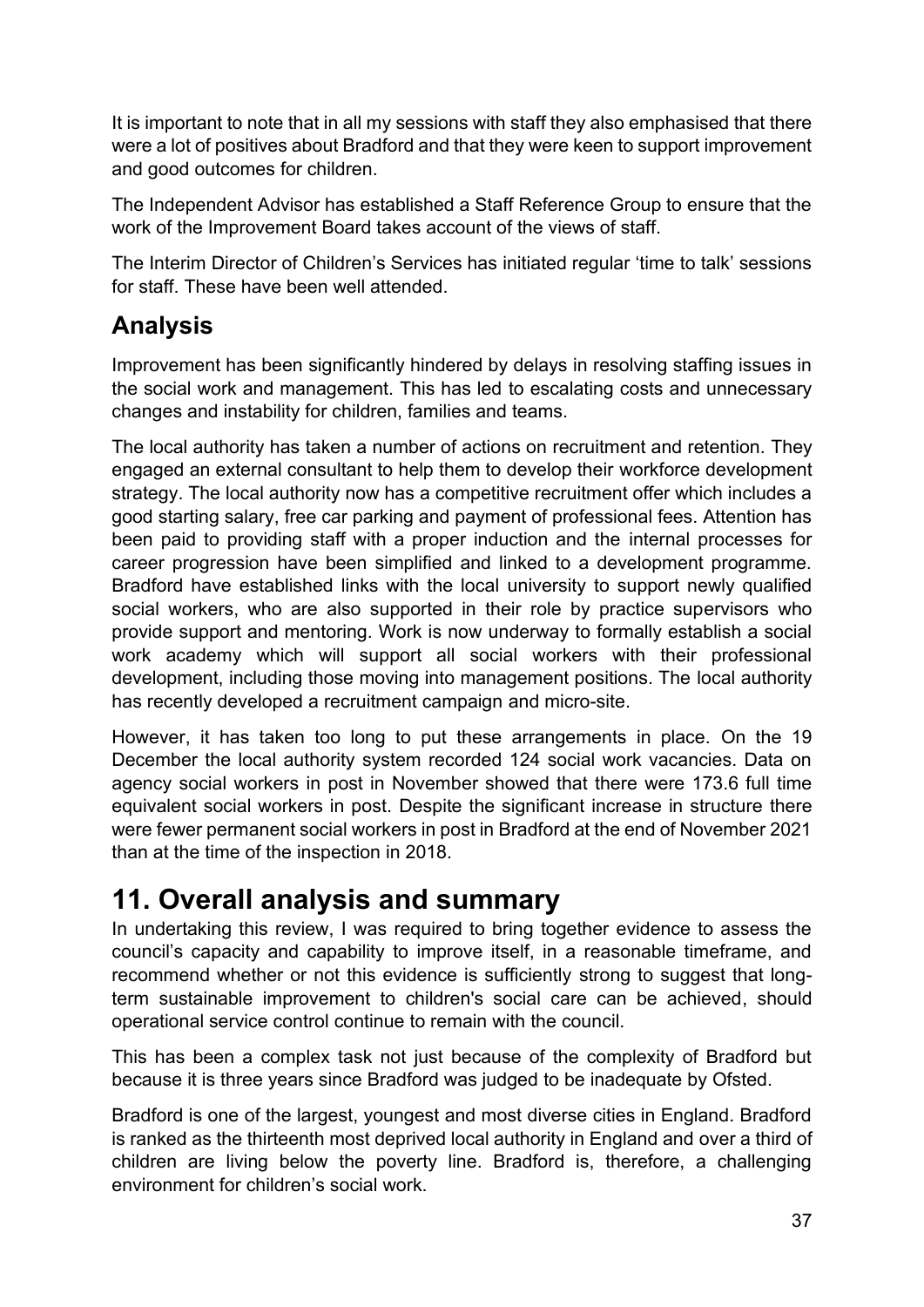The 2018 Ofsted inspection of children's services found significant failings in services for children who need help and protection, resulting in children's cervices being judged as inadequate. Previous inspections, in 2014 and 2017, had identified some areas of concern in relation to the Multi-Agency Front Door Service and safety planning for children prior to initial child protection case conferences being held. These issues appear to have been exacerbated by staff leaving the organisation and reductions in early help services.

A new leadership team was recruited for children's services, with the new Director coming into post in June 2019 and the Assistant Director in November of that year. They commenced a major re-organisation of children's services into a locality structure to improve relationships with partners, children and families. The new leadership structure in children's services was not filled until March 2020.

All of the senior leadership team in children's services were experienced and committed. However, for most it was their first time in a substantive role at a higher level of seniority and they had come into a more senior role under very challenging circumstances. Consequently, the approach to improvement in children's services was not underpinned by a significant depth of experience.

Leaders in children's services did take a systematic approach to improvement. There was a comprehensive improvement plan. This was supported by a project manager, supported by a large team of project coordinators. This resulted in a focus on the plan and process, rather than practice and impact. Most of the improvement capacity for the service being taken up by the project team. However, the project coordinators did not have an in-depth knowledge of children's social care. Therefore, they offered little practical help to managers in children's services, who reported that they felt monitored rather than supported

Whilst there is evidence that the Bradford Safeguarding Partnership is working well, overall partnership working in Bradford is not strong. There is no clear vision for children that is shared and owned by agencies working with children and young people in Bradford. The Interim Children and Young People's Plan is not endorsed by the senior leaders of the key agencies in Bradford. Consequently, agencies have not sufficiently prioritised children and young people. For example, it was not until a Care Quality Commission review of health services for children looked after and safeguarding in Bradford identified significant failings, that additional resource was provided for children looked after nursing, child and adolescent mental health services (CAMHS) and services for children with special educational needs and disabilities to reduce backlogs and improve services.

Relationships between the local authority and some partners have been strained. There is a desire and commitment to reset these relationships and this needs to be a priority going forward.

The reports of the Ofsted monitoring and focused visits, Department for Education reviews and the minutes of the Improvement Board all note progress but almost every report expresses concerns about the pace of progress and lack of impact on outcomes for children.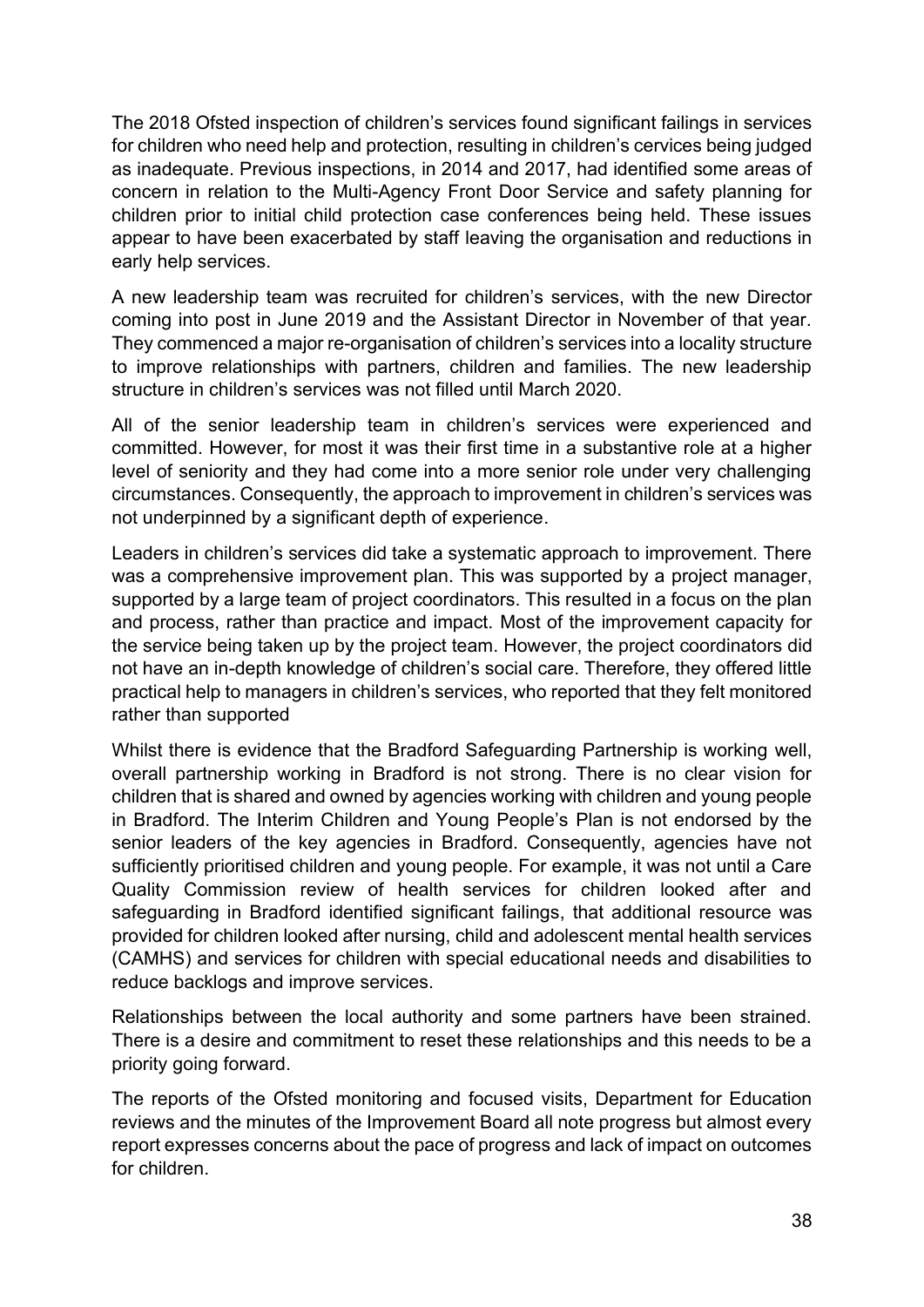Following the inspection, council leadership quickly secured additional resources for children's services. This included funding for early help services, over a hundred social work posts and a programme manager and large project team to support the delivery of the improvement plan.

However, the reports also highlight issues between children's services and the corporate centre. It is clear there have been difficulties in articulating problems and solutions, and tensions arose as a result. Regular strategic meetings of the leadership teams were established to try and improve communication and increase the pace of progress. In addition, it was agreed to locate additional staff from Human Resources in children's services. However, these had limited impact initially as the corporate centre did not have sufficient understanding of the issues in children's services. At the same time whilst the Children's Leadership Team articulated the problems, they do not appear to have offered any solutions that enabled progress to be made at pace. Consequently, the corporate centre tried different approaches but none of them were what was needed. A number of focused meetings should have been arranged by senior leaders to understand the issues, their causes and consequences and identify and implement solutions.

A major impediment to improvement has been, and continues to be, the stability of the children's services workforce. The local authority engaged an external consultant to support the development of a comprehensive recruitment and retention offer. It is possibly one of the best in the country, but it has taken too long to put in place and is perhaps an example of where a more pragmatic approach may have given quicker results.

Senior leaders in the council were aware and concerned about the pace of improvement in children's services. However, council leaders report that the issues raised by Ofsted, in relation to children's homes and the placement of the young person in July 2021, came a shock to them. The Chief Executive established a weekly meeting to drive improvement but it became caught up in the detail of the improvement plan and too focused on monitoring.

The Director of Children's Services resigned in October 2021 and the Deputy Director for Children's Social Care left in November of that year. To provide some stability the Deputy Director for Education was asked to cover the role of Director on an interim basis. Two experienced interim senior leaders have been appointed to the posts of Deputy Director for Children's Social Care and Assistant Director, Safeguarding, Commissioning and Provider Services.

Whilst the new leadership team have come together quickly and appear to be working well together, three years following the 2018 Ofsted inspection, children's services in Bradford, does not have a permanent leadership team. Recruiting suitably experienced leaders will be a challenge for the authority, given other vacancies across the region.

There have been some positive, recent developments including a revised improvement plan, a review of practice and process to simplify these and align them with statutory requirements, improved relationships with the corporate centre and the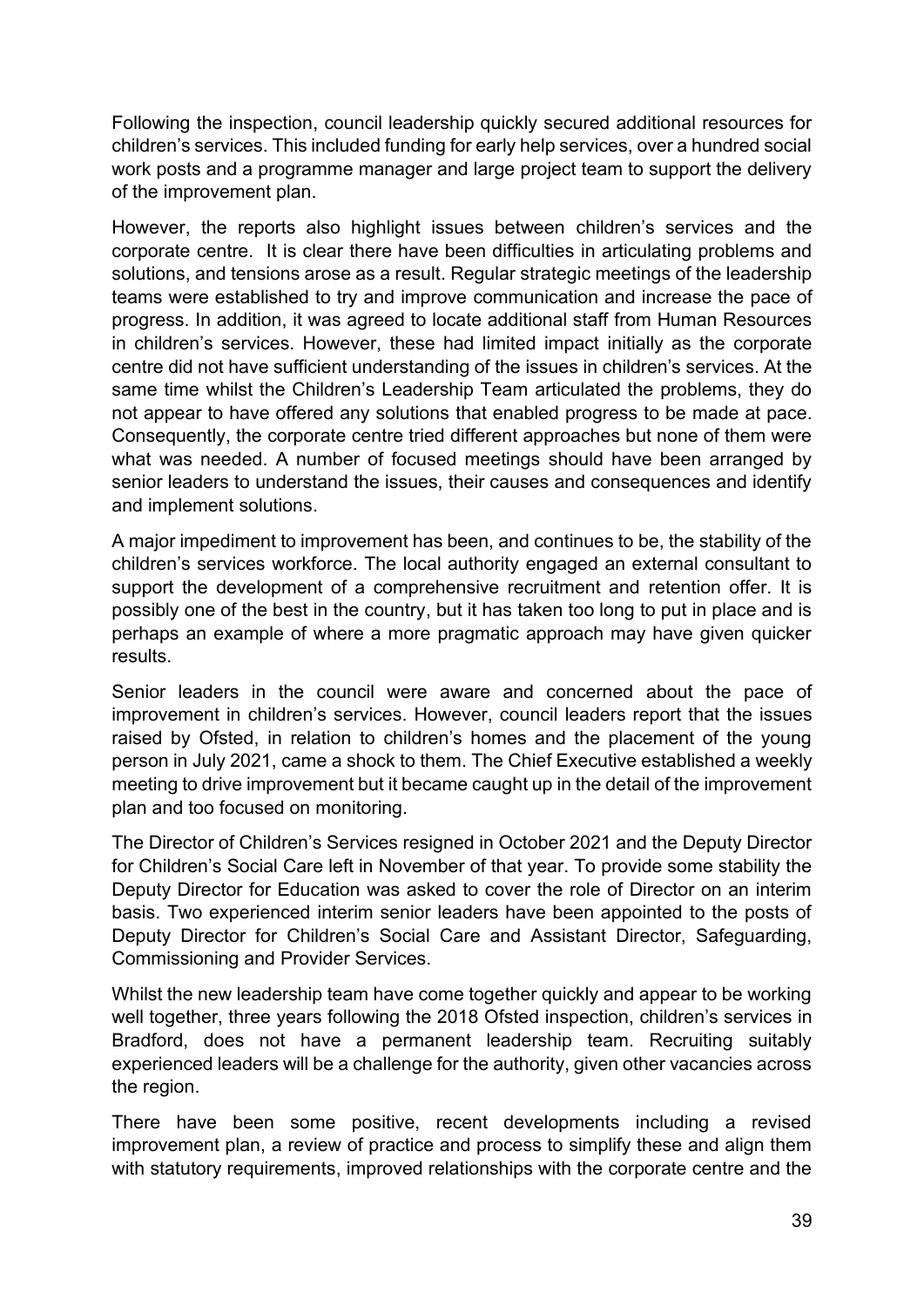launch of the new recruitment and retention initiative. However, it is too soon to evaluate impact or whether they will be sustained.

It must be acknowledged that since early 2020 improvement in Bradford has been taking place within the context of a pandemic. Bradford had one of the highest rates of infection in the country and remained subject to either local or national restrictions throughout the first wave of the pandemic.

The pandemic has impacted on the authority's ability to drive some changes, for example recruitment. However, even taking the pandemic into account, the pace of progress has been too slow. Many of the key challenges identified in the 2018 inspection remain, particularly in relation to workforce stability and the quality of social work practice. After three years the local authority has been unable to create a context in which good social care practice can take place.

# <span id="page-39-0"></span>**12. Conclusion**

The Commissioner is asked to specifically "advise and report to the Minister on whether an alternative delivery and governance arrangement for children's social care, outside of the operational control of the Council is required". It is now three years since Bradford were rated as inadequate, and despite the commitment at a senior political and senior officer levels and by staff, sufficient improvement has not been achieved in addressing the failings identified in the 2018 inspection and subsequent monitoring visits. I do not think that the local authority has the capacity to improve children's services on their own. Consequently, it is my view that an alternative delivery model is required for a short period of time to support an improvement in services and outcomes.

# <span id="page-39-1"></span>**13. Recommendation**

In determining my recommendation, I have considered the following key strengths and challenges:

## **Strengths**

- The commitment of the staff group to deliver good outcomes for children, despite the challenges they face
- The local authority has committed significant financial resource to support improvement and the allocation of a three-year budget will enable planned improvements to be made
- Elected members of all parties are committed to providing appropriate support and challenge to children's services
- The Chief Executive and Corporate Leadership team have prioritised children's services
- Strong Safeguarding and Improvement Boards
- Council's willingness to consider and commit to an innovative solution to improve services and outcomes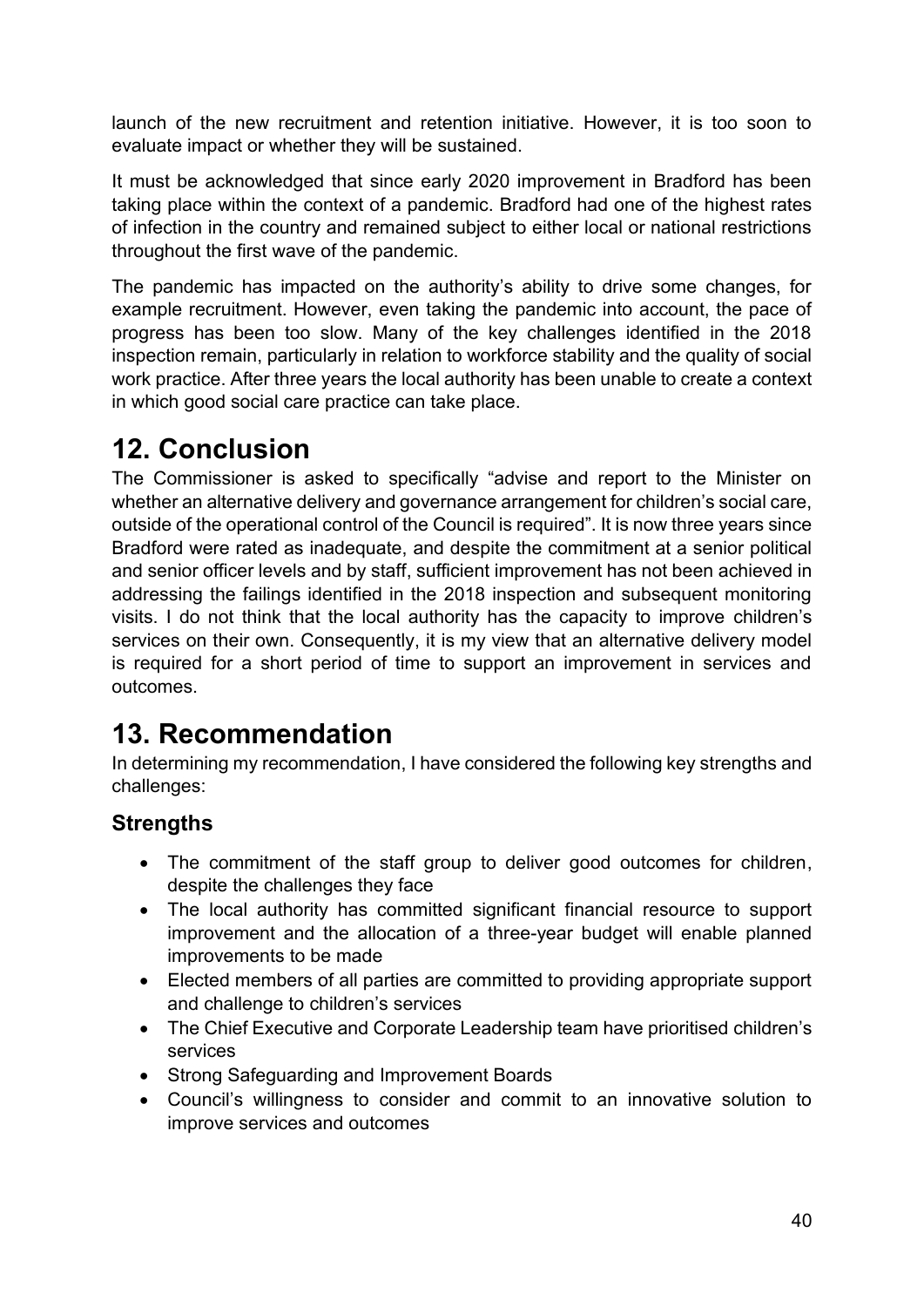#### **Challenges**

- Stabilising the workforce, this will be a particular challenge given the authority's rating and recent events
- Creating the conditions that enable practitioners to deliver good practice and outcomes for children and families
- Recruiting a suitably experienced and skilled permanent senior leadership team for children's services
- Developing a strong partnership at both strategic and practice levels
- It is now three years since Bradford were rated as inadequate. It is, therefore, essential in my view, that any new arrangements are put in place as quickly as possible to minimise uncertainty and avoid further destabilising the service.

## **Options**

I have considered the following options that are open to the Secretary of State:

#### **Option 1: Retain non-executive commissioner role to continue to direct and support improvement**

- **Benefits:** The local authority has worked well with a commissioner in place. It has brought some added focus, expertise and urgency. It is the option that will be least disruptive. It would be the local authority's preferred option although the need for a more intensive option is recognised and accepted.
- **Risks:** It may be difficult to sustain the pace of improvement in the long term.

It does not signify a significant change to staff, partners and public

A Commissioner may not have sufficient control to drive improvement.

#### **Option 2: Partnership with a good local authority**

- **Benefits:** An improvement partnership with a good authority would provide additional expertise and leadership capacity to increase pace of improvement.
- **Risks:** Bradford is a complex, metropolitan authority. It will be important that any partnering authority has a good understanding of the challenges faced by metropolitan authorities. Given the significant level of improvement required a local partner with considerable capacity is desirable. This limits the pool of potential partners.

It will take time to put in place.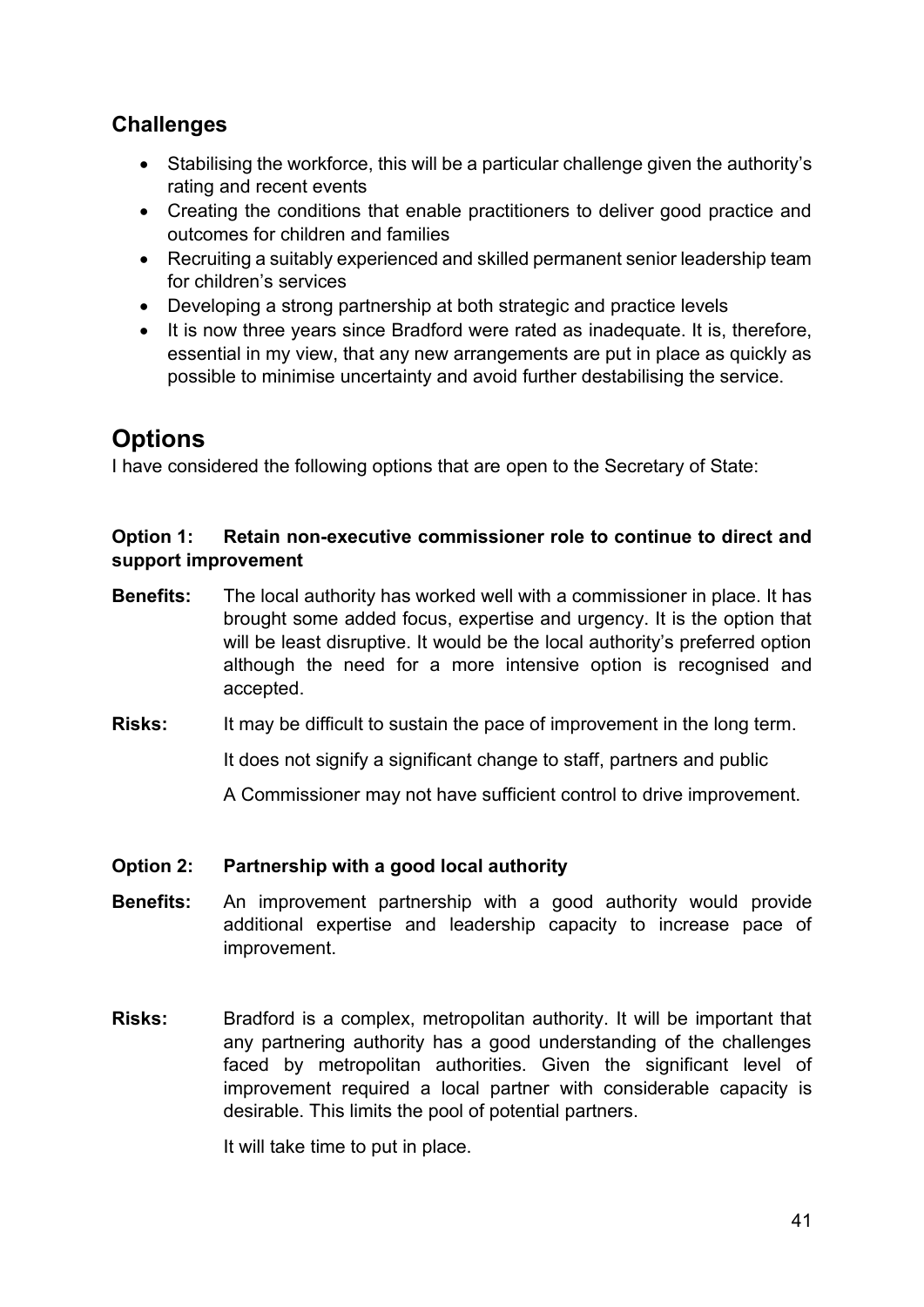Support is likely to be focused on specific service issues rather than whole scale culture change.

An improvement partner would not have sufficient control to drive improvement.

#### **Option 3: Transfer of responsibility to another local authority**

**Benefits:** Will provide the additional expertise and leadership capacity to drive improvement.

It would support whole culture change.

The partner authority would not have control of all the resources required to drive improvement such as human resources, IT and finance. This could be addressed through a Memorandum of Understanding or similar agreement with the local authority.

**Risks:** Bradford is a complex, metropolitan authority. It will be important that any partnering authority has a good understanding of the challenges faced by metropolitan authorities.

It would require a local partner willing to take on this level of responsibility

It will take time to negotiate arrangements and there is a risk of negative impact on staff.

It has not been possible to identify a suitable local authority

#### **Option 4: Creation of independent trust with council full involvement**

**Benefits:** It would provide a new start for staff and partners.

The Trust would have control of all the key resources required to drive improvement, such as human resources, IT, addressing current issues with the corporate centre and allowing greater flexibility.

It may be possible to include some or all of the following services as part of the Trust arrangement in addition to children's social care: education, youth offending services and early help resources. This would help to maintain an integrated approach and positive relationships between these services

A Trust could have the potential to attract new staff.

The council would be fully involved as a shared owner.

**Risks:** A key risk is that time that would be required to establish a Trust. The evidence to date is that a period twelve to twenty-four months is required to put arrangements in place. During this time there is a risk that progress would stall and some staff would leave during the period of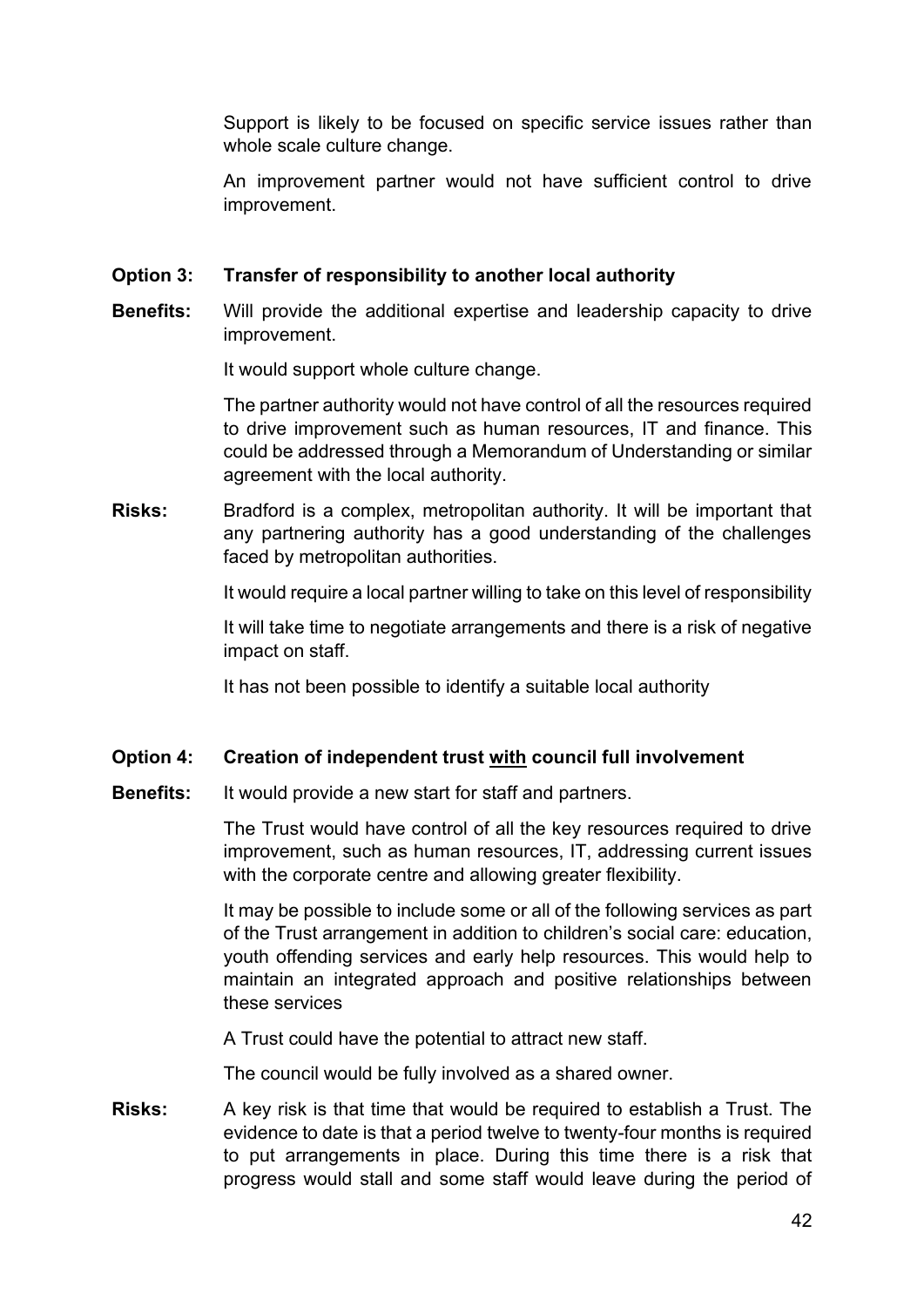uncertainty. This is a particular risk in Bradford where progress has been slow to date.

It involves significant costs.

#### **Option 5: Creation of independent trust without council full involvement**

**Benefits:** It would provide a new start for staff and partners.

The Trust would have control of all the key resources required to drive improvement, such as human resources, IT, addressing current issues with the corporate centre and allowing greater flexibility.

A Trust could have the potential to attract new staff.

**Risks:** A key risk is that time that would be required to establish a Trust. The evidence to date is that a period twelve to twenty-four months is required to put arrangements in place. During this time there is a risk that progress would stall and some staff would leave during the period of uncertainty. This is a particular risk in Bradford where progress has been slow to date.

> **E**ducation, youth offending services and early help resources may not be part of the Trust. This could impact on the relationship between these services.

It involves significant costs

There is a potential sixth option as follows:

#### **Option 6: Appointment of an Executive Commissioner to direct and support improvement**

**Benefits:** Quicker to put in place than a trust

Lower cost

Allows for integrated service development by keeping all children's services together including early help, education and youth offending services.

Provides additional experienced leadership capacity.

**Risks:** Untested model which has not previously been used

Comes with greater legal and delivery risks

Commissioner's ability to drive improvement likely to be constrained by lack of control over budget, HR and IT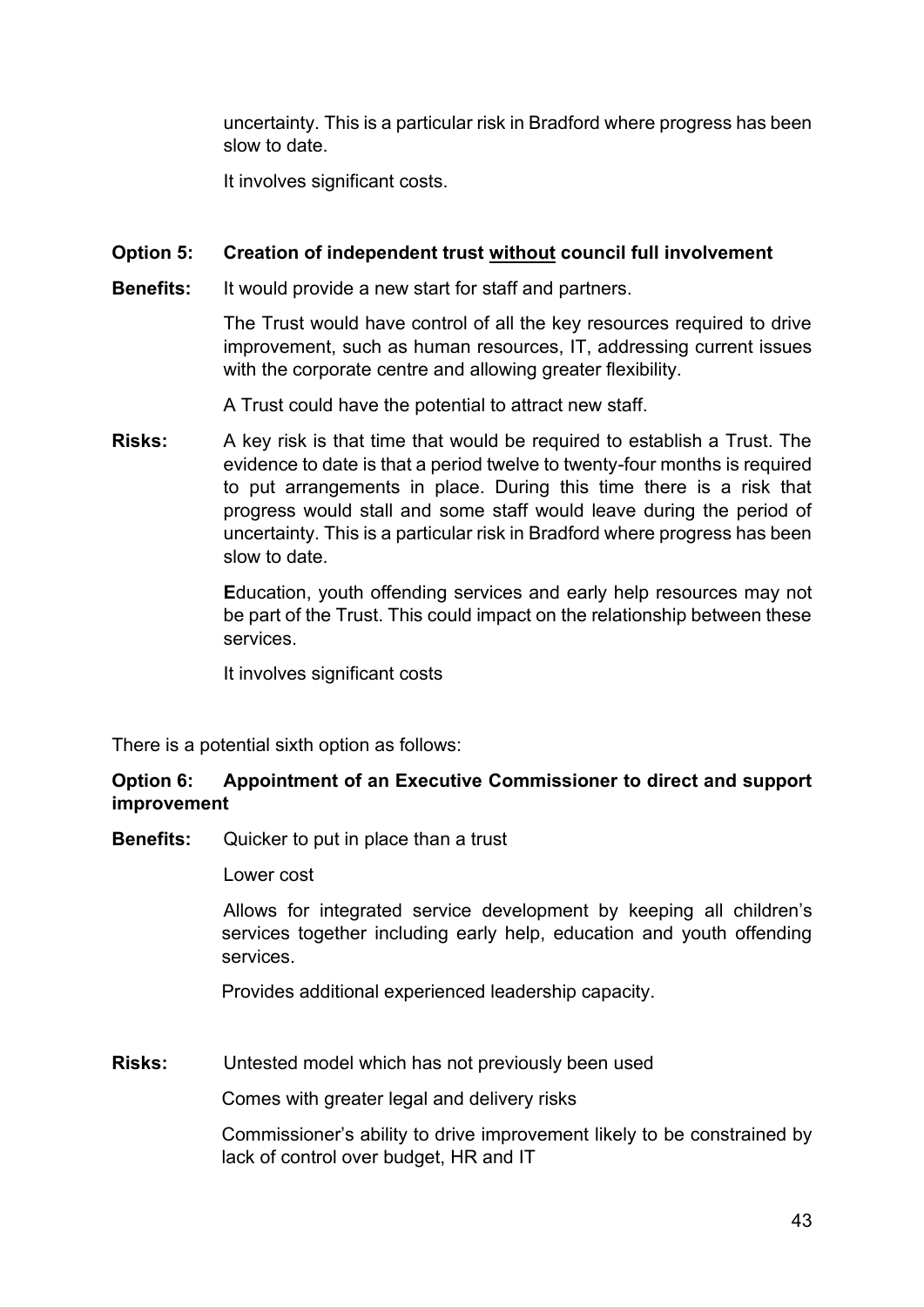## **Recommendation**

It is my recommendation that service control should be removed from the council and an alternative delivery model be established.

The question of what type of alternative delivery model is less straightforward. It has not been possible during the period of this review to identify a suitable local authority that would be able to enter into a partnership with or take on responsibility for children's services in Bradford.

A children's trust would give the necessary control but the evidence available highlights that it will take between twelve and twenty-four months to establish a children's trust arrangement, even in situations where a council supports this approach. The situation in Bradford is unique. Usually, the decision to establish a children's trust is taken relatively soon after a poor inspection outcome. It is now three years since Bradford received an inadequate judgement and a further period of uncertainty could destabilise the service. This is a concern of leaders in Bradford. It should also be noted that in the past Bradford outsourced its education services to a private contractor in an arrangement that was called a Trust. This did not have positive results and the Council ended the arrangement because of the deterioration in services and outcomes. Although a children's trust would have a totally different basis there is some concern within the local authority and some partners, about establishing a trust for children's services because of the previous experience with education services.

For these reasons I recommend an alternative option (Option 6 above), which could be put in place more quickly. That is to strengthen the role of the Commissioner to give them more control and influence over decision making in relation to children's social care. The Director and staff of children's services, whilst remaining in the employ of the Council, would report to the Commissioner who would have the authority to make decisions and provide direction to children's services. The Commissioner would also be able to make decisions in relation to the delegated children's services budget and recruitment, including terms and conditions. This would streamline decision making allowing children's services to be more agile. As the Commissioner would be an experienced former senior leader of children's services this would strengthen leadership capacity in children's services in Bradford and provide stability whilst a permanent senior leadership team is recruited. This arrangement has the potential to avoid some of the more complex issues involved in establishing a Trust. For example, it would avoid the need to TUPE staff into a new organisation.

Given the need for rapid improvement the Commissioner could be supported by a small team of national experts with experience in delivering improvement. This could be further supplemented through an improvement partnership with another outstanding local authority in the region.

This offers a significant package of support to Bradford that would provide additional support and challenge. The Commissioner would ensure that improvement is driven and that prompt action is taken if satisfactory progress is not achieved.